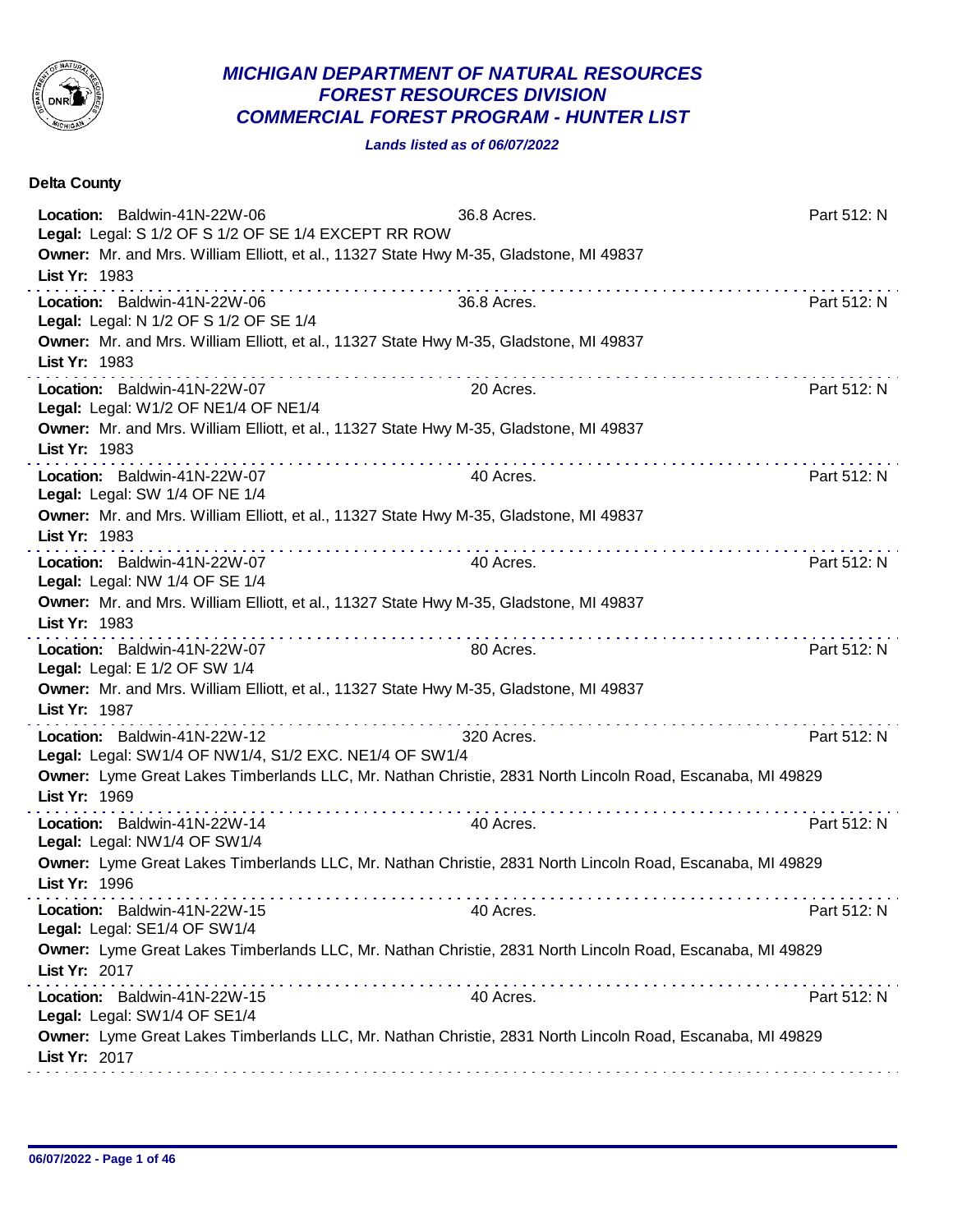| Location: Baldwin-41N-22W-15<br>Legal: Legal: SW1/4 OF NE1/4, N1/2 OF SE1/4, SE1/4 OF SE1/4                                | 160 Acres.   | Part 512: N |
|----------------------------------------------------------------------------------------------------------------------------|--------------|-------------|
| Owner: Lyme Great Lakes Timberlands LLC, Mr. Nathan Christie, 2831 North Lincoln Road, Escanaba, MI 49829<br>List Yr: 2001 |              |             |
| Location: Baldwin-41N-22W-18<br>Legal: Legal: SW 1/4 OF SW 1/4                                                             | 43.86 Acres. | Part 512: N |
| Owner: Lyme Great Lakes Timberlands LLC, Mr. Nathan Christie, 2831 North Lincoln Road, Escanaba, MI 49829<br>List Yr: 1982 |              |             |
| Location: Baldwin-41N-22W-18<br>Legal: Legal: SE 1/4 OF SW 1/4                                                             | 40 Acres.    | Part 512: N |
| Owner: Lyme Great Lakes Timberlands LLC, Mr. Nathan Christie, 2831 North Lincoln Road, Escanaba, MI 49829<br>List Yr: 1982 |              |             |
| Location: Baldwin-41N-23W-13<br>Legal: Legal: NE1/4 OF SW1/4, NW1/4 OF SE1/4                                               | 80 Acres.    | Part 512: N |
| Owner: Lyme Great Lakes Timberlands LLC, Mr. Nathan Christie, 2831 North Lincoln Road, Escanaba, MI 49829<br>List Yr: 1956 |              |             |
| Location: Baldwin-41N-23W-13<br>Legal: Legal: NW1/4 OF SW1/4, S1/2 OF SW1/4, SW1/4 OF SE1/4                                | 160 Acres.   | Part 512: N |
| Owner: Lyme Great Lakes Timberlands LLC, Mr. Nathan Christie, 2831 North Lincoln Road, Escanaba, MI 49829<br>List Yr: 1979 |              |             |
| Location: Baldwin-41N-23W-14<br>Legal: Legal: NW1/4 OF NE1/4 & NE1/4 OF NW1/4                                              | 80 Acres.    | Part 512: N |
| Owner: Brian and Margaret LaCrosse, 4495 Beaver Lane, , Rock, MI 49880<br>List Yr: 1979                                    |              |             |
| Location: Baldwin-41N-23W-14<br>Legal: Legal: S1/2 OF NE1/4, SW1/4, N1/2 OF SE1/4, SE1/4 OF SE1/4                          | 360 Acres.   | Part 512: N |
| Owner: Lyme Great Lakes Timberlands LLC, Mr. Nathan Christie, 2831 North Lincoln Road, Escanaba, MI 49829<br>List Yr: 1979 |              |             |
| Location: Baldwin-41N-23W-14<br>Legal: Legal: SW1/4 OF NW1/4; SE1/4 OF NW1/4; SW1/4 OF SE1/4                               | 120 Acres.   | Part 512: N |
| Owner: Lyme Great Lakes Timberlands LLC, Mr. Nathan Christie, 2831 North Lincoln Road, Escanaba, MI 49829<br>List Yr: 1956 |              |             |
| Location: Baldwin-41N-23W-15<br>Legal: Legal: W1/2 OF NW1/4                                                                | 80 Acres.    | Part 512: N |
| Owner: Jeffrey and Kathryn Gudwer, 504 N Bluff Dr,, Gladstone, MI 49837<br>List Yr: 1956                                   |              |             |
| Location: Baldwin-41N-23W-15<br>Legal: Legal: SW1/4 OF SW1/4, NW1/4 OF SW1/4                                               | 80 Acres.    | Part 512: N |
| Owner: Jeffrey and Kathryn Gudwer, 504 N Bluff Dr,, Gladstone, MI 49837<br>List Yr: 1999                                   |              |             |
| Location: Baldwin-41N-23W-15<br>Legal: Legal: N1/2 EXCECPT SE1/4 OF NE1/4 AND EXCEPT W1/2 OF NW1/4                         | 200 Acres.   | Part 512: N |
| Owner: Lyme Great Lakes Timberlands LLC, Mr. Nathan Christie, 2831 North Lincoln Road, Escanaba, MI 49829<br>List Yr: 1956 |              |             |
| Location: Baldwin-41N-23W-15<br>Legal: Legal: SE1/4 OF NE1/4, E1/2 OF SW1/4, SE1/4                                         | 280 Acres.   | Part 512: N |
| Owner: Lyme Great Lakes Timberlands LLC, Mr. Nathan Christie, 2831 North Lincoln Road, Escanaba, MI 49829<br>List Yr: 1979 |              |             |
|                                                                                                                            |              |             |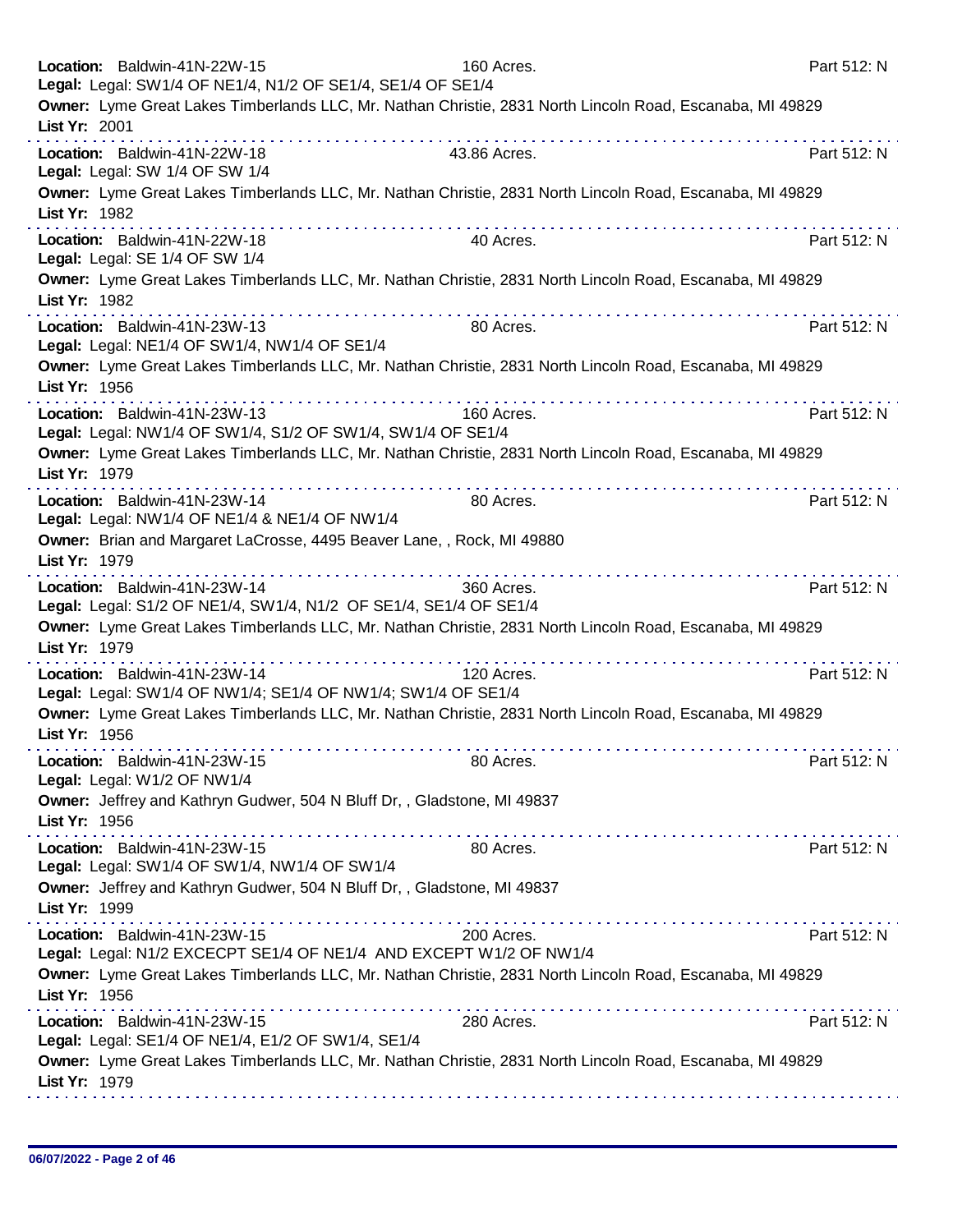|               | Location: Baldwin-41N-23W-16                                                                  | 40 Acres.                                                                                                                                                                                                                                                                                                                                                                                                                                                                 |                                                                                                           | Part 512: N |
|---------------|-----------------------------------------------------------------------------------------------|---------------------------------------------------------------------------------------------------------------------------------------------------------------------------------------------------------------------------------------------------------------------------------------------------------------------------------------------------------------------------------------------------------------------------------------------------------------------------|-----------------------------------------------------------------------------------------------------------|-------------|
|               | Legal: Legal: NE 1/4 OF NW 1/4<br>Owner: Mr. Allan J. Depuydt, PO Box 105, , Suring, WI 54174 |                                                                                                                                                                                                                                                                                                                                                                                                                                                                           |                                                                                                           |             |
| List Yr: 1986 |                                                                                               |                                                                                                                                                                                                                                                                                                                                                                                                                                                                           |                                                                                                           |             |
|               | Location: Baldwin-41N-23W-22<br>Legal: Legal: E1/2                                            | 320 Acres.                                                                                                                                                                                                                                                                                                                                                                                                                                                                |                                                                                                           | Part 512: N |
| List Yr: 1960 |                                                                                               |                                                                                                                                                                                                                                                                                                                                                                                                                                                                           | Owner: Lyme Great Lakes Timberlands LLC, Mr. Nathan Christie, 2831 North Lincoln Road, Escanaba, MI 49829 |             |
|               | Location: Baldwin-41N-23W-23<br>Legal: Legal: E1/2, SW1/4                                     | 480 Acres.                                                                                                                                                                                                                                                                                                                                                                                                                                                                |                                                                                                           | Part 512: N |
| List Yr: 1967 |                                                                                               |                                                                                                                                                                                                                                                                                                                                                                                                                                                                           | Owner: Lyme Great Lakes Timberlands LLC, Mr. Nathan Christie, 2831 North Lincoln Road, Escanaba, MI 49829 |             |
|               | Location: Baldwin-41N-23W-23<br>Legal: Legal: NW1/4                                           | 160 Acres.                                                                                                                                                                                                                                                                                                                                                                                                                                                                |                                                                                                           | Part 512: N |
| List Yr: 1960 |                                                                                               |                                                                                                                                                                                                                                                                                                                                                                                                                                                                           | Owner: Lyme Great Lakes Timberlands LLC, Mr. Nathan Christie, 2831 North Lincoln Road, Escanaba, MI 49829 |             |
|               | Location: Baldwin-41N-23W-24<br>Legal: Legal: N1/2 OF NW1/4                                   | 80 Acres.                                                                                                                                                                                                                                                                                                                                                                                                                                                                 |                                                                                                           | Part 512: N |
| List Yr: 1967 |                                                                                               |                                                                                                                                                                                                                                                                                                                                                                                                                                                                           | Owner: Lyme Great Lakes Timberlands LLC, Mr. Nathan Christie, 2831 North Lincoln Road, Escanaba, MI 49829 |             |
|               | Location: Baldwin-41N-23W-24<br>Legal: Legal: SE1/4 OF SW1/4                                  | 40 Acres.                                                                                                                                                                                                                                                                                                                                                                                                                                                                 |                                                                                                           | Part 512: N |
| List Yr: 1969 |                                                                                               |                                                                                                                                                                                                                                                                                                                                                                                                                                                                           | Owner: Lyme Great Lakes Timberlands LLC, Mr. Nathan Christie, 2831 North Lincoln Road, Escanaba, MI 49829 |             |
|               | Location: Baldwin-41N-23W-24<br>Legal: Legal: SE1/4 OF NW1/4                                  | 40 Acres.                                                                                                                                                                                                                                                                                                                                                                                                                                                                 |                                                                                                           | Part 512: N |
| List Yr: 1972 |                                                                                               |                                                                                                                                                                                                                                                                                                                                                                                                                                                                           | Owner: Lyme Great Lakes Timberlands LLC, Mr. Nathan Christie, 2831 North Lincoln Road, Escanaba, MI 49829 |             |
|               | Location: Baldwin-41N-23W-24<br>Legal: Legal: N1/2 OF SW1/4, SW1/4 OF SW1/4, S1/2 OF SE1/4    | 200 Acres.                                                                                                                                                                                                                                                                                                                                                                                                                                                                |                                                                                                           | Part 512: N |
| List Yr: 1975 |                                                                                               |                                                                                                                                                                                                                                                                                                                                                                                                                                                                           | Owner: Lyme Great Lakes Timberlands LLC, Mr. Nathan Christie, 2831 North Lincoln Road, Escanaba, MI 49829 |             |
|               | Location: Baldwin-41N-23W-24<br>Legal: Legal: SW1/4 OF NW1/4                                  | 40 Acres.                                                                                                                                                                                                                                                                                                                                                                                                                                                                 |                                                                                                           | Part 512: N |
| List Yr: 1978 |                                                                                               |                                                                                                                                                                                                                                                                                                                                                                                                                                                                           | Owner: Lyme Great Lakes Timberlands LLC, Mr. Nathan Christie, 2831 North Lincoln Road, Escanaba, MI 49829 |             |
|               | Location: Baldwin-41N-23W-24<br>Legal: Legal: NE1/4, N1/2 OF SE1/4                            | 240 Acres.                                                                                                                                                                                                                                                                                                                                                                                                                                                                |                                                                                                           | Part 512: N |
| List Yr: 1980 |                                                                                               |                                                                                                                                                                                                                                                                                                                                                                                                                                                                           | Owner: Lyme Great Lakes Timberlands LLC, Mr. Nathan Christie, 2831 North Lincoln Road, Escanaba, MI 49829 |             |
|               | Location: Baldwin-41N-23W-25<br>Legal: Legal: NE1/4 OF NW1/4                                  | $\mathcal{L}^{\mathcal{A}}(\mathcal{A},\mathcal{A},\mathcal{A},\mathcal{A},\mathcal{A},\mathcal{A},\mathcal{A},\mathcal{A},\mathcal{A},\mathcal{A},\mathcal{A},\mathcal{A},\mathcal{A},\mathcal{A},\mathcal{A},\mathcal{A},\mathcal{A},\mathcal{A},\mathcal{A},\mathcal{A},\mathcal{A},\mathcal{A},\mathcal{A},\mathcal{A},\mathcal{A},\mathcal{A},\mathcal{A},\mathcal{A},\mathcal{A},\mathcal{A},\mathcal{A},\mathcal{A},\mathcal{A},\mathcal{A},\mathcal$<br>40 Acres. |                                                                                                           | Part 512: N |
| List Yr: 1969 |                                                                                               |                                                                                                                                                                                                                                                                                                                                                                                                                                                                           | Owner: Lyme Great Lakes Timberlands LLC, Mr. Nathan Christie, 2831 North Lincoln Road, Escanaba, MI 49829 |             |
|               | Location: Baldwin-41N-23W-25<br>Legal: Legal: SE1/4 OF NW1/4, NE1/4 OF SW1/4, NW1/4 OF SE1/4  | 120 Acres.                                                                                                                                                                                                                                                                                                                                                                                                                                                                |                                                                                                           | Part 512: N |
| List Yr: 1961 |                                                                                               |                                                                                                                                                                                                                                                                                                                                                                                                                                                                           | Owner: Lyme Great Lakes Timberlands LLC, Mr. Nathan Christie, 2831 North Lincoln Road, Escanaba, MI 49829 |             |
|               |                                                                                               |                                                                                                                                                                                                                                                                                                                                                                                                                                                                           |                                                                                                           |             |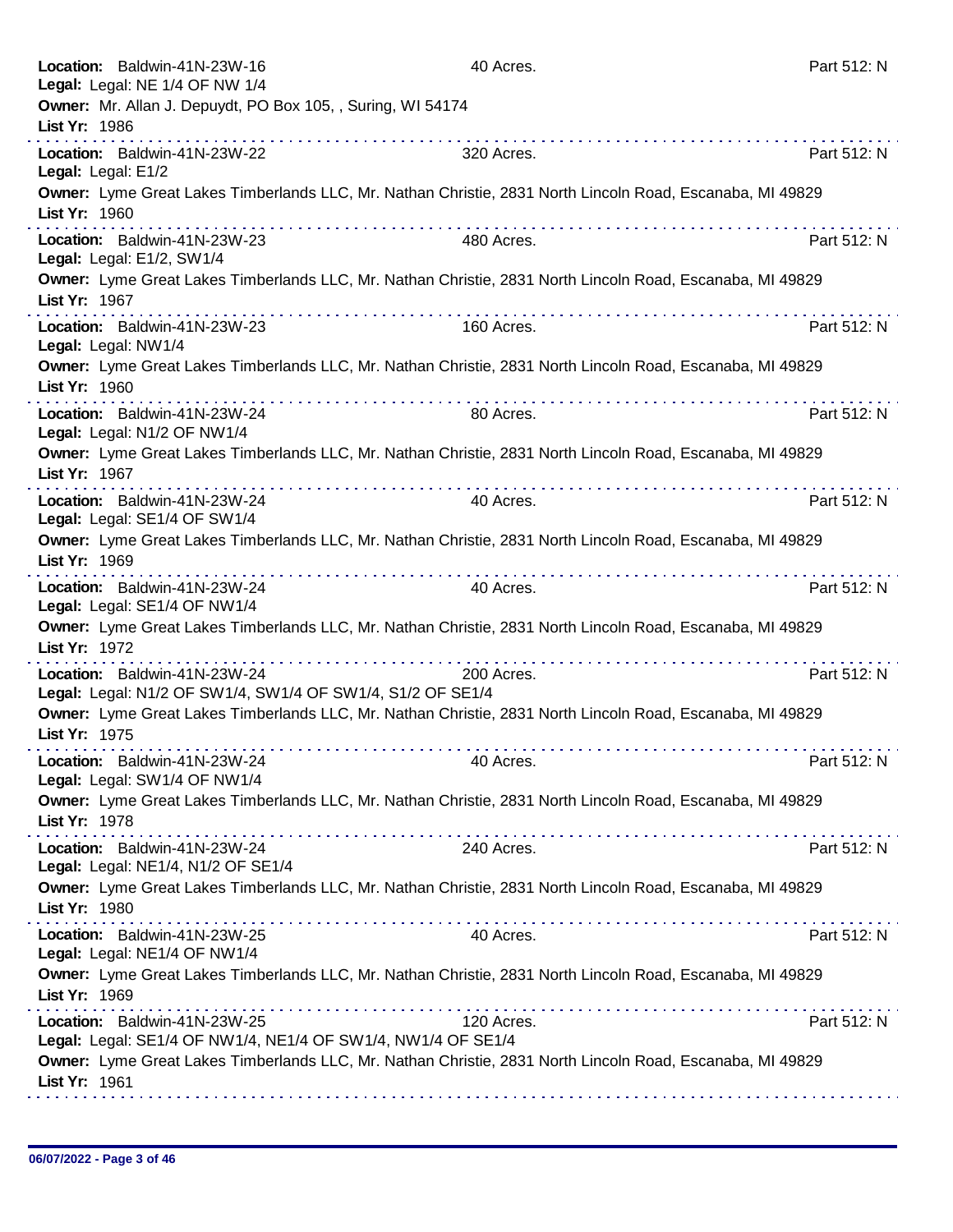| Location: Baldwin-41N-23W-26<br>Legal: Legal: NW1/4 OF NE1/4, NE1/4 OF NW1/4                               | 80 Acres.                                                                                                               | Part 512: N |
|------------------------------------------------------------------------------------------------------------|-------------------------------------------------------------------------------------------------------------------------|-------------|
| List Yr: 1961                                                                                              | Owner: Lyme Great Lakes Timberlands LLC, Mr. Nathan Christie, 2831 North Lincoln Road, Escanaba, MI 49829               |             |
| Location: Baldwin-41N-23W-27<br>Legal: Legal: W1/2 OF NW1/4                                                | 80 Acres.                                                                                                               | Part 512: N |
| List Yr: 1960                                                                                              | Owner: Chouinard's Camp, LLC, c/o Ronald Chouinard, 1228 S 13th St, Escanaba, MI 49829                                  |             |
| Location: Baldwin-41N-23W-27<br>Legal: Legal: NW1/4 OF SW1/4                                               | 40 Acres.                                                                                                               | Part 512: N |
| List Yr: 1961                                                                                              | Owner: Chouinard's Camp, LLC, c/o Ronald Chouinard, 1228 S 13th St, Escanaba, MI 49829                                  |             |
| Location: Baldwin-41N-23W-27<br>Legal: Legal: SW1/4 OF SW1/4                                               | 40 Acres.                                                                                                               | Part 512: N |
| Owner: Donna Mae Nelson, Trustee, 9868 Co. 426 E Rd, , Cornell, MI 49818<br>List Yr: 2016                  |                                                                                                                         |             |
| Location: Baldwin-41N-23W-27<br>Legal: Legal: NE1/4 OF NE1/4, SW1/4 OF NE1/4, N1/2 OF SE1/4, E1/2 OF NW1/4 | 240 Acres.                                                                                                              | Part 512: N |
| List Yr: 1960                                                                                              | Owner: Lyme Great Lakes Timberlands LLC, Mr. Nathan Christie, 2831 North Lincoln Road, Escanaba, MI 49829               |             |
| Location: Baldwin-41N-23W-34<br>Legal: Legal: NW1/4 OF NW1/4                                               | .<br>.<br>40 Acres.                                                                                                     | Part 512: N |
| Owner: Donna Mae Nelson, Trustee, 9868 Co. 426 E Rd, , Cornell, MI 49818<br>List Yr: 2016                  |                                                                                                                         |             |
| Location: Baldwin-41N-23W-34<br>Legal: Legal: SW1/4 OF NW1/4                                               | 40 Acres.                                                                                                               | Part 512: N |
| Owner: Donna Mae Nelson, Trustee, 9868 Co. 426 E Rd, , Cornell, MI 49818<br>List Yr: 2016                  |                                                                                                                         |             |
| Location: Baldwin-41N-23W-36<br>Legal: Legal: NE1/4 OF SW1/4, SE1/4                                        | .<br>200 Acres.                                                                                                         | Part 512: N |
| List Yr: 1972                                                                                              | Owner: Lyme Great Lakes Timberlands LLC, Mr. Nathan Christie, 2831 North Lincoln Road, Escanaba, MI 49829               |             |
| Location: Baldwin-42N-22W-06<br>SW1/4, SE1/ 4 OF SW1/4, SE1/4 OF SE1/4                                     | 317.58 Acres.<br>Legal: Legal: NW1/4 OF NE1/4, NE1/4 OF NW1/4, SE1/4 OF NW1/4, NE1/4 OF SW1/4, NW1/4 OF SW1/4, SW1/4 OF | Part 512: N |
| List Yr: 1972                                                                                              | Owner: Lyme Great Lakes Timberlands LLC, Mr. Nathan Christie, 2831 North Lincoln Road, Escanaba, MI 49829               |             |
| Location: Baldwin-42N-22W-07                                                                               | 610.03 Acres.                                                                                                           | Part 512: N |
| SW1/4 OF SW1/4, SE1/4                                                                                      | Legal: Legal: NE1/4, NE1/4 OF NW1/4, SW1/4 OF NW1/4, SE1/4 OF NW1/4, E1/2 OF SW1/4, NW1/4 OF SW1/4,                     |             |
| List Yr: 1972                                                                                              | Owner: Lyme Great Lakes Timberlands LLC, Mr. Nathan Christie, 2831 North Lincoln Road, Escanaba, MI 49829               |             |
| Location: Baldwin-42N-22W-07<br>Legal: Legal: NW 1/4 OF NW 1/4                                             | 43.44 Acres.                                                                                                            | Part 512: N |
| List Yr: 1981                                                                                              | Owner: Lyme Great Lakes Timberlands LLC, Mr. Nathan Christie, 2831 North Lincoln Road, Escanaba, MI 49829               |             |
| Location: Baldwin-42N-22W-08<br>Legal: Legal: NE1/4 OF SW1/4 AND S1/2 OF SW1/4                             | 120 Acres.                                                                                                              | Part 512: N |
| List Yr: 2016                                                                                              | Owner: Ford River Land Company, LLC, Mr. Phillip J. Minerick, PO Box 47, Sagola, MI 49881                               |             |
|                                                                                                            |                                                                                                                         |             |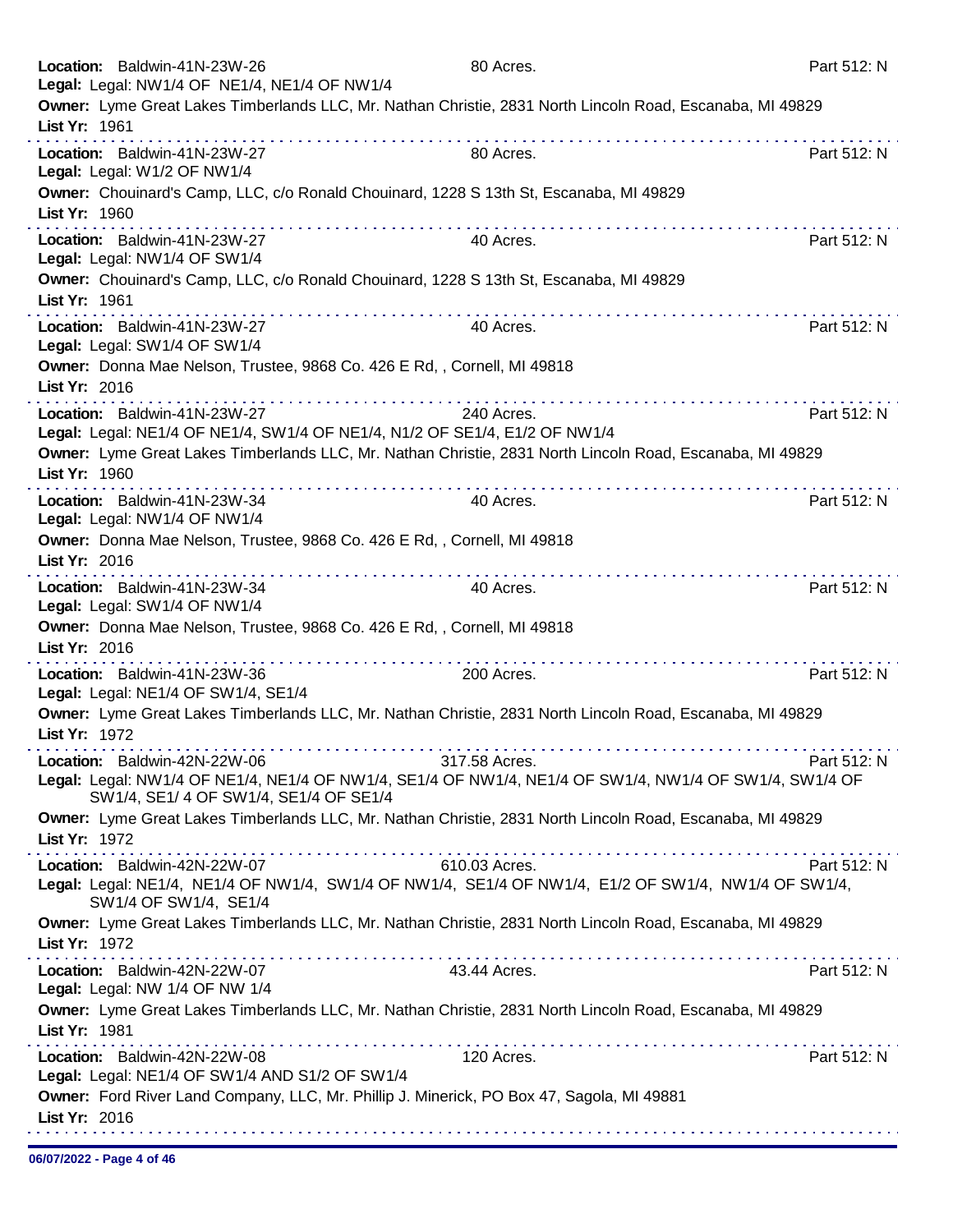| Location: Baldwin-42N-22W-18<br>612.96 Acres.<br>Legal: Legal: E1/2 OF NE1/4, SW1/4 OF NE1/4, E1/2 OF NW1/4, NW1/4 OF NW1/4, SW 1/4 OF NW1/4, E1/2 OF SW1/4,<br>NW1/4 OF SW1/4, SW1/4 OF SW1/4, SE1/4                                                                                                                                                                                                                                                                                                                                                                        | Part 512: N                                                                                                                                                                                                                                                                                                                                                                                                                                                  |  |
|------------------------------------------------------------------------------------------------------------------------------------------------------------------------------------------------------------------------------------------------------------------------------------------------------------------------------------------------------------------------------------------------------------------------------------------------------------------------------------------------------------------------------------------------------------------------------|--------------------------------------------------------------------------------------------------------------------------------------------------------------------------------------------------------------------------------------------------------------------------------------------------------------------------------------------------------------------------------------------------------------------------------------------------------------|--|
| Owner: Lyme Great Lakes Timberlands LLC, Mr. Nathan Christie, 2831 North Lincoln Road, Escanaba, MI 49829<br>List Yr: 1972                                                                                                                                                                                                                                                                                                                                                                                                                                                   |                                                                                                                                                                                                                                                                                                                                                                                                                                                              |  |
| Location: Baldwin-42N-22W-19<br>246.45 Acres.<br>Legal: Legal: W1/2 OF NE1/4, NE1/4 OF NW1/4, NW1/4 OF NW1/4, SW1/4 OF NW1/4, SE1/4 OF NW1/4<br>Owner: Lyme Great Lakes Timberlands LLC, Mr. Nathan Christie, 2831 North Lincoln Road, Escanaba, MI 49829                                                                                                                                                                                                                                                                                                                    | Part 512: N                                                                                                                                                                                                                                                                                                                                                                                                                                                  |  |
| List Yr: 1972                                                                                                                                                                                                                                                                                                                                                                                                                                                                                                                                                                |                                                                                                                                                                                                                                                                                                                                                                                                                                                              |  |
| Location: Baldwin-42N-22W-22<br>Legal: Legal: SE1/4 OF NE1/4, N1/2 OF SE1/4<br>Owner: Franklin and Patricia Farmer, Trustees, 2175 Western Meadows Dr,, Flushing, MI 48433                                                                                                                                                                                                                                                                                                                                                                                                   | 120 Acres.<br>Part 512: N                                                                                                                                                                                                                                                                                                                                                                                                                                    |  |
| List Yr: 1969<br>. <b>.</b>                                                                                                                                                                                                                                                                                                                                                                                                                                                                                                                                                  |                                                                                                                                                                                                                                                                                                                                                                                                                                                              |  |
| Location: Baldwin-42N-22W-22<br>Legal: Legal: NE 1/4 OF NE 1/4                                                                                                                                                                                                                                                                                                                                                                                                                                                                                                               | 40 Acres.<br>Part 512: N                                                                                                                                                                                                                                                                                                                                                                                                                                     |  |
| Owner: Franklin and Patricia Farmer, Trustees, 2175 Western Meadows Dr,, Flushing, MI 48433<br>List Yr: 1990                                                                                                                                                                                                                                                                                                                                                                                                                                                                 |                                                                                                                                                                                                                                                                                                                                                                                                                                                              |  |
| Location: Baldwin-42N-22W-23<br>Legal: Legal: NW1/4 OF NW1/4, NW1/4 OF SW1/4                                                                                                                                                                                                                                                                                                                                                                                                                                                                                                 | Part 512: N<br>80 Acres.                                                                                                                                                                                                                                                                                                                                                                                                                                     |  |
| Owner: Franklin and Patricia Farmer, Trustees, 2175 Western Meadows Dr,, Flushing, MI 48433<br>List Yr: 1969<br>$\mathcal{L}^{\mathcal{A}}(\mathcal{A},\mathcal{A},\mathcal{A},\mathcal{A},\mathcal{A},\mathcal{A},\mathcal{A},\mathcal{A},\mathcal{A},\mathcal{A},\mathcal{A},\mathcal{A},\mathcal{A},\mathcal{A},\mathcal{A},\mathcal{A},\mathcal{A},\mathcal{A},\mathcal{A},\mathcal{A},\mathcal{A},\mathcal{A},\mathcal{A},\mathcal{A},\mathcal{A},\mathcal{A},\mathcal{A},\mathcal{A},\mathcal{A},\mathcal{A},\mathcal{A},\mathcal{A},\mathcal{A},\mathcal{A},\mathcal$ |                                                                                                                                                                                                                                                                                                                                                                                                                                                              |  |
| Location: Baldwin-42N-22W-24<br>Legal: Legal: S1/2 OF NE1/4, SE1/4 OF NW1/4, E1/2 OF SE1/4, SW1/4 OF SE1/4                                                                                                                                                                                                                                                                                                                                                                                                                                                                   | 240 Acres.<br>Part 512: N                                                                                                                                                                                                                                                                                                                                                                                                                                    |  |
| Owner: Lyme Great Lakes Timberlands LLC, Mr. Nathan Christie, 2831 North Lincoln Road, Escanaba, MI 49829<br>List Yr: 1959                                                                                                                                                                                                                                                                                                                                                                                                                                                   |                                                                                                                                                                                                                                                                                                                                                                                                                                                              |  |
| Location: Baldwin-42N-22W-24<br>Legal: Legal: E1/2 OF SW1/4                                                                                                                                                                                                                                                                                                                                                                                                                                                                                                                  | Part 512: N<br>80 Acres.                                                                                                                                                                                                                                                                                                                                                                                                                                     |  |
| Owner: Lyme Great Lakes Timberlands LLC, Mr. Nathan Christie, 2831 North Lincoln Road, Escanaba, MI 49829<br>List Yr: 1969                                                                                                                                                                                                                                                                                                                                                                                                                                                   |                                                                                                                                                                                                                                                                                                                                                                                                                                                              |  |
| Location: Baldwin-42N-22W-25<br>Legal: Legal: S 1/2 OF SW 1/4 EXC. SW1/4 OF SW1/4 OF SW1/4                                                                                                                                                                                                                                                                                                                                                                                                                                                                                   | 70 Acres.<br>Part 512: N                                                                                                                                                                                                                                                                                                                                                                                                                                     |  |
| Owner: Mr. Edward Gauthier, et al., 2509 5th Avenue South, #101E, , Escanaba, MI 49829<br>List Yr: 1981                                                                                                                                                                                                                                                                                                                                                                                                                                                                      |                                                                                                                                                                                                                                                                                                                                                                                                                                                              |  |
| Location: Baldwin-42N-22W-28<br>Legal: Legal: NW 1/4 OF NE 1/4                                                                                                                                                                                                                                                                                                                                                                                                                                                                                                               | 40 Acres.<br>Part 512: N                                                                                                                                                                                                                                                                                                                                                                                                                                     |  |
| Owner: David Lee and Ruth Houseman, 12501 Church Rd, , Rapid River, MI 49878<br>List Yr: 1989                                                                                                                                                                                                                                                                                                                                                                                                                                                                                |                                                                                                                                                                                                                                                                                                                                                                                                                                                              |  |
| Location: Baldwin-42N-22W-28<br>Legal: Legal: SW 1/4 OF NE 1/4                                                                                                                                                                                                                                                                                                                                                                                                                                                                                                               | 40 Acres.<br>Part 512: N                                                                                                                                                                                                                                                                                                                                                                                                                                     |  |
| Owner: David Lee and Ruth Houseman, 12501 Church Rd,, Rapid River, MI 49878<br>List Yr: 1989                                                                                                                                                                                                                                                                                                                                                                                                                                                                                 | $\mathcal{L}^{\mathcal{A}}(\mathcal{A},\mathcal{A},\mathcal{A},\mathcal{A},\mathcal{A},\mathcal{A},\mathcal{A},\mathcal{A},\mathcal{A},\mathcal{A},\mathcal{A},\mathcal{A},\mathcal{A},\mathcal{A},\mathcal{A},\mathcal{A},\mathcal{A},\mathcal{A},\mathcal{A},\mathcal{A},\mathcal{A},\mathcal{A},\mathcal{A},\mathcal{A},\mathcal{A},\mathcal{A},\mathcal{A},\mathcal{A},\mathcal{A},\mathcal{A},\mathcal{A},\mathcal{A},\mathcal{A},\mathcal{A},\mathcal$ |  |
| a construction of a construction of the con-<br>Location: Baldwin-42N-22W-28<br>Legal: Legal: NE 1/4 OF SW 1/4                                                                                                                                                                                                                                                                                                                                                                                                                                                               | 40 Acres.<br>Part 512: N                                                                                                                                                                                                                                                                                                                                                                                                                                     |  |
| Owner: David Lee and Ruth Houseman, 12501 Church Rd,, Rapid River, MI 49878<br>List Yr: 1989                                                                                                                                                                                                                                                                                                                                                                                                                                                                                 |                                                                                                                                                                                                                                                                                                                                                                                                                                                              |  |
| Location: Baldwin-42N-22W-28<br>Legal: Legal: NW 1/4 OF SW 1/4 EXCEPT THE WEST 400 FT.                                                                                                                                                                                                                                                                                                                                                                                                                                                                                       | 27.86 Acres.<br>Part 512: N                                                                                                                                                                                                                                                                                                                                                                                                                                  |  |
| Owner: David Lee and Ruth Houseman, 12501 Church Rd, , Rapid River, MI 49878<br>List Yr: 1989                                                                                                                                                                                                                                                                                                                                                                                                                                                                                |                                                                                                                                                                                                                                                                                                                                                                                                                                                              |  |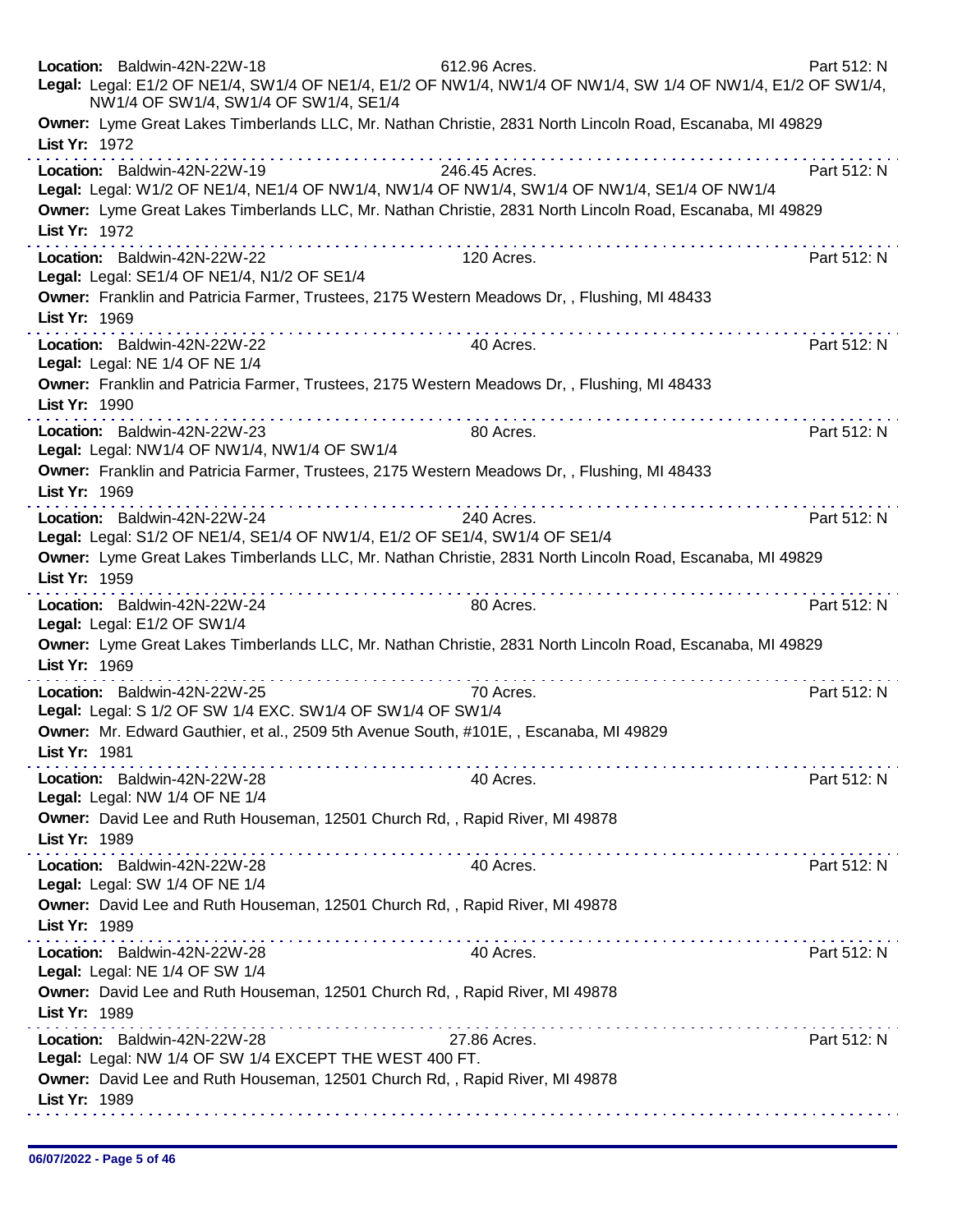| Location: Baldwin-42N-22W-28<br>Legal: Legal: SW 1/4 OF SW 1/4                                                                   | 40 Acres.  | Part 512: N |
|----------------------------------------------------------------------------------------------------------------------------------|------------|-------------|
| Owner: David Lee and Ruth Houseman, 12501 Church Rd,, Rapid River, MI 49878<br>List Yr: 1989                                     |            |             |
| Location: Baldwin-42N-22W-28<br>Legal: Legal: NW 1/4 OF SE 1/4                                                                   | 40 Acres.  | Part 512: N |
| Owner: David Lee and Ruth Houseman, 12501 Church Rd, , Rapid River, MI 49878<br>List Yr: 1989                                    |            |             |
| Location: Baldwin-42N-22W-28<br>Legal: Legal: SW 1/4 OF SE 1/4                                                                   | 40 Acres.  | Part 512: N |
| Owner: David Lee and Ruth Houseman, 12501 Church Rd,, Rapid River, MI 49878<br>List Yr: 1989                                     |            |             |
| Location: Baldwin-42N-22W-33<br>Legal: Legal: NW1/4 OF NE1/4                                                                     | 40 Acres.  | Part 512: N |
| Owner: David Lee and Ruth Houseman, 12501 Church Rd,, Rapid River, MI 49878<br>List Yr: 1994                                     |            |             |
| Location: Baldwin-42N-22W-35<br>Legal: Legal: SE1/4 OF NE1/4, SE1/4 EXC. NW1/4 OF SE1/4                                          | 160 Acres. | Part 512: N |
| Owner: Lyme Great Lakes Timberlands LLC, Mr. Nathan Christie, 2831 North Lincoln Road, Escanaba, MI 49829<br>List Yr: 1959       |            |             |
| Location: Baldwin-42N-22W-36<br>Legal: Legal: N1/2 OF NW1/4                                                                      | 80 Acres.  | Part 512: N |
| Owner: Mr. Edward Gauthier, et al., 2509 5th Avenue South, #101E, , Escanaba, MI 49829<br>List Yr: 1981                          |            |             |
| Location: Bark River-37N-24W-04<br>Legal: Legal: NW1/4 OF SW1/4, SW1/4 OF SW1/4                                                  | 80 Acres.  | Part 512: N |
| Owner: Lyme Great Lakes Land Company LLC, Mr. Nathan Christie, 2831 North Lincoln Road, Escanaba, MI 49829<br>List Yr: 1957<br>. |            |             |
| Location: Bark River-38N-24W-10<br>Legal: Legal: SW1/4 OF SE1/4                                                                  | 40 Acres.  | Part 512: N |
| Owner: John M. and Cheyenne N. Wenick, 445 Bettis Road, Lebanon, TN 37090<br>List Yr: 1986                                       |            |             |
| Location: Bark River-38N-24W-10<br>Legal: Legal: NE1/4                                                                           | 160 Acres. | Part 512: N |
| Owner: John M. and Cheyenne N. Wenick, 445 Bettis Road, Lebanon, TN 37090<br>List Yr: 1986                                       |            |             |
| Location: Bark River-38N-24W-10<br>Legal: Legal: N1/2 OF SE1/4                                                                   | 80 Acres.  | Part 512: N |
| Owner: John M. and Cheyenne N. Wenick, 445 Bettis Road, Lebanon, TN 37090<br>List Yr: 1986                                       |            |             |
| Location: Bark River-38N-24W-10<br>Legal: Legal: W1/2 SW1/4 NE1/4 SW1/4                                                          | 5 Acres.   | Part 512: N |
| Owner: John M. and Cheyenne N. Wenick, 445 Bettis Road, Lebanon, TN 37090<br>List Yr: 1986                                       |            |             |
| .<br>Location: Bark River-38N-24W-10<br>Legal: Legal: E1/2 SW1/4, Except W1/4 NE1/4 SW1/4                                        | 70 Acres.  | Part 512: N |
| Owner: John M. and Cheyenne N. Wenick, 445 Bettis Road, Lebanon, TN 37090<br>List Yr: 1986                                       |            |             |
|                                                                                                                                  |            |             |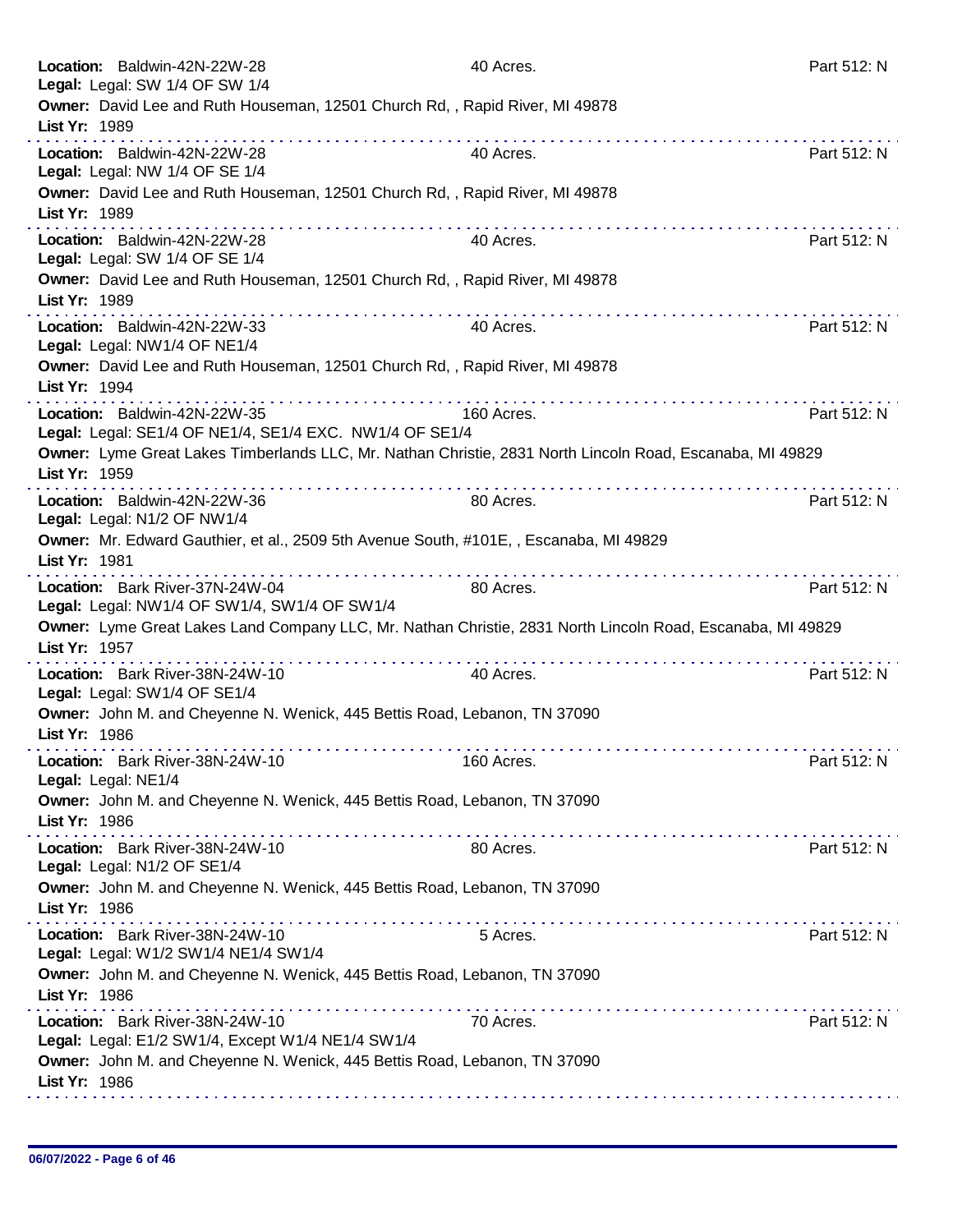| Location: Bark River-38N-24W-15<br>Legal: Legal: NW 1/4 OF NW1/4                                                           | 40 Acres.     | Part 512: N |
|----------------------------------------------------------------------------------------------------------------------------|---------------|-------------|
| Owner: John M. and Cheyenne N. Wenick, 445 Bettis Road, Lebanon, TN 37090<br>List Yr: 1986                                 |               |             |
| Location: Bark River-39N-24W-04<br>Legal: Legal: NE1/4 OF NE1/4, SE1/4 OF NE1/4, NE1/4 OF SE1/4                            | 120.57 Acres. | Part 512: N |
| Owner: Lyme Great Lakes Timberlands LLC, Mr. Nathan Christie, 2831 North Lincoln Road, Escanaba, MI 49829<br>List Yr: 1972 | .             |             |
| Location: Bay De Noc-39N-21W-04<br>Legal: Legal: N1/2 OF SW 1/4 AND NW1/4 OF SE1/4                                         | 120 Acres.    | Part 512: N |
| Owner: Michael and Lisa Thorsen, N6500 Hayward Bay Dr,, Menominee, MI 49858<br>List Yr: 1969                               |               |             |
| Location: Bay De Noc-39N-21W-04<br>Legal: Legal: NE1/4 OF SE1/4                                                            | 40 Acres.     | Part 512: N |
| Owner: Michael and Lisa Thorsen, N6500 Hayward Bay Dr,, Menominee, MI 49858<br>List Yr: 1969                               |               |             |
| Location: Bay De Noc-39N-21W-04<br>Legal: Legal: SW 1/4 OF NW 1/4                                                          | 40 Acres.     | Part 512: N |
| Owner: Michael and Lisa Thorsen, N6500 Hayward Bay Dr,, Menominee, MI 49858<br>List Yr: 1984                               |               |             |
| Location: Bay De Noc-39N-21W-04<br>Legal: Legal: SE 1/4 OF NW 1/4                                                          | 40 Acres.     | Part 512: N |
| Owner: Michael and Lisa Thorsen, N6500 Hayward Bay Dr,, Menominee, MI 49858<br>List Yr: 1984                               |               |             |
| Location: Bay De Noc-39N-21W-05<br>Legal: Legal: NE1/4 OF SE1/4                                                            | 40 Acres.     | Part 512: N |
| Owner: Michael and Lisa Thorsen, N6500 Hayward Bay Dr,, Menominee, MI 49858<br>List Yr: 1969                               |               |             |
| Location: Bay De Noc-39N-21W-05<br>Legal: Legal: NE1/4 OF SW1/4, NW1/4 OF SE1/4                                            | 80 Acres.     | Part 512: N |
| Owner: Lyme Great Lakes Timberlands LLC, Mr. Nathan Christie, 2831 North Lincoln Road, Escanaba, MI 49829<br>List Yr: 1969 |               |             |
| Location: Bay De Noc-40N-20W-31<br>Legal: Legal: NE1/4 OF NE1/4                                                            | 40 Acres.     | Part 512: N |
| Owner: Lyme Great Lakes Timberlands LLC, Mr. Nathan Christie, 2831 North Lincoln Road, Escanaba, MI 49829<br>List Yr: 1956 |               |             |
| Location: Bay De Noc-40N-20W-32<br>Legal: Legal: S1/2 OF NW1/4, SW1/4 OF NE1/4, N1/2 OF SW1/4                              | 200 Acres.    | Part 512: N |
| Owner: Mr. and Mrs. Billy John Lau, 116 Central Street, Potter, WI 54160<br>List Yr: 1956                                  |               |             |
| Location: Bay De Noc-40N-21W-33<br>Legal: Legal: NW1/4 OF SW1/4                                                            | 40 Acres.     | Part 512: N |
| Owner: George and Annabelle Holmgren, 10787 Hwy 2,, Rapid River, MI 49878<br>List Yr: 1994                                 |               |             |
| Location: Bay De Noc-40N-21W-33<br>Legal: Legal: NE1/4, SE1/4 OF NW1/4                                                     | 200 Acres.    | Part 512: N |
| Owner: Lyme Great Lakes Timberlands LLC, Mr. Nathan Christie, 2831 North Lincoln Road, Escanaba, MI 49829<br>List Yr: 1999 |               |             |
|                                                                                                                            |               |             |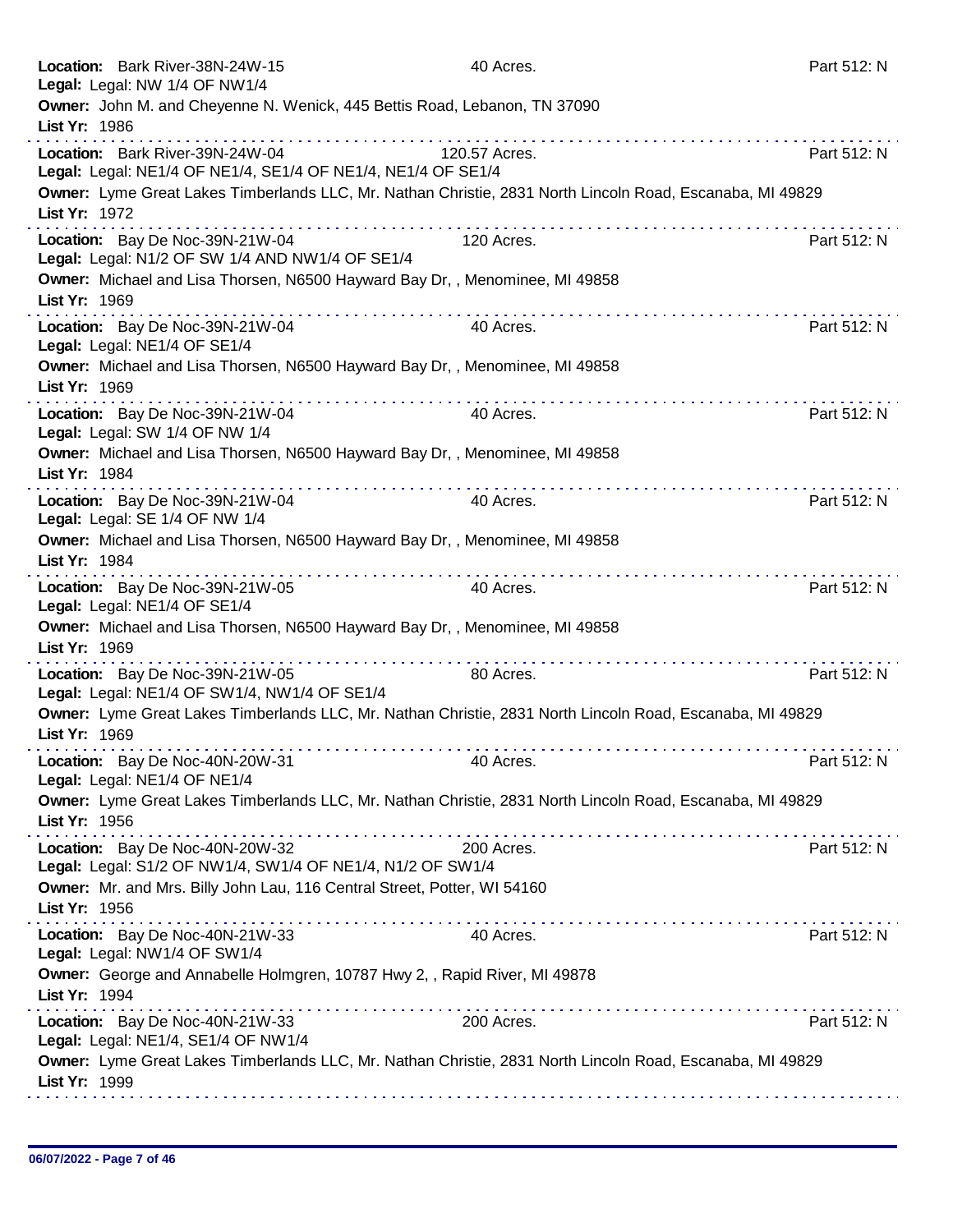| Location: Bay De Noc-40N-21W-33<br>Legal: Legal: NE 1/4 OF SW 1/4, S 1/2 OF SW 1/4, SE 1/4                                                                                                                                                                                                                 | 280 Acres.    | Part 512: N |
|------------------------------------------------------------------------------------------------------------------------------------------------------------------------------------------------------------------------------------------------------------------------------------------------------------|---------------|-------------|
| Owner: Lyme Great Lakes Timberlands LLC, Mr. Nathan Christie, 2831 North Lincoln Road, Escanaba, MI 49829<br>List Yr: 1990                                                                                                                                                                                 |               |             |
| .<br>Location: Cornell-40N-23W-06<br>Legal: Legal: SE1/4 OF SW1/4 EXC. RAILROAD RIGHT OF WAY                                                                                                                                                                                                               | 38.86 Acres.  | Part 512: N |
| Owner: Norman Plourde, 3696 County 426 24th Road, Cornell, MI 49818<br>List Yr: 1966                                                                                                                                                                                                                       |               |             |
| Location: Cornell-40N-23W-07                                                                                                                                                                                                                                                                               | 74.91 Acres.  | Part 512: N |
| Legal: Legal: S1/2 OF NE1/4 EXC. RAILROAD R/W<br>Owner: Lyme Great Lakes Timberlands LLC, Mr. Nathan Christie, 2831 North Lincoln Road, Escanaba, MI 49829                                                                                                                                                 |               |             |
| List Yr: 1957                                                                                                                                                                                                                                                                                              |               |             |
| Location: Cornell-40N-24W-03<br>Legal: Legal: SW1/4 OF NW1/4                                                                                                                                                                                                                                               | 40 Acres.     | Part 512: N |
| Owner: Thomas E. Ring, 1419 N 16th St, , Escanaba, MI 49829<br>List Yr: 1969                                                                                                                                                                                                                               |               |             |
| .<br>Location: Cornell-40N-24W-03                                                                                                                                                                                                                                                                          | 41.77 Acres.  | Part 512: N |
| Legal: Legal: NW1/4 OF NW1/4. Recorded easement for access is: A strip of land 66' in width, 33' on each side of the<br>centerline of an existing road, over and across a portion of property legally described as SE1/4 NW1/4 and SW1/4<br>NE1/4, Section 34, T41N, R24W                                  |               |             |
| Owner: Lyme Great Lakes Timberlands LLC, Mr. Nathan Christie, 2831 North Lincoln Road, Escanaba, MI 49829<br>List Yr: 1969                                                                                                                                                                                 |               |             |
| Location: Cornell-40N-24W-03                                                                                                                                                                                                                                                                               | 41.25 Acres.  | Part 512: N |
| Legal: Legal: NE1/4 OF NW 1/4. Recorded easement for access is: A strip of land 66' in width, 33' on each side of the<br>centerline of an existing road, over and across a portion of property legally described as SE1/4 NW1/4 and SW1/4<br>NE1/4, Section 34, T41N, R24W                                 |               |             |
| Owner: Lyme Great Lakes Timberlands LLC, Mr. Nathan Christie, 2831 North Lincoln Road, Escanaba, MI 49829                                                                                                                                                                                                  |               |             |
| List Yr: 1982<br><u>a serie de la característica de la cara</u>                                                                                                                                                                                                                                            |               |             |
| Location: Cornell-40N-24W-04<br>Legal: Legal: NE1/4 OF SE1/4                                                                                                                                                                                                                                               | 40 Acres.     | Part 512: N |
| Owner: Thomas E. Ring, 1419 N 16th St, , Escanaba, MI 49829                                                                                                                                                                                                                                                |               |             |
| List Yr: 1967                                                                                                                                                                                                                                                                                              |               |             |
| Location: Cornell-40N-24W-04                                                                                                                                                                                                                                                                               | 205.64 Acres. | Part 512: N |
| Legal: Legal: E1/2 OF NE1/4, NW1/4 OF NE1/4, E1/2 OF NW1/4. Recorded easement for access is: A strip of land 66' in<br>width, 33' on each side of the centerline of an existing road, over and across a portion of property legally described<br>as SE1/4 NW1/4 and SW1/4 NE1/4, Section 34, T41N, R24W    |               |             |
| Owner: Lyme Great Lakes Timberlands LLC, Mr. Nathan Christie, 2831 North Lincoln Road, Escanaba, MI 49829<br>List Yr: 1969                                                                                                                                                                                 |               |             |
| Location: Cornell-40N-24W-04                                                                                                                                                                                                                                                                               | 80 Acres.     | Part 512: N |
| Legal: Legal: SW1/4 OF NE1/4, NW1/4 OF SW1/4. Recorded easement for access is: A strip of land 66' in width, 33' on<br>each side of the centerline of an existing road, over and across a portion of property legally described as SE1/4<br>NW1/4 and SW1/4 NE1/4, Section 34, T41N, R24W                  |               |             |
| Owner: Lyme Great Lakes Timberlands LLC, Mr. Nathan Christie, 2831 North Lincoln Road, Escanaba, MI 49829<br>List Yr: 1966                                                                                                                                                                                 |               |             |
| Location: Cornell-40N-24W-04<br>Legal: Legal: W 1/2 OF NW 1/4. Recorded easement for access is: A strip of land 66' in width, 33' on each side of the<br>centerline of an existing road, over and across a portion of property legally described as SE1/4 NW1/4 and SW1/4<br>NE1/4, Section 34, T41N, R24W | 80 Acres.     | Part 512: N |
| Owner: Lyme Great Lakes Timberlands LLC, Mr. Nathan Christie, 2831 North Lincoln Road, Escanaba, MI 49829<br>List Yr: 1960                                                                                                                                                                                 |               |             |
|                                                                                                                                                                                                                                                                                                            |               |             |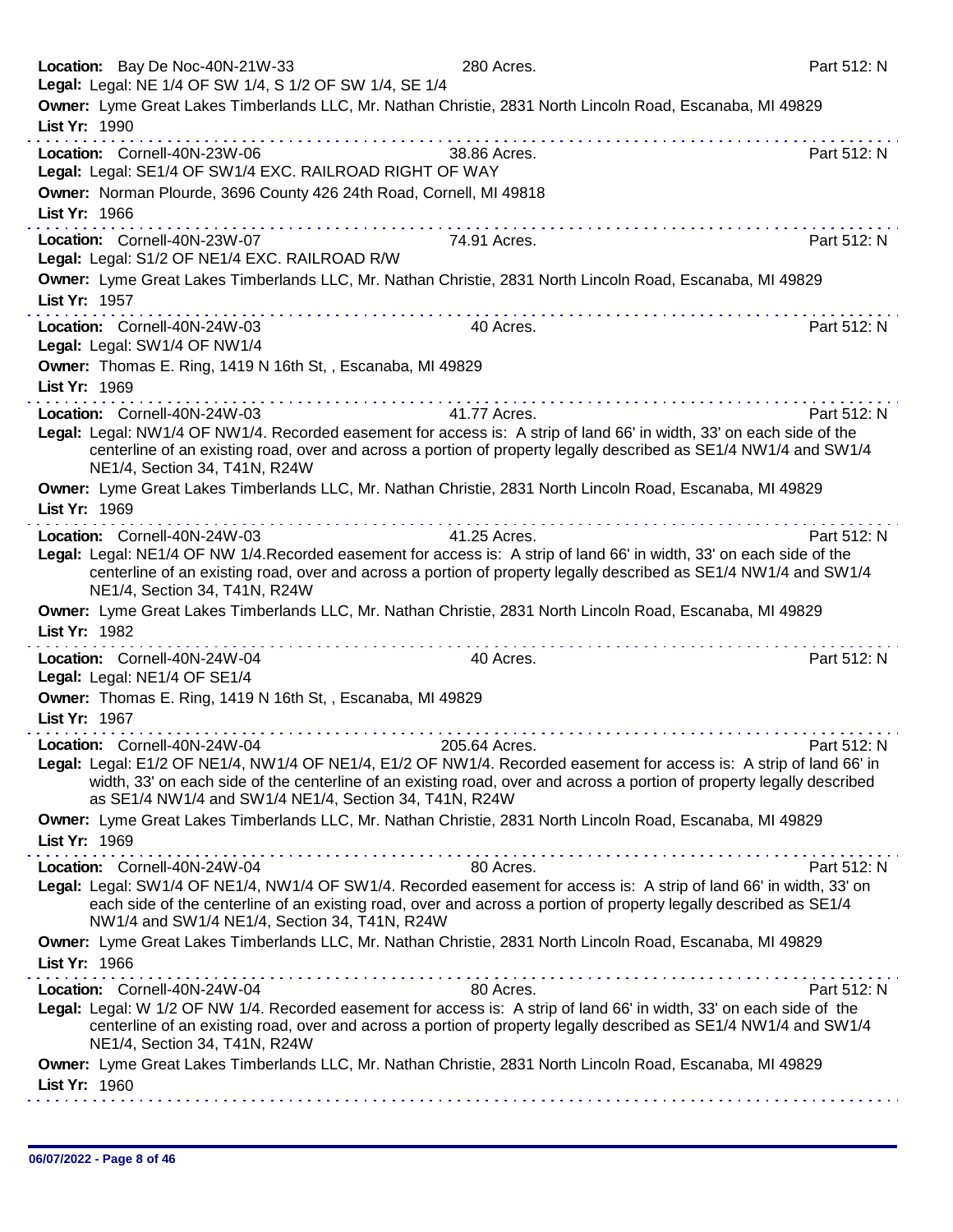| Location: Cornell-40N-24W-04<br>40 Acres.<br>Legal: Legal: NE1/4 OF SW1/4. Recorded easement for access is: A strip of land 66' in width, 33' on each side of the<br>centerline of an existing road, over and across a portion of property legally described as SE1/4 NW1/4 and SW1/4<br>NE1/4, Section 34, T41N, R24W            | Part 512: N                                                                                                                                                                                                                                                                                                                                                                                                                                                              |
|-----------------------------------------------------------------------------------------------------------------------------------------------------------------------------------------------------------------------------------------------------------------------------------------------------------------------------------|--------------------------------------------------------------------------------------------------------------------------------------------------------------------------------------------------------------------------------------------------------------------------------------------------------------------------------------------------------------------------------------------------------------------------------------------------------------------------|
| Owner: Lyme Great Lakes Timberlands LLC, Mr. Nathan Christie, 2831 North Lincoln Road, Escanaba, MI 49829<br>List Yr: 1957                                                                                                                                                                                                        |                                                                                                                                                                                                                                                                                                                                                                                                                                                                          |
| Location: Cornell-40N-24W-04<br>40 Acres.<br>Legal: Legal: NW1/4 OF SE1/4. Recorded easement for access is: A strip of land 66' in width, 33' on each side of the<br>centerline of an existing road, over and across a portion of property legally described as SE1/4 NW1/4 and SW1/4<br>NE1/4, Section 34, T41N, R24W            | Part 512: N                                                                                                                                                                                                                                                                                                                                                                                                                                                              |
| Owner: Lyme Great Lakes Timberlands LLC, Mr. Nathan Christie, 2831 North Lincoln Road, Escanaba, MI 49829<br>List Yr: 1962<br>.                                                                                                                                                                                                   |                                                                                                                                                                                                                                                                                                                                                                                                                                                                          |
| Location: Cornell-40N-24W-05<br>120 Acres.<br>Legal: Legal: NE1/4 NW1/4; N1/2 SE1/4 Recorded easement for access is: A strip of land 66' in width, 33' on each side of<br>the centerline of an existing road, over and across a portion of property legally described as SE1/4 NW1/4 and<br>SW1/4 NE1/4, Section 34, T41N, R24W   | Part 512: N                                                                                                                                                                                                                                                                                                                                                                                                                                                              |
| Owner: Lyme Great Lakes Timberlands LLC, Mr. Nathan Christie, 2831 North Lincoln Road, Escanaba, MI 49829<br>List Yr: 1960                                                                                                                                                                                                        |                                                                                                                                                                                                                                                                                                                                                                                                                                                                          |
| 203.39 Acres.<br>Location: Cornell-40N-24W-05<br>Legal: Legal: NE1/4, SE1/4 OF NW1/4. Recorded easement for access is: A strip of land 66' in width, 33' on each side of<br>the centerline of an existing road, over and across a portion of property legally described as SE1/4 NW1/4 and<br>SW1/4 NE1/4, Section 34, T41N, R24W | Part 512: N                                                                                                                                                                                                                                                                                                                                                                                                                                                              |
| Owner: Lyme Great Lakes Timberlands LLC, Mr. Nathan Christie, 2831 North Lincoln Road, Escanaba, MI 49829<br>List Yr: 1957                                                                                                                                                                                                        |                                                                                                                                                                                                                                                                                                                                                                                                                                                                          |
| Location: Cornell-40N-24W-06<br>74.9 Acres.<br>Legal: Legal: N1/2 OF NW1/4                                                                                                                                                                                                                                                        | Part 512: N                                                                                                                                                                                                                                                                                                                                                                                                                                                              |
| Owner: Lyme Great Lakes Timberlands LLC, Mr. Nathan Christie, 2831 North Lincoln Road, Escanaba, MI 49829<br>List Yr: 1961                                                                                                                                                                                                        |                                                                                                                                                                                                                                                                                                                                                                                                                                                                          |
| 40 Acres.<br>Location: Cornell-40N-24W-06<br>Legal: Legal: SW1/4 OF NW1/4                                                                                                                                                                                                                                                         | Part 512: N                                                                                                                                                                                                                                                                                                                                                                                                                                                              |
| Owner: Lyme Great Lakes Timberlands LLC, Mr. Nathan Christie, 2831 North Lincoln Road, Escanaba, MI 49829<br>List Yr: 1960                                                                                                                                                                                                        |                                                                                                                                                                                                                                                                                                                                                                                                                                                                          |
| Location: Cornell-40N-24W-06<br>36.85 Acres.<br>egal: Legal: SW1/4 OF SW1/4                                                                                                                                                                                                                                                       | Part 512: N                                                                                                                                                                                                                                                                                                                                                                                                                                                              |
| Owner: Lyme Great Lakes Land Company LLC, Mr. Nathan Christie, 2831 North Lincoln Road, Escanaba, MI 49829<br>List Yr: 1962                                                                                                                                                                                                       |                                                                                                                                                                                                                                                                                                                                                                                                                                                                          |
| 76.8 Acres.<br>Location: Cornell-40N-24W-07<br>Legal: Legal: N1/2 OF SW1/4                                                                                                                                                                                                                                                        | Part 512: N                                                                                                                                                                                                                                                                                                                                                                                                                                                              |
| Owner: Mr. Jason Michael Dunlap, 6650 N Rd, , Escanaba, MI 49829<br>List Yr: 1966                                                                                                                                                                                                                                                 |                                                                                                                                                                                                                                                                                                                                                                                                                                                                          |
| 36.75 Acres.<br>Location: Cornell-40N-24W-07<br>Legal: Legal: SW 1/4 OF SW 1/4                                                                                                                                                                                                                                                    | Part 512: N                                                                                                                                                                                                                                                                                                                                                                                                                                                              |
| Owner: Lyme Great Lakes Land Company LLC, Mr. Nathan Christie, 2831 North Lincoln Road, Escanaba, MI 49829<br>List Yr: 1981                                                                                                                                                                                                       |                                                                                                                                                                                                                                                                                                                                                                                                                                                                          |
| Location: Cornell-40N-24W-07<br>36.88 Acres.<br>Legal: Legal: NW 1/4 OF NW 1/4                                                                                                                                                                                                                                                    | $\label{eq:2.1} \mathcal{L}^{\mathcal{A}}(\mathcal{A}^{\mathcal{A}}(\mathcal{A}^{\mathcal{A}}(\mathcal{A}^{\mathcal{A}}(\mathcal{A}^{\mathcal{A}}(\mathcal{A}^{\mathcal{A}}(\mathcal{A}^{\mathcal{A}}(\mathcal{A}^{\mathcal{A}}(\mathcal{A}^{\mathcal{A}}(\mathcal{A}^{\mathcal{A}}(\mathcal{A}^{\mathcal{A}}(\mathcal{A}^{\mathcal{A}}(\mathcal{A}^{\mathcal{A}}(\mathcal{A}^{\mathcal{A}}(\mathcal{A}^{\mathcal{A}}(\mathcal{A}^{\mathcal{A}}(\mathcal$<br>Part 512: N |
| Owner: Lyme Great Lakes Land Company LLC, Mr. Nathan Christie, 2831 North Lincoln Road, Escanaba, MI 49829<br>List Yr: 1961                                                                                                                                                                                                       |                                                                                                                                                                                                                                                                                                                                                                                                                                                                          |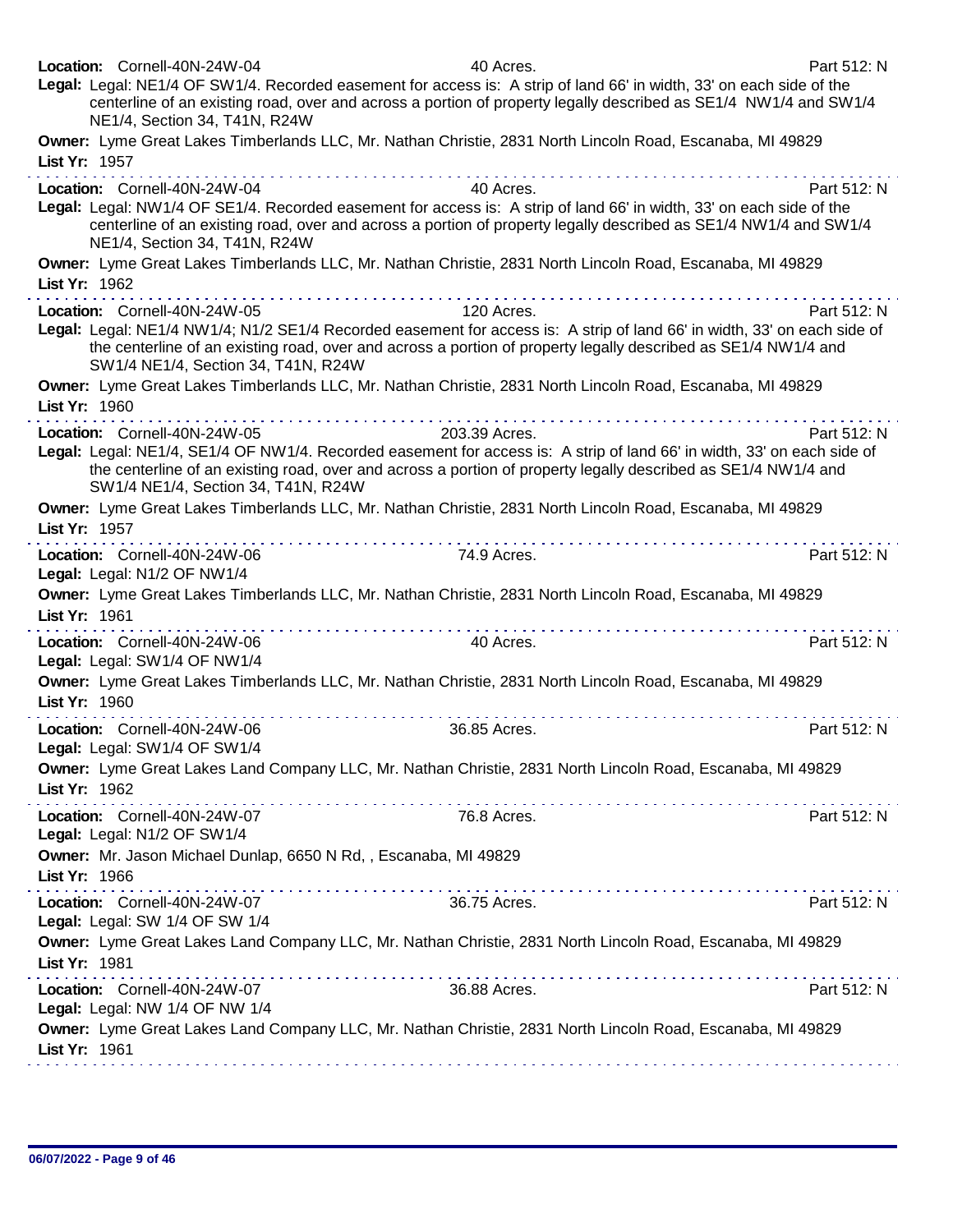|               | Location: Cornell-40N-24W-07<br>Legal: Legal: SW1/4 OF NW1/4                                         | 36.84 Acres.                                                                                               | Part 512: N |
|---------------|------------------------------------------------------------------------------------------------------|------------------------------------------------------------------------------------------------------------|-------------|
| List Yr: 1964 | .                                                                                                    | Owner: Lyme Great Lakes Land Company LLC, Mr. Nathan Christie, 2831 North Lincoln Road, Escanaba, MI 49829 |             |
|               | Location: Cornell-40N-24W-08<br>Legal: Legal: SE1/4 OF SW1/4, NW1/4 OF SE1/4                         | 80 Acres.                                                                                                  | Part 512: N |
| List Yr: 1961 |                                                                                                      | Owner: Lyme Great Lakes Timberlands LLC, Mr. Nathan Christie, 2831 North Lincoln Road, Escanaba, MI 49829  |             |
|               | Location: Cornell-40N-24W-08<br>Legal: Legal: SW1/4 OF SW1/4                                         | 40 Acres.                                                                                                  | Part 512: N |
| List Yr: 1962 |                                                                                                      | Owner: Lyme Great Lakes Timberlands LLC, Mr. Nathan Christie, 2831 North Lincoln Road, Escanaba, MI 49829  |             |
|               | Location: Cornell-40N-24W-08<br>Legal: Legal: S1/2 OF SE1/4                                          | 80 Acres.                                                                                                  | Part 512: N |
| List Yr: 1966 |                                                                                                      | Owner: Lyme Great Lakes Timberlands LLC, Mr. Nathan Christie, 2831 North Lincoln Road, Escanaba, MI 49829  |             |
|               | Location: Cornell-40N-24W-09<br>Legal: Legal: N1/2 OF SW1/4, W1/2 OF SE1/4                           | 160 Acres.                                                                                                 | Part 512: N |
| List Yr: 1961 |                                                                                                      | Owner: Lyme Great Lakes Timberlands LLC, Mr. Nathan Christie, 2831 North Lincoln Road, Escanaba, MI 49829  |             |
|               | Location: Cornell-40N-24W-09<br>Legal: Legal: E1/2 SW1/4 NE1/4; SE1/4 NE1/4; S1/2 SW1/4; NE1/4 SE1/4 | 180 Acres.                                                                                                 | Part 512: N |
| List Yr: 1957 |                                                                                                      | Owner: Lyme Great Lakes Timberlands LLC, Mr. Nathan Christie, 2831 North Lincoln Road, Escanaba, MI 49829  |             |
|               | Location: Cornell-40N-24W-09<br>Legal: Legal: SE1/4 SE1/4                                            | 40 Acres.                                                                                                  | Part 512: N |
| List Yr: 1957 | Owner: Patrick A. Barron, 3000 29th Avenue N, Escanaba, MI 49829                                     |                                                                                                            |             |
|               | Location: Cornell-41N-23W-19<br>Legal: Legal: E1/2 OF SW1/4                                          | 80 Acres.                                                                                                  | Part 512: N |
| List Yr: 1969 |                                                                                                      | Owner: Lyme Great Lakes Timberlands LLC, Mr. Nathan Christie, 2831 North Lincoln Road, Escanaba, MI 49829  |             |
|               | Location: Cornell-41N-23W-19<br>Legal: Legal: N1/2 OF NE1/4                                          | 80 Acres.                                                                                                  | Part 512: N |
| List Yr: 1975 |                                                                                                      | Owner: Lyme Great Lakes Timberlands LLC, Mr. Nathan Christie, 2831 North Lincoln Road, Escanaba, MI 49829  |             |
|               | Location: Cornell-41N-23W-30<br>Legal: Legal: FRL NW1/4 OF SW1/4                                     | 44.7 Acres.                                                                                                | Part 512: N |
| List Yr: 2016 | Owner: Donna Mae Nelson, Trustee, 9868 Co. 426 E Rd, , Cornell, MI 49818                             |                                                                                                            |             |
|               | Location: Cornell-41N-23W-30<br>Legal: Legal: NW1/4 OF NE1/4, NW1/4 OF NW1/4                         | 84.57 Acres.                                                                                               | Part 512: N |
| List Yr: 1966 |                                                                                                      | Owner: Lyme Great Lakes Timberlands LLC, Mr. Nathan Christie, 2831 North Lincoln Road, Escanaba, MI 49829  |             |
|               | Location: Cornell-41N-23W-30<br>Legal: Legal: NE1/4 OF SW1/4                                         | 40 Acres.                                                                                                  | Part 512: N |
| List Yr: 1969 |                                                                                                      | Owner: Lyme Great Lakes Timberlands LLC, Mr. Nathan Christie, 2831 North Lincoln Road, Escanaba, MI 49829  |             |
|               |                                                                                                      |                                                                                                            |             |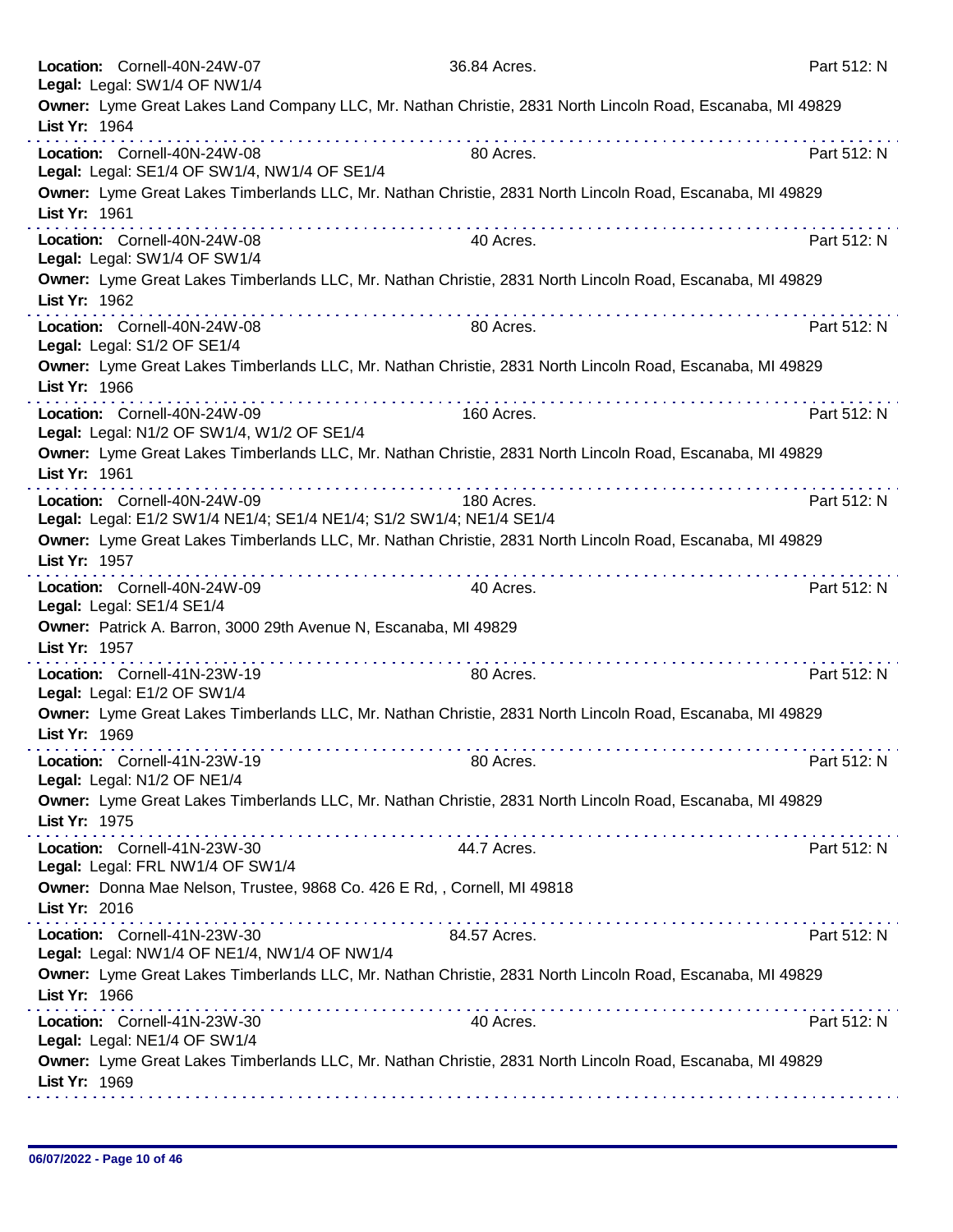|               | Location: Cornell-41N-23W-30<br>Legal: Legal: SW1/4 OF NW1/4                                              |                                        | 44.63 Acres. | Part 512: N |
|---------------|-----------------------------------------------------------------------------------------------------------|----------------------------------------|--------------|-------------|
| List Yr: 1994 | Owner: Lyme Great Lakes Timberlands LLC, Mr. Nathan Christie, 2831 North Lincoln Road, Escanaba, MI 49829 |                                        |              |             |
|               | Location: Cornell-41N-23W-30<br>Legal: Legal: SE1/4 OF NW1/4                                              |                                        | 40 Acres.    | Part 512: N |
| List Yr: 1994 | Owner: Lyme Great Lakes Timberlands LLC, Mr. Nathan Christie, 2831 North Lincoln Road, Escanaba, MI 49829 |                                        |              |             |
|               | Location: Cornell-41N-23W-30<br>Legal: Legal: NE1/4 OF NW1/4                                              |                                        | 40 Acres.    | Part 512: N |
| List Yr: 1999 | Owner: Lyme Great Lakes Timberlands LLC, Mr. Nathan Christie, 2831 North Lincoln Road, Escanaba, MI 49829 |                                        |              |             |
|               | Location: Cornell-41N-24W-02<br>Legal: Legal: NE1/4 OF SW1/4                                              |                                        | 40 Acres.    | Part 512: N |
| List Yr: 1966 | Owner: Lyme Great Lakes Timberlands LLC, Mr. Nathan Christie, 2831 North Lincoln Road, Escanaba, MI 49829 |                                        |              |             |
|               | Location: Cornell-41N-24W-02<br>Legal: Legal: SW1/4 OF SW1/4                                              |                                        | 40 Acres.    | Part 512: N |
| List Yr: 1965 | Owner: Lyme Great Lakes Timberlands LLC, Mr. Nathan Christie, 2831 North Lincoln Road, Escanaba, MI 49829 |                                        |              |             |
|               | Location: Cornell-41N-24W-03<br>Legal: Legal: NW 1/4 OF NE1/4                                             | the second contract of the second con- | 40.02 Acres. | Part 512: N |
| List Yr: 1966 | Owner: Lyme Great Lakes Timberlands LLC, Mr. Nathan Christie, 2831 North Lincoln Road, Escanaba, MI 49829 |                                        |              |             |
|               | Location: Cornell-41N-24W-03<br>Legal: Legal: S1/2 OF NE1/4                                               |                                        | 80 Acres.    | Part 512: N |
| List Yr: 1960 | Owner: Lyme Great Lakes Timberlands LLC, Mr. Nathan Christie, 2831 North Lincoln Road, Escanaba, MI 49829 |                                        |              |             |
|               | Location: Cornell-41N-24W-03<br>Legal: Legal: N1/2 OF SW1/4, SW1/4 OF SW1/4, SE1/4                        |                                        | 280 Acres.   | Part 512: N |
| List Yr: 1957 | Owner: Lyme Great Lakes Timberlands LLC, Mr. Nathan Christie, 2831 North Lincoln Road, Escanaba, MI 49829 |                                        |              |             |
|               | Location: Cornell-41N-24W-03<br>Legal: Legal: SE1/4 OF SW1/4                                              |                                        | 40 Acres.    | Part 512: N |
| List Yr: 1975 | Owner: Lyme Great Lakes Timberlands LLC, Mr. Nathan Christie, 2831 North Lincoln Road, Escanaba, MI 49829 |                                        |              |             |
|               | Location: Cornell-41N-24W-05<br>Legal: Legal: NE1/4 OF NE1/4, S1/2 OF NE1/4, SE1/4 OF NW1/4               |                                        | 158.1 Acres. | Part 512: N |
| List Yr: 1957 | Owner: Lyme Great Lakes Timberlands LLC, Mr. Nathan Christie, 2831 North Lincoln Road, Escanaba, MI 49829 |                                        |              |             |
|               | Location: Cornell-41N-24W-06<br>Legal: Legal: SE1/4 SW1/4                                                 |                                        | 40 Acres.    | Part 512: N |
| List Yr: 1961 | Owner: Lyme Great Lakes Timberlands LLC, Mr. Nathan Christie, 2831 North Lincoln Road, Escanaba, MI 49829 |                                        |              |             |
|               | Location: Cornell-41N-24W-06<br>Legal: Legal: SW1/4 OF SW1/4                                              |                                        | 43.47 Acres. | Part 512: N |
| List Yr: 1957 | Owner: Lyme Great Lakes Timberlands LLC, Mr. Nathan Christie, 2831 North Lincoln Road, Escanaba, MI 49829 |                                        |              |             |
|               |                                                                                                           |                                        |              |             |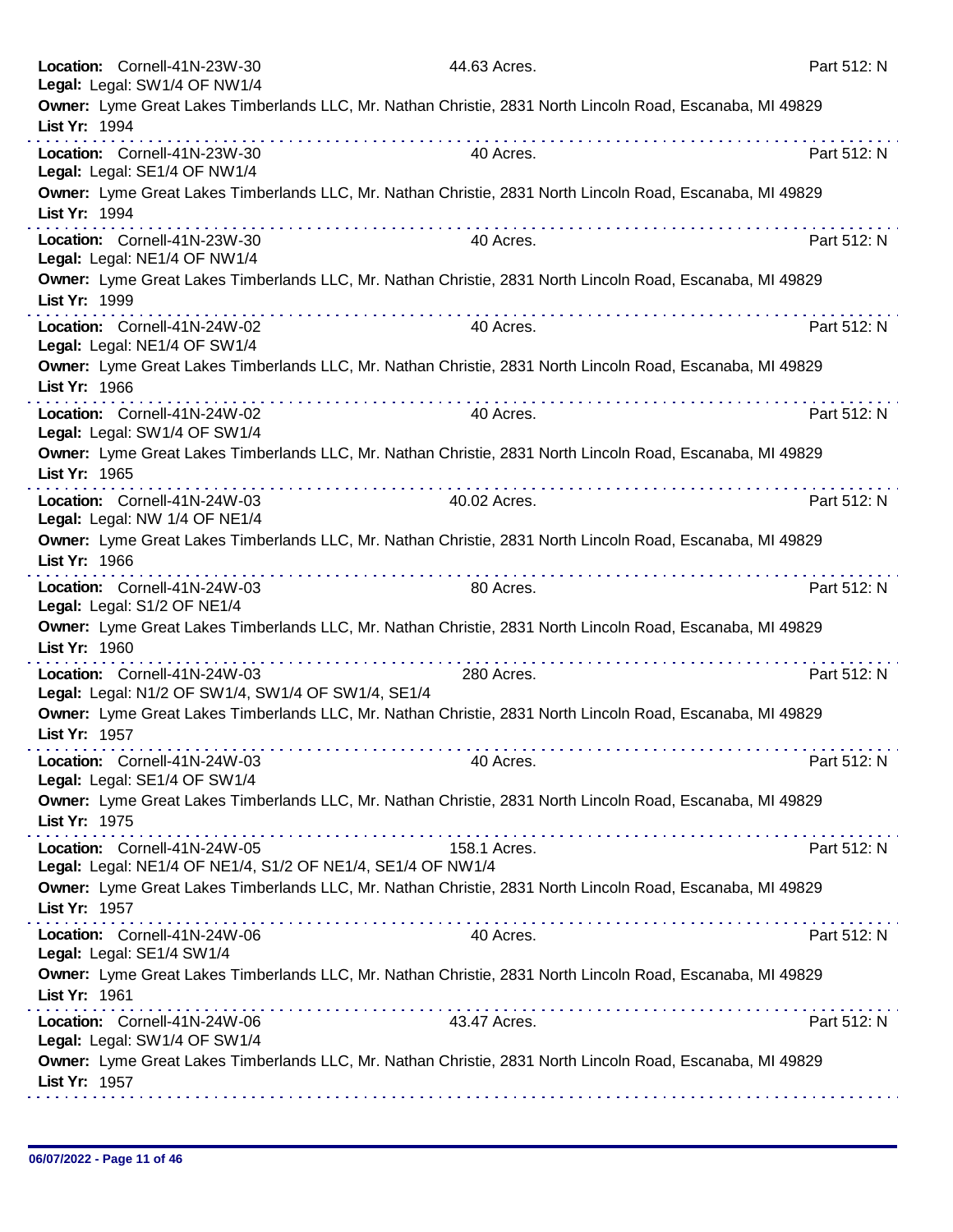| Legal: Legal: SE1/4 SE1/4 | Location: Cornell-41N-24W-06                                                                         | 40 Acres.                                                                                                  | Part 512: N |
|---------------------------|------------------------------------------------------------------------------------------------------|------------------------------------------------------------------------------------------------------------|-------------|
|                           |                                                                                                      | Owner: Lyme Great Lakes Land Company LLC, Mr. Nathan Christie, 2831 North Lincoln Road, Escanaba, MI 49829 |             |
| List Yr: 1961             |                                                                                                      |                                                                                                            |             |
|                           | Location: Cornell-41N-24W-07<br>Legal: Legal: NE1/4 NW1/4; FRL W1/2 NW1/4; FRL NW1/4 SW1/4           | 171.31 Acres.                                                                                              | Part 512: N |
| List Yr: 1961             |                                                                                                      | Owner: Lyme Great Lakes Timberlands LLC, Mr. Nathan Christie, 2831 North Lincoln Road, Escanaba, MI 49829  |             |
|                           | Location: Cornell-41N-24W-07<br>Legal: Legal: NE1/4 NE1/4 Except that portion lying East of E-1 road | 35 Acres.                                                                                                  | Part 512: N |
| List Yr: 1961             |                                                                                                      | Owner: Lyme Great Lakes Land Company LLC, Mr. Nathan Christie, 2831 North Lincoln Road, Escanaba, MI 49829 |             |
|                           | Location: Cornell-41N-24W-07<br>Legal: Legal: NE1/4 NE1/4 lying East of E-1 road                     | 5 Acres.                                                                                                   | Part 512: N |
| List Yr: 1961             | Owner: Scott G. and Janet A. Saewert, Trustees, 207 Elm Street, Prospect Heights, IL 60070           | .                                                                                                          |             |
|                           | Location: Cornell-41N-24W-08<br>Legal: Legal: N1/2 NW1/4 Except the E & LS RR r/w                    | 77.4 Acres.                                                                                                | Part 512: N |
| List Yr: 1957             | Owner: Scott G. and Janet A. Saewert, Trustees, 207 Elm Street, Prospect Heights, IL 60070           |                                                                                                            |             |
| Legal: Legal: E1/2 NE1/4  | Location: Cornell-41N-24W-09                                                                         | 80 Acres.                                                                                                  | Part 512: N |
| List Yr: 1957             |                                                                                                      | Owner: Lyme Great Lakes Timberlands LLC, Mr. Nathan Christie, 2831 North Lincoln Road, Escanaba, MI 49829  |             |
| Legal: Legal: NE1/4 SE1/4 | Location: Cornell-41N-24W-09                                                                         | 40 Acres.                                                                                                  | Part 512: N |
| List Yr: 1957             |                                                                                                      | Owner: Lyme Great Lakes Land Company LLC, Mr. Nathan Christie, 2831 North Lincoln Road, Escanaba, MI 49829 |             |
| Legal: Legal: E1/2; NW1/4 | Location: Cornell-41N-24W-10                                                                         | 480 Acres.                                                                                                 | Part 512: N |
| List Yr: 1957             |                                                                                                      | Owner: Lyme Great Lakes Timberlands LLC, Mr. Nathan Christie, 2831 North Lincoln Road, Escanaba, MI 49829  |             |
| Legal: Legal: NW1/4 SW1/4 | Location: Cornell-41N-24W-10                                                                         | 40 Acres.                                                                                                  | Part 512: N |
| List Yr: 1957             |                                                                                                      | Owner: Lyme Great Lakes Land Company LLC, Mr. Nathan Christie, 2831 North Lincoln Road, Escanaba, MI 49829 |             |
|                           | Location: Cornell-41N-24W-11<br>Legal: Legal: SW1/4 OF NW1/4, NW1/4 OF SW1/4                         | 80 Acres.                                                                                                  | Part 512: N |
| List Yr: 1960             |                                                                                                      | Owner: Lyme Great Lakes Timberlands LLC, Mr. Nathan Christie, 2831 North Lincoln Road, Escanaba, MI 49829  |             |
|                           | Location: Cornell-41N-24W-11<br>Legal: Legal: NE1/4 OF SW1/4, S1/4                                   | 200 Acres.                                                                                                 | Part 512: N |
| List Yr: 1957             |                                                                                                      | Owner: Lyme Great Lakes Timberlands LLC, Mr. Nathan Christie, 2831 North Lincoln Road, Escanaba, MI 49829  |             |
| Legal: Legal: NW1/4 NE1/4 | Location: Cornell-41N-24W-14                                                                         | 40 Acres.                                                                                                  | Part 512: N |
| List Yr: 1960             |                                                                                                      | Owner: Lyme Great Lakes Timberlands LLC, Mr. Nathan Christie, 2831 North Lincoln Road, Escanaba, MI 49829  |             |
|                           |                                                                                                      |                                                                                                            |             |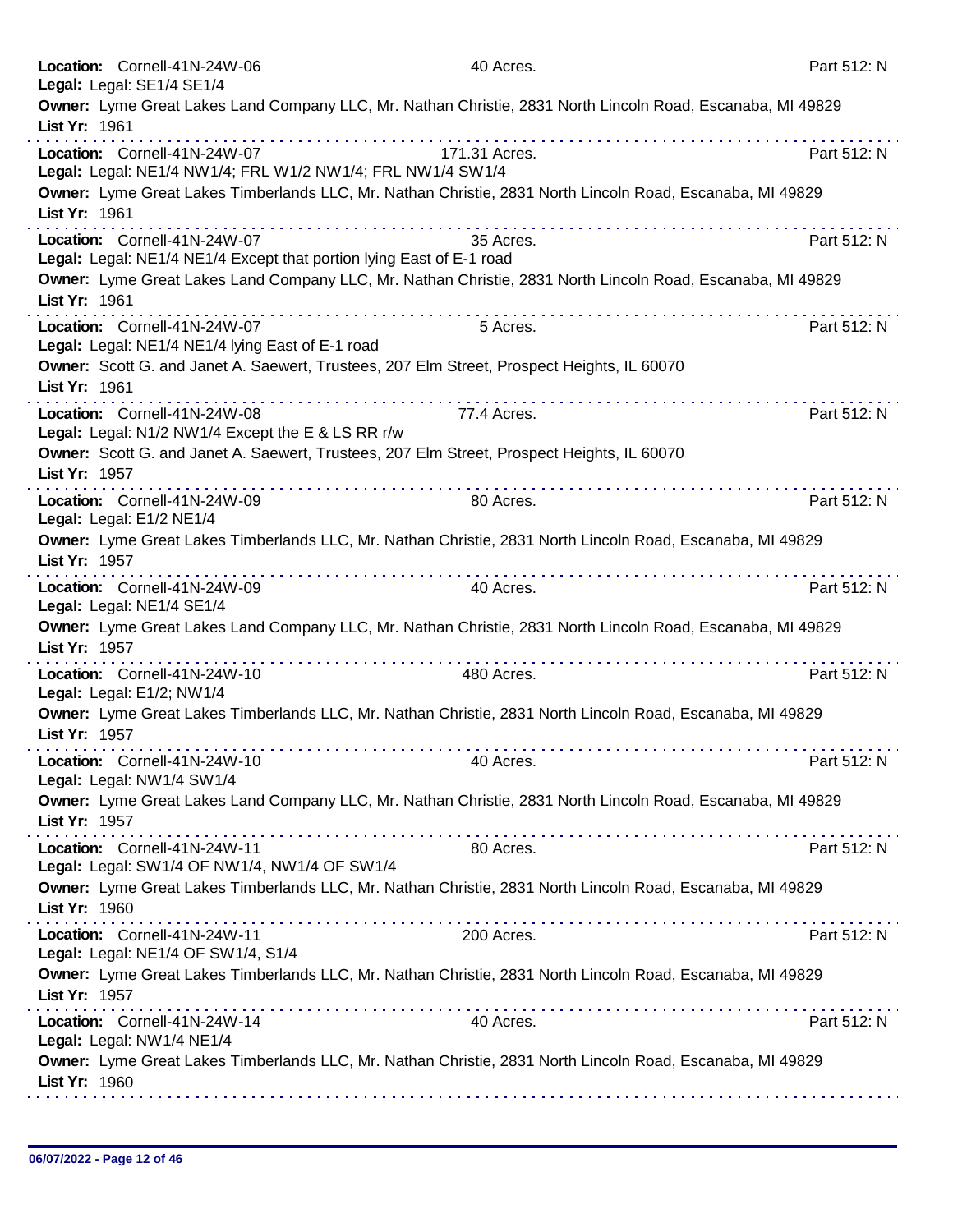|               | Location: Cornell-41N-24W-14                                  | Legal: Legal: SW1/4 NW1/4; SW1/4 SW1/4; NW1/4 SW1/4                              | 120 Acres.                                                                                                                                                                                            | Part 512: N |
|---------------|---------------------------------------------------------------|----------------------------------------------------------------------------------|-------------------------------------------------------------------------------------------------------------------------------------------------------------------------------------------------------|-------------|
| List Yr: 1957 |                                                               |                                                                                  | Owner: Lyme Great Lakes Timberlands LLC, Mr. Nathan Christie, 2831 North Lincoln Road, Escanaba, MI 49829                                                                                             |             |
|               | Location: Cornell-41N-24W-14<br>Legal: Legal: N1/2 OF NW1/4   |                                                                                  | 80 Acres.                                                                                                                                                                                             | Part 512: N |
| List Yr: 1961 |                                                               |                                                                                  | Owner: Lyme Great Lakes Timberlands LLC, Mr. Nathan Christie, 2831 North Lincoln Road, Escanaba, MI 49829                                                                                             |             |
|               | Location: Cornell-41N-24W-14<br>Legal: Legal: NE1/4 SW1/4     |                                                                                  | 40 Acres.                                                                                                                                                                                             | Part 512: N |
| List Yr: 1957 |                                                               | a construction of the construction of                                            | Owner: Lyme Great Lakes Land Company LLC, Mr. Nathan Christie, 2831 North Lincoln Road, Escanaba, MI 49829                                                                                            |             |
|               | Location: Cornell-41N-24W-14                                  | Legal: Legal: SW1/4 NE1/4; SE1/4 NW1/4; NW1/4 SE1/4                              | 120 Acres.                                                                                                                                                                                            | Part 512: N |
| List Yr: 1960 |                                                               |                                                                                  | Owner: Lyme Great Lakes Land Company LLC, Mr. Nathan Christie, 2831 North Lincoln Road, Escanaba, MI 49829                                                                                            |             |
| <b>POB</b>    | Location: Cornell-41N-24W-14                                  |                                                                                  | 38 Acres.<br>Legal: Legal: SE1/4 OF SW1/4 EXC. COMMENCING 423.5 FT DUE NORTH OF SW CORNER, THENCE DUE EAST<br>214.5 FT; THENCE DUE NORTH 396 FT; THENCE DUE WEST 214.5 FT, THENCE DUE SOUTH 396 FT TO | Part 512: N |
| List Yr: 1982 |                                                               | Owner: Carl L. Bennett, Jr., 13981 Mead Creek Road, Bath, MI 48808               |                                                                                                                                                                                                       |             |
|               | Location: Cornell-41N-24W-14<br>Legal: Legal: SW1/4 OF SE1/4  |                                                                                  | 40 Acres.                                                                                                                                                                                             | Part 512: N |
| List Yr: 1982 |                                                               | Owner: Carl L. Bennett, Jr., 13981 Mead Creek Road, Bath, MI 48808               |                                                                                                                                                                                                       |             |
|               | Location: Cornell-41N-24W-15<br>Legal: Legal: N1/2 OF NE1/4   |                                                                                  | 80 Acres.                                                                                                                                                                                             | Part 512: N |
| List Yr: 1957 |                                                               |                                                                                  | Owner: Lyme Great Lakes Timberlands LLC, Mr. Nathan Christie, 2831 North Lincoln Road, Escanaba, MI 49829                                                                                             |             |
|               | Location: Cornell-41N-24W-15<br>Legal: Legal: SW1/4 OF NE1/4  |                                                                                  | 40 Acres.                                                                                                                                                                                             | Part 512: N |
| List Yr: 1966 |                                                               |                                                                                  | Owner: Lyme Great Lakes Timberlands LLC, Mr. Nathan Christie, 2831 North Lincoln Road, Escanaba, MI 49829                                                                                             |             |
|               | Location: Cornell-41N-24W-15<br>Legal: Legal: SE1/4 OF NE1/4  |                                                                                  | 40 Acres.                                                                                                                                                                                             | Part 512: N |
| List Yr: 1961 |                                                               |                                                                                  | Owner: Lyme Great Lakes Timberlands LLC, Mr. Nathan Christie, 2831 North Lincoln Road, Escanaba, MI 49829                                                                                             |             |
|               | Location: Cornell-41N-24W-15<br>Legal: Legal: E 1/2 OF SE 1/4 |                                                                                  | 80 Acres.                                                                                                                                                                                             | Part 512: N |
| List Yr: 1982 |                                                               |                                                                                  | Owner: Lyme Great Lakes Timberlands LLC, Mr. Nathan Christie, 2831 North Lincoln Road, Escanaba, MI 49829                                                                                             |             |
|               | Location: Cornell-41N-24W-17<br>Legal: Legal: SW1/4 OF SW1/4  |                                                                                  | 40 Acres.                                                                                                                                                                                             | Part 512: N |
| List Yr: 1957 |                                                               | Owner: Mr. Joshua D. Meyette, 5962 Norway Pine 19.65 Lane, , Gladstone, MI 49837 |                                                                                                                                                                                                       |             |
|               | Location: Cornell-41N-24W-17<br>Legal: Legal: SE1/4 OF SE1/4  |                                                                                  | 40 Acres.                                                                                                                                                                                             | Part 512: N |
| List Yr: 1960 |                                                               |                                                                                  | Owner: Lyme Great Lakes Timberlands LLC, Mr. Nathan Christie, 2831 North Lincoln Road, Escanaba, MI 49829                                                                                             |             |
|               |                                                               |                                                                                  |                                                                                                                                                                                                       |             |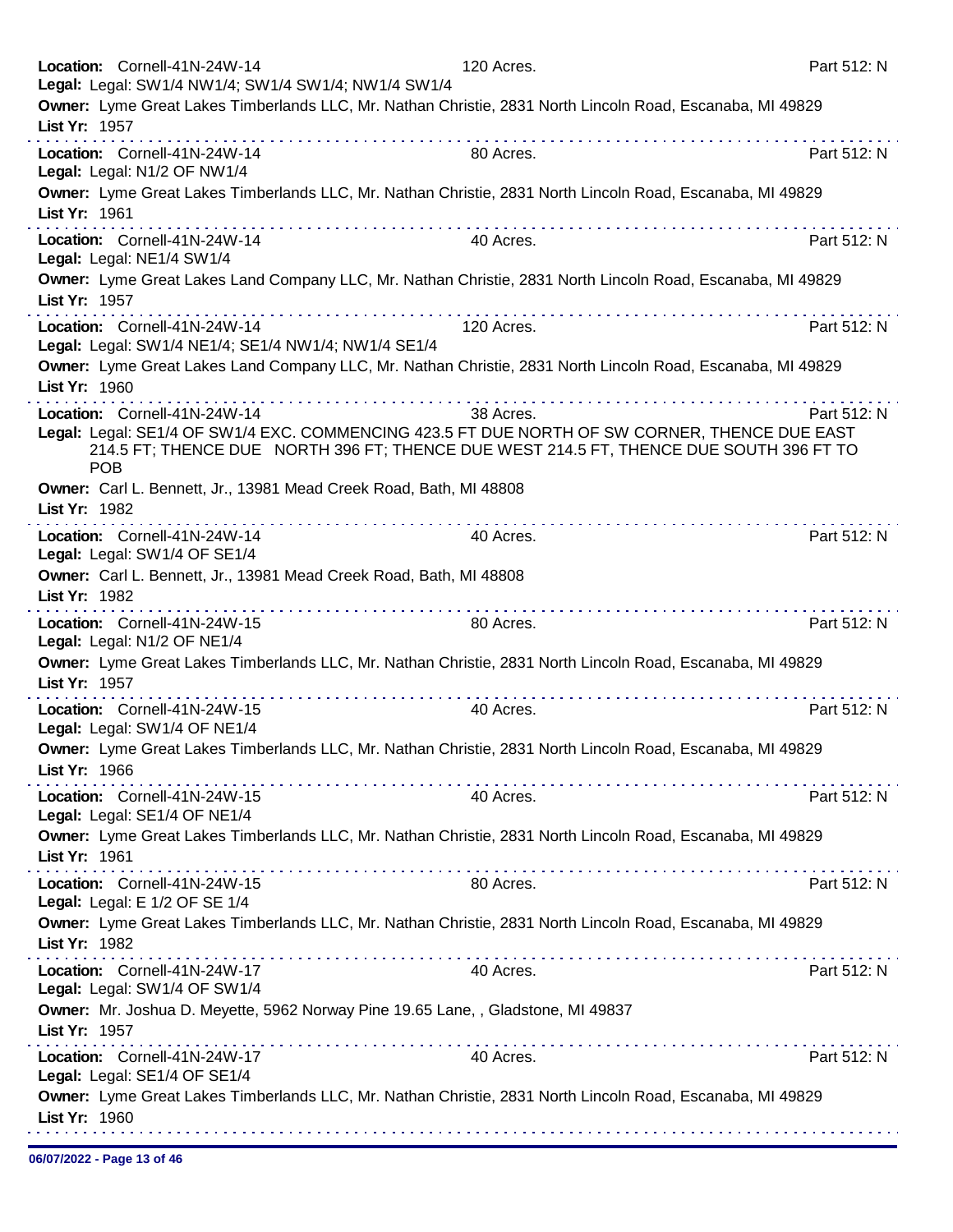| Location: Cornell-41N-24W-18<br>Legal: Legal: NE1/4 OF SE1/4                                                                    | 40 Acres.  | Part 512: N |
|---------------------------------------------------------------------------------------------------------------------------------|------------|-------------|
| Owner: Joseph D. Berube, 1029 Dodge Ave,, Evanston, IL 60202<br>List Yr: 1975<br>.                                              |            |             |
| Location: Cornell-41N-24W-18<br>Legal: Legal: N1/2 OF SE1/4 OF SE1/4                                                            | 20 Acres.  | Part 512: N |
| Owner: Joseph D. Berube, 1029 Dodge Ave, , Evanston, IL 60202<br>List Yr: 1966                                                  |            |             |
| Location: Cornell-41N-24W-18<br>Legal: Legal: S1/2 OF SE1/4 OF SE1/4                                                            | 20 Acres.  | Part 512: N |
| Owner: Mr. Joshua D. Meyette, 5962 Norway Pine 19.65 Lane, , Gladstone, MI 49837<br>List Yr: 1966                               |            |             |
| Location: Cornell-41N-24W-20<br>Legal: Legal: SW1/4 OF NE1/4 LYING NORTH OF COUNTY ROAD                                         | 22 Acres.  | Part 512: N |
| Owner: Lyme Great Lakes Timberlands LLC, Mr. Nathan Christie, 2831 North Lincoln Road, Escanaba, MI 49829<br>List Yr: 1966      |            |             |
| Location: Cornell-41N-24W-20<br>Legal: Legal: NE1/4 OF NE1/4                                                                    | 40 Acres.  | Part 512: N |
| Owner: Lyme Great Lakes Timberlands LLC, Mr. Nathan Christie, 2831 North Lincoln Road, Escanaba, MI 49829<br>List Yr: 1960      |            |             |
| Location: Cornell-41N-24W-20<br>Legal: Legal: NW 1/4 OF NE1/4                                                                   | 40 Acres.  | Part 512: N |
| Owner: Lyme Great Lakes Timberlands LLC, Mr. Nathan Christie, 2831 North Lincoln Road, Escanaba, MI 49829<br>List Yr: 1957      |            |             |
| Location: Cornell-41N-24W-21<br>Legal: Legal: NW 1/4 OF NW 1/4                                                                  | 40 Acres.  | Part 512: N |
| Owner: Lyme Great Lakes Timberlands LLC, Mr. Nathan Christie, 2831 North Lincoln Road, Escanaba, MI 49829<br>List Yr: 1966<br>. |            |             |
| Location: Cornell-41N-24W-22<br>Legal: Legal: SE1/4 OF SE1/4                                                                    | 40 Acres.  | Part 512: N |
| Owner: Mark and Tammy Winling, 5644 25th Rd,, Gladstone, MI 49837<br>List Yr: 1965                                              |            |             |
| Location: Cornell-41N-24W-22<br>Legal: Legal: E1/2 NE1/4, Except that portion lying South of County 426 E Rd                    | 70 Acres.  | Part 512: N |
| Owner: Lyme Great Lakes Timberlands LLC, Mr. Nathan Christie, 2831 North Lincoln Road, Escanaba, MI 49829<br>List Yr: 1957      |            |             |
| Location: Cornell-41N-24W-22<br>Legal: Legal: NE1/4 SE1/4 Except that portion lying South of County 426 E Rd                    | 2.5 Acres. | Part 512: N |
| Owner: Lyme Great Lakes Timberlands LLC, Mr. Nathan Christie, 2831 North Lincoln Road, Escanaba, MI 49829<br>List Yr: 1962      |            |             |
| Location: Cornell-41N-24W-22<br>Legal: Legal: NE1/4 OF SW1/4                                                                    | 40 Acres.  | Part 512: N |
| Owner: TOG Enterprises, LLC, Todd Gartland, 504 Ludington Street, Escanaba, MI 49829<br>List Yr: 1966                           |            |             |
| Location: Cornell-41N-24W-22<br>Legal: Legal: SE1/4 NE1/4 lying South of County 426 E Rd; SW1/4 SE1/4                           | 50 Acres.  | Part 512: N |
| Owner: TOG Enterprises, LLC, Todd Gartland, 504 Ludington Street, Escanaba, MI 49829<br>List Yr: 1957                           |            |             |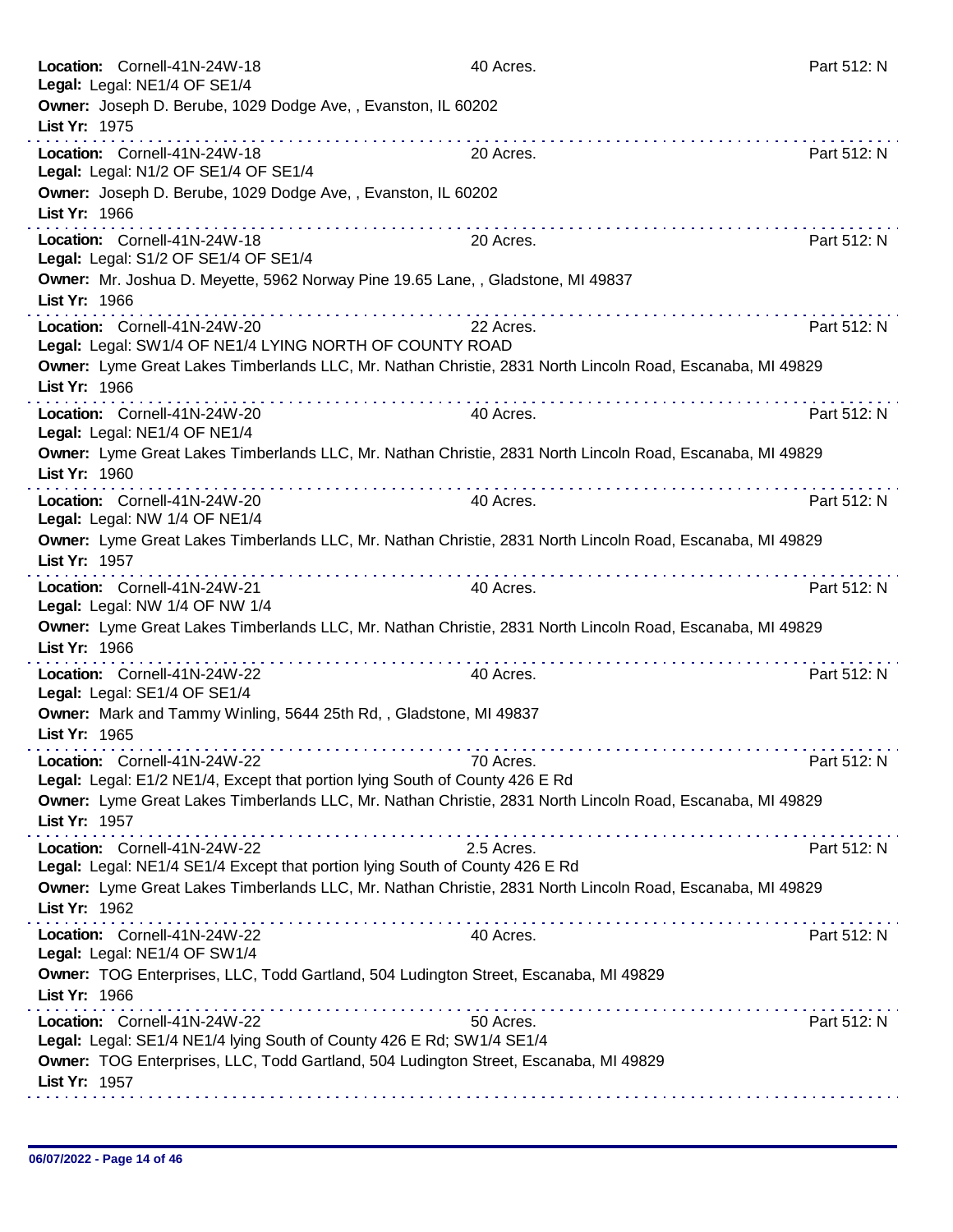|               | Location: Cornell-41N-24W-22<br>Legal: Legal: NE1/4 SE1/4 lying South of County 426 E Rd; NW1/4 SE1/4      | 77.5 Acres. | Part 512: N |
|---------------|------------------------------------------------------------------------------------------------------------|-------------|-------------|
| List Yr: 1962 | Owner: TOG Enterprises, LLC, Todd Gartland, 504 Ludington Street, Escanaba, MI 49829                       |             |             |
|               | Location: Cornell-41N-24W-22<br>Legal: Legal: SE1/4 OF SW1/4                                               | 40 Acres.   | Part 512: N |
| List Yr: 1960 | Owner: TOG Enterprises, LLC, Todd Gartland, 504 Ludington Street, Escanaba, MI 49829                       |             |             |
|               | Location: Cornell-41N-24W-23<br>Legal: Legal: NW1/4 OF NE1/4                                               | 40 Acres.   | Part 512: N |
| List Yr: 1960 | Owner: Mr. Andrew D. Kush, Mr. Aaron M. Kush, 6395 Kawula Lane, Sobieski, WI 54171                         |             |             |
|               | Location: Cornell-41N-24W-23<br>Legal: Legal: SW1/4 OF NE1/4                                               | 40 Acres.   | Part 512: N |
| List Yr: 1961 | Owner: Mr. Andrew D. Kush, Mr. Aaron M. Kush, 6395 Kawula Lane, Sobieski, WI 54171                         |             |             |
|               | Location: Cornell-41N-24W-23<br>Legal: Legal: E 1/2 NW1/4                                                  | 80 Acres.   | Part 512: N |
| List Yr: 1957 | Owner: Mr. Andrew D. Kush, Mr. Aaron M. Kush, 6395 Kawula Lane, Sobieski, WI 54171                         |             |             |
|               | Location: Cornell-41N-24W-23<br>Legal: Legal: W 1/2 NW1/4                                                  | 80 Acres.   | Part 512: N |
| List Yr: 1957 | Owner: Lyme Great Lakes Timberlands LLC, Mr. Nathan Christie, 2831 North Lincoln Road, Escanaba, MI 49829  |             |             |
|               | Location: Cornell-41N-24W-24<br>Legal: Legal: NW1/4 OF SE1/4, SE1/4 OF SE1/4                               | 80 Acres.   | Part 512: N |
| List Yr: 1966 | Owner: Lyme Great Lakes Timberlands LLC, Mr. Nathan Christie, 2831 North Lincoln Road, Escanaba, MI 49829  |             |             |
|               | Location: Cornell-41N-24W-24<br>Legal: Legal: W1/2 NE1/4                                                   | 80 Acres.   | Part 512: N |
| List Yr: 1961 | Owner: Lyme Great Lakes Timberlands LLC, Mr. Nathan Christie, 2831 North Lincoln Road, Escanaba, MI 49829  |             |             |
|               | Location: Cornell-41N-24W-24<br>Legal: Legal: NE1/4 OF SE1/4                                               | 40 Acres.   | Part 512: N |
| List Yr: 1957 | Owner: Lyme Great Lakes Timberlands LLC, Mr. Nathan Christie, 2831 North Lincoln Road, Escanaba, MI 49829  |             |             |
|               | Location: Cornell-41N-24W-25<br>Legal: Legal: SE1/4 OF NE1/4                                               | 40 Acres.   | Part 512: N |
| List Yr: 1957 | Owner: Lyme Great Lakes Land Company LLC, Mr. Nathan Christie, 2831 North Lincoln Road, Escanaba, MI 49829 |             |             |
|               | Location: Cornell-41N-24W-25<br>Legal: Legal: N1/2 OF NE1/4                                                | 80 Acres.   | Part 512: N |
| List Yr: 1961 | Owner: Lyme Great Lakes Land Company LLC, Mr. Nathan Christie, 2831 North Lincoln Road, Escanaba, MI 49829 |             |             |
|               | Location: Cornell-41N-24W-26<br>Legal: Legal: E1/2 OF SE1/4                                                | 80 Acres.   | Part 512: N |
| List Yr: 1960 | Owner: Mr. Douglas A. Sanville, 11880 Co Rd 426 E Rd, , Cornell, MI 49818                                  |             |             |
|               |                                                                                                            |             |             |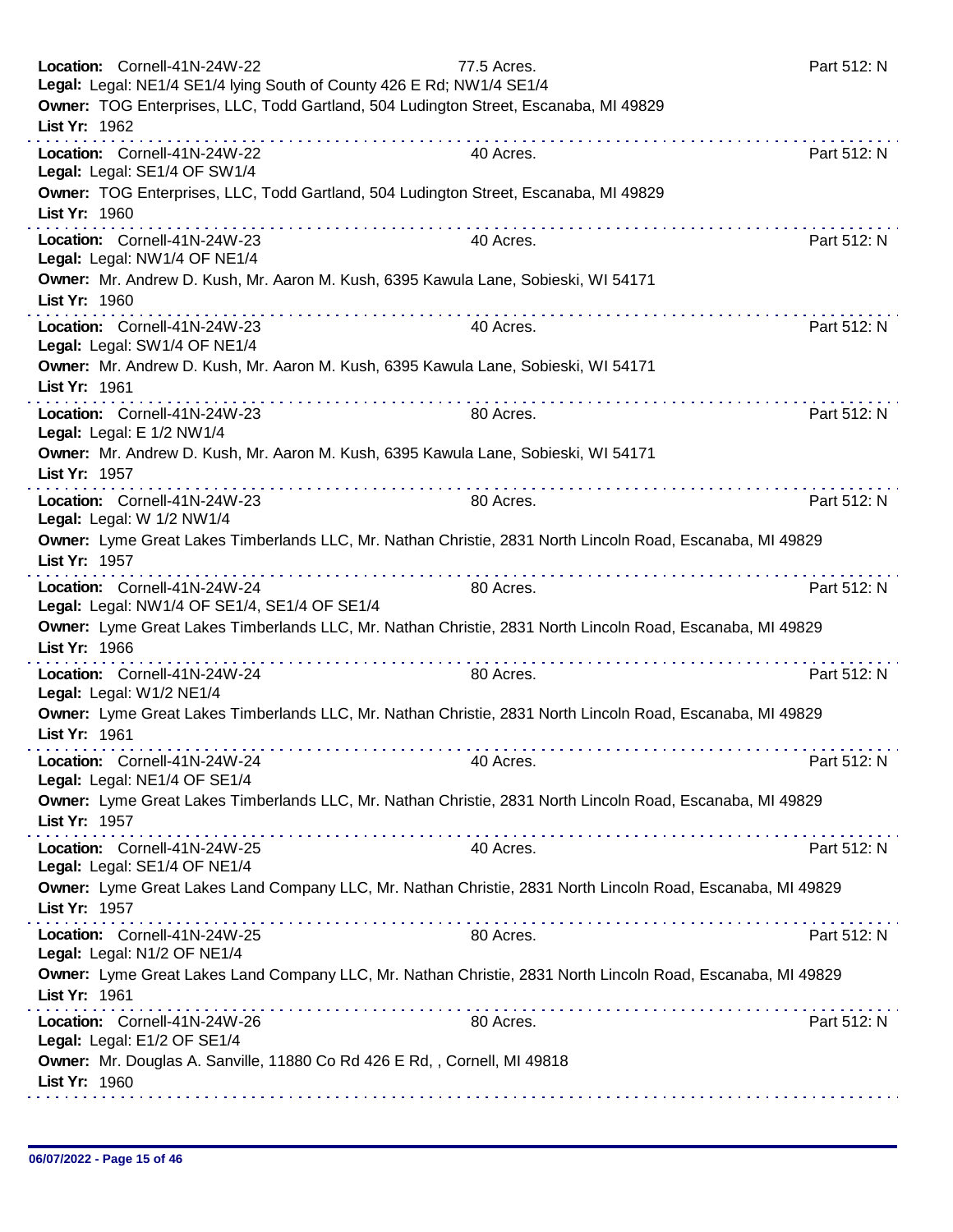| Location: Cornell-41N-24W-26<br>NE1/4, Section 34, T41N, R24W                         | 40 Acres.<br>Legal: Legal: SW1/4 OF SE1/4. Recorded easement for access is: A strip of land 66' in width, 33' on each side of the<br>centerline of an existing road, over and across a portion of property legally described as SE1/4 NW1/4 and SW1/4                                                                                                                                                                                                                                   | Part 512: N |
|---------------------------------------------------------------------------------------|-----------------------------------------------------------------------------------------------------------------------------------------------------------------------------------------------------------------------------------------------------------------------------------------------------------------------------------------------------------------------------------------------------------------------------------------------------------------------------------------|-------------|
| List Yr: 1960                                                                         | Owner: Lyme Great Lakes Timberlands LLC, Mr. Nathan Christie, 2831 North Lincoln Road, Escanaba, MI 49829                                                                                                                                                                                                                                                                                                                                                                               |             |
| Location: Cornell-41N-24W-26<br>NE1/4, Section 34, T41N, R24W                         | 40 Acres.<br>Legal: Legal: SE1/4 OF SW1/4. Recorded easement for access is: A strip of land 66' in width, 33' on each side of the<br>centerline of an existing road, over and across a portion of property legally described as SE1/4 NW1/4 and SW1/4                                                                                                                                                                                                                                   | Part 512: N |
| List Yr: 1957                                                                         | Owner: Lyme Great Lakes Timberlands LLC, Mr. Nathan Christie, 2831 North Lincoln Road, Escanaba, MI 49829                                                                                                                                                                                                                                                                                                                                                                               |             |
| Location: Cornell-41N-24W-27<br>Legal: Legal: NE1/4 OF NE1/4                          | 40 Acres.                                                                                                                                                                                                                                                                                                                                                                                                                                                                               | Part 512: N |
| List Yr: 1957                                                                         | Owner: Mark and Tammy Winling, 5644 25th Rd,, Gladstone, MI 49837                                                                                                                                                                                                                                                                                                                                                                                                                       |             |
| Location: Cornell-41N-24W-29<br>Legal: Legal: SW1/4 OF SE1/4                          | 40 Acres.                                                                                                                                                                                                                                                                                                                                                                                                                                                                               | Part 512: N |
| List Yr: 1957                                                                         | Owner: Dennis and Tracy Bourdeau, 943 Stephenson Ave,, Escanaba, MI 49829                                                                                                                                                                                                                                                                                                                                                                                                               |             |
| Location: Cornell-41N-24W-29<br>Legal: Legal: SW1/4 OF SW1/4 LYING WEST OF FORD RIVER | dia ara-dia ara-dia ara-dia ara-dia a<br>35 Acres.                                                                                                                                                                                                                                                                                                                                                                                                                                      | Part 512: N |
| List Yr: 1957                                                                         | Owner: Lyme Great Lakes Timberlands LLC, Mr. Nathan Christie, 2831 North Lincoln Road, Escanaba, MI 49829                                                                                                                                                                                                                                                                                                                                                                               |             |
| Location: Cornell-41N-24W-29<br>Legal: Legal: W 1/2 OF NW 1/4                         | 80 Acres.                                                                                                                                                                                                                                                                                                                                                                                                                                                                               | Part 512: N |
| List Yr: 1966                                                                         | Owner: Lyme Great Lakes Timberlands LLC, Mr. Nathan Christie, 2831 North Lincoln Road, Escanaba, MI 49829                                                                                                                                                                                                                                                                                                                                                                               |             |
| Location: Cornell-41N-24W-30<br>Legal: Legal: NE1/4 OF NE1/4, NE1/4 OF SE1/4          | .<br>80 Acres.                                                                                                                                                                                                                                                                                                                                                                                                                                                                          | Part 512: N |
| List Yr: 1960                                                                         | Owner: Lyme Great Lakes Timberlands LLC, Mr. Nathan Christie, 2831 North Lincoln Road, Escanaba, MI 49829                                                                                                                                                                                                                                                                                                                                                                               |             |
| Location: Cornell-41N-24W-30<br>Legal: Legal: SE1/4 OF NE1/4                          | 40 Acres                                                                                                                                                                                                                                                                                                                                                                                                                                                                                | Part 512: N |
| List Yr: 1966                                                                         | Owner: Lyme Great Lakes Timberlands LLC, Mr. Nathan Christie, 2831 North Lincoln Road, Escanaba, MI 49829                                                                                                                                                                                                                                                                                                                                                                               |             |
| Location: Cornell-41N-24W-31<br>Legal: Legal: SW1/4 OF NE1/4                          | 40 Acres.                                                                                                                                                                                                                                                                                                                                                                                                                                                                               | Part 512: N |
| List Yr: 1957                                                                         | Owner: Charles & Dorothy Lippincott, 10292 Washburn Rd,, Goodrich, MI 48438                                                                                                                                                                                                                                                                                                                                                                                                             |             |
| Location: Cornell-41N-24W-31<br>Legal: Legal: NW1/4 OF NE1/4                          | 40 Acres.                                                                                                                                                                                                                                                                                                                                                                                                                                                                               | Part 512: N |
| List Yr: 1972                                                                         | Owner: Charles & Dorothy Lippincott, 10292 Washburn Rd,, Goodrich, MI 48438                                                                                                                                                                                                                                                                                                                                                                                                             |             |
| Location: Cornell-41N-24W-31<br>Legal: Legal: NE1/4 OF NE1/4                          | $\mathcal{L}^{\mathcal{A}}\left(\mathcal{A}^{\mathcal{A}}\right)=\mathcal{L}^{\mathcal{A}}\left(\mathcal{A}^{\mathcal{A}}\right)=\mathcal{L}^{\mathcal{A}}\left(\mathcal{A}^{\mathcal{A}}\right)=\mathcal{L}^{\mathcal{A}}\left(\mathcal{A}^{\mathcal{A}}\right)=\mathcal{L}^{\mathcal{A}}\left(\mathcal{A}^{\mathcal{A}}\right)=\mathcal{L}^{\mathcal{A}}\left(\mathcal{A}^{\mathcal{A}}\right)=\mathcal{L}^{\mathcal{A}}\left(\mathcal{A}^{\mathcal{A}}\right)=\mathcal$<br>40 Acres. | Part 512: N |
| List Yr: 1966                                                                         | Owner: Lyme Great Lakes Timberlands LLC, Mr. Nathan Christie, 2831 North Lincoln Road, Escanaba, MI 49829                                                                                                                                                                                                                                                                                                                                                                               |             |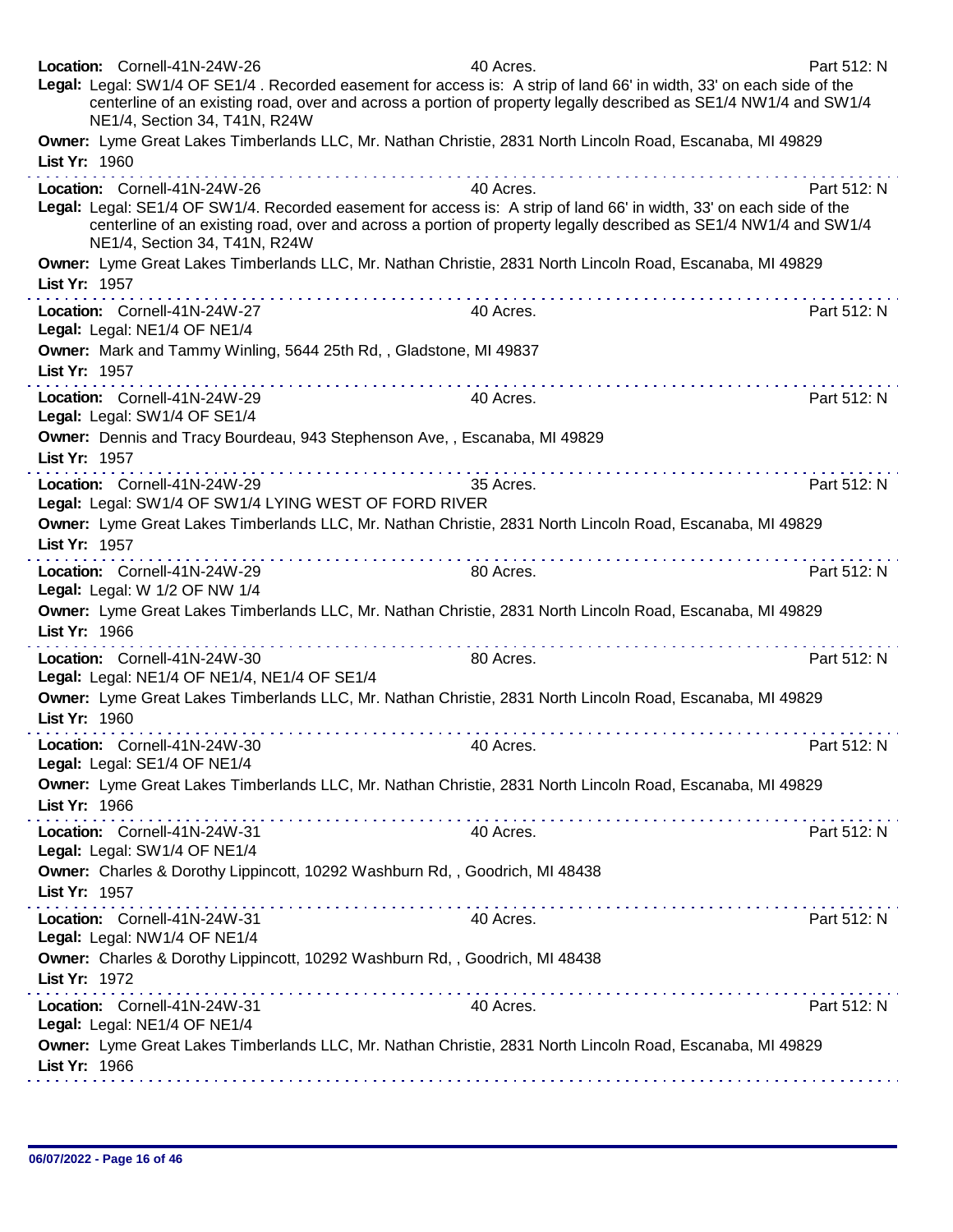| Location: Cornell-41N-24W-32                                                                | 80 Acres.                                                                                                                                                                                                                                                                                                                                                                                                                                                                                                       | Part 512: N |
|---------------------------------------------------------------------------------------------|-----------------------------------------------------------------------------------------------------------------------------------------------------------------------------------------------------------------------------------------------------------------------------------------------------------------------------------------------------------------------------------------------------------------------------------------------------------------------------------------------------------------|-------------|
| Legal: Legal: S1/2 SE1/4                                                                    | Owner: Lyme Great Lakes Timberlands LLC, Mr. Nathan Christie, 2831 North Lincoln Road, Escanaba, MI 49829                                                                                                                                                                                                                                                                                                                                                                                                       |             |
| List Yr: 1961                                                                               |                                                                                                                                                                                                                                                                                                                                                                                                                                                                                                                 |             |
| Location: Cornell-41N-24W-32                                                                | 1 Acres.                                                                                                                                                                                                                                                                                                                                                                                                                                                                                                        | Part 512: N |
|                                                                                             | Legal: Legal: THAT PART OF THE NE1/4 OF NW1/4 LYING WEST OF THE FORD RIVER                                                                                                                                                                                                                                                                                                                                                                                                                                      |             |
| List Yr: 1964                                                                               | Owner: Lyme Great Lakes Timberlands LLC, Mr. Nathan Christie, 2831 North Lincoln Road, Escanaba, MI 49829                                                                                                                                                                                                                                                                                                                                                                                                       |             |
| Location: Cornell-41N-24W-32                                                                | 39 Acres.                                                                                                                                                                                                                                                                                                                                                                                                                                                                                                       | Part 512: N |
|                                                                                             | Legal: Legal: THAT PART OF THE NW1/4 OF NW1/4 LYING WEST OF THE FORD RIVER                                                                                                                                                                                                                                                                                                                                                                                                                                      |             |
|                                                                                             | Owner: Lyme Great Lakes Timberlands LLC, Mr. Nathan Christie, 2831 North Lincoln Road, Escanaba, MI 49829                                                                                                                                                                                                                                                                                                                                                                                                       |             |
| List Yr: 1957                                                                               |                                                                                                                                                                                                                                                                                                                                                                                                                                                                                                                 |             |
| Location: Cornell-41N-24W-32                                                                | 200 Acres.                                                                                                                                                                                                                                                                                                                                                                                                                                                                                                      | Part 512: N |
| Legal: Legal: NE1/4 OF NE1/4, S1/2 OF NE1/4, N1/2 OF SE1/4                                  | Owner: Lyme Great Lakes Timberlands LLC, Mr. Nathan Christie, 2831 North Lincoln Road, Escanaba, MI 49829                                                                                                                                                                                                                                                                                                                                                                                                       |             |
| List Yr: 1962                                                                               |                                                                                                                                                                                                                                                                                                                                                                                                                                                                                                                 |             |
| Location: Cornell-41N-24W-32                                                                | 40 Acres.                                                                                                                                                                                                                                                                                                                                                                                                                                                                                                       | Part 512: N |
| Legal: Legal: NW1/4 NE1/4                                                                   |                                                                                                                                                                                                                                                                                                                                                                                                                                                                                                                 |             |
| List Yr: 1961                                                                               | Owner: Lyme Great Lakes Land Company LLC, Mr. Nathan Christie, 2831 North Lincoln Road, Escanaba, MI 49829                                                                                                                                                                                                                                                                                                                                                                                                      |             |
| Location: Cornell-41N-24W-33                                                                | 160 Acres.                                                                                                                                                                                                                                                                                                                                                                                                                                                                                                      | Part 512: N |
| Legal: Legal: E1/2 OF NE1/4, N1/2 OF NW1/4                                                  |                                                                                                                                                                                                                                                                                                                                                                                                                                                                                                                 |             |
|                                                                                             | Owner: Lyme Great Lakes Timberlands LLC, Mr. Nathan Christie, 2831 North Lincoln Road, Escanaba, MI 49829                                                                                                                                                                                                                                                                                                                                                                                                       |             |
| List Yr: 1961                                                                               |                                                                                                                                                                                                                                                                                                                                                                                                                                                                                                                 |             |
| Location: Cornell-41N-24W-33<br>Legal: Legal: W1/2 OF NE1/4, SE1/4 OF NW1/4, NW1/4 OF SE1/4 | 160 Acres.                                                                                                                                                                                                                                                                                                                                                                                                                                                                                                      | Part 512: N |
|                                                                                             | Owner: Lyme Great Lakes Timberlands LLC, Mr. Nathan Christie, 2831 North Lincoln Road, Escanaba, MI 49829                                                                                                                                                                                                                                                                                                                                                                                                       |             |
| List Yr: 1966                                                                               |                                                                                                                                                                                                                                                                                                                                                                                                                                                                                                                 |             |
| Location: Cornell-41N-24W-33                                                                | 40 Acres.                                                                                                                                                                                                                                                                                                                                                                                                                                                                                                       | Part 512: N |
| Legal: Legal: SW1/4 OF NW1/4                                                                |                                                                                                                                                                                                                                                                                                                                                                                                                                                                                                                 |             |
| List Yr: 1965                                                                               | Owner: Lyme Great Lakes Timberlands LLC, Mr. Nathan Christie, 2831 North Lincoln Road, Escanaba, MI 49829                                                                                                                                                                                                                                                                                                                                                                                                       |             |
| Location: Cornell-41N-24W-33                                                                | 160 Acres.                                                                                                                                                                                                                                                                                                                                                                                                                                                                                                      | Part 512: N |
| Legal: Legal: SW1/4                                                                         |                                                                                                                                                                                                                                                                                                                                                                                                                                                                                                                 |             |
|                                                                                             | Owner: Lyme Great Lakes Timberlands LLC, Mr. Nathan Christie, 2831 North Lincoln Road, Escanaba, MI 49829                                                                                                                                                                                                                                                                                                                                                                                                       |             |
| List Yr: 1964                                                                               | $\mathbf{a}^{\mathsf{T}} \mathbf{a}^{\mathsf{T}} \mathbf{a}^{\mathsf{T}} \mathbf{a}^{\mathsf{T}} \mathbf{a}^{\mathsf{T}} \mathbf{a}^{\mathsf{T}} \mathbf{a}^{\mathsf{T}} \mathbf{a}^{\mathsf{T}} \mathbf{a}^{\mathsf{T}} \mathbf{a}^{\mathsf{T}} \mathbf{a}^{\mathsf{T}} \mathbf{a}^{\mathsf{T}} \mathbf{a}^{\mathsf{T}} \mathbf{a}^{\mathsf{T}} \mathbf{a}^{\mathsf{T}} \mathbf{a}^{\mathsf{T}} \mathbf{a}^{\mathsf{T}} \mathbf{a}^{\mathsf{T}} \mathbf{$<br>the second contract of the second contract of the |             |
| Location: Cornell-41N-24W-33<br>Legal: Legal: S1/2 OF SE1/4                                 | 80 Acres.                                                                                                                                                                                                                                                                                                                                                                                                                                                                                                       | Part 512: N |
|                                                                                             | Owner: Lyme Great Lakes Timberlands LLC, Mr. Nathan Christie, 2831 North Lincoln Road, Escanaba, MI 49829                                                                                                                                                                                                                                                                                                                                                                                                       |             |
| List Yr: 1957                                                                               |                                                                                                                                                                                                                                                                                                                                                                                                                                                                                                                 |             |
| Location: Cornell-41N-24W-34                                                                | 40 Acres.                                                                                                                                                                                                                                                                                                                                                                                                                                                                                                       | Part 512: N |
| NE1/4, Section 34, T41N, R24W                                                               | Legal: Legal: NW1/4 OF SW1/4. Recorded easement for access is: A strip of land 66' in width, 33' on each side of the<br>centerline of an existing road, over and across a portion of property legally described as SE1/4 NW1/4 and SW1/4                                                                                                                                                                                                                                                                        |             |
|                                                                                             | Owner: Lyme Great Lakes Timberlands LLC, Mr. Nathan Christie, 2831 North Lincoln Road, Escanaba, MI 49829                                                                                                                                                                                                                                                                                                                                                                                                       |             |
| List Yr: 1957                                                                               |                                                                                                                                                                                                                                                                                                                                                                                                                                                                                                                 |             |
|                                                                                             |                                                                                                                                                                                                                                                                                                                                                                                                                                                                                                                 |             |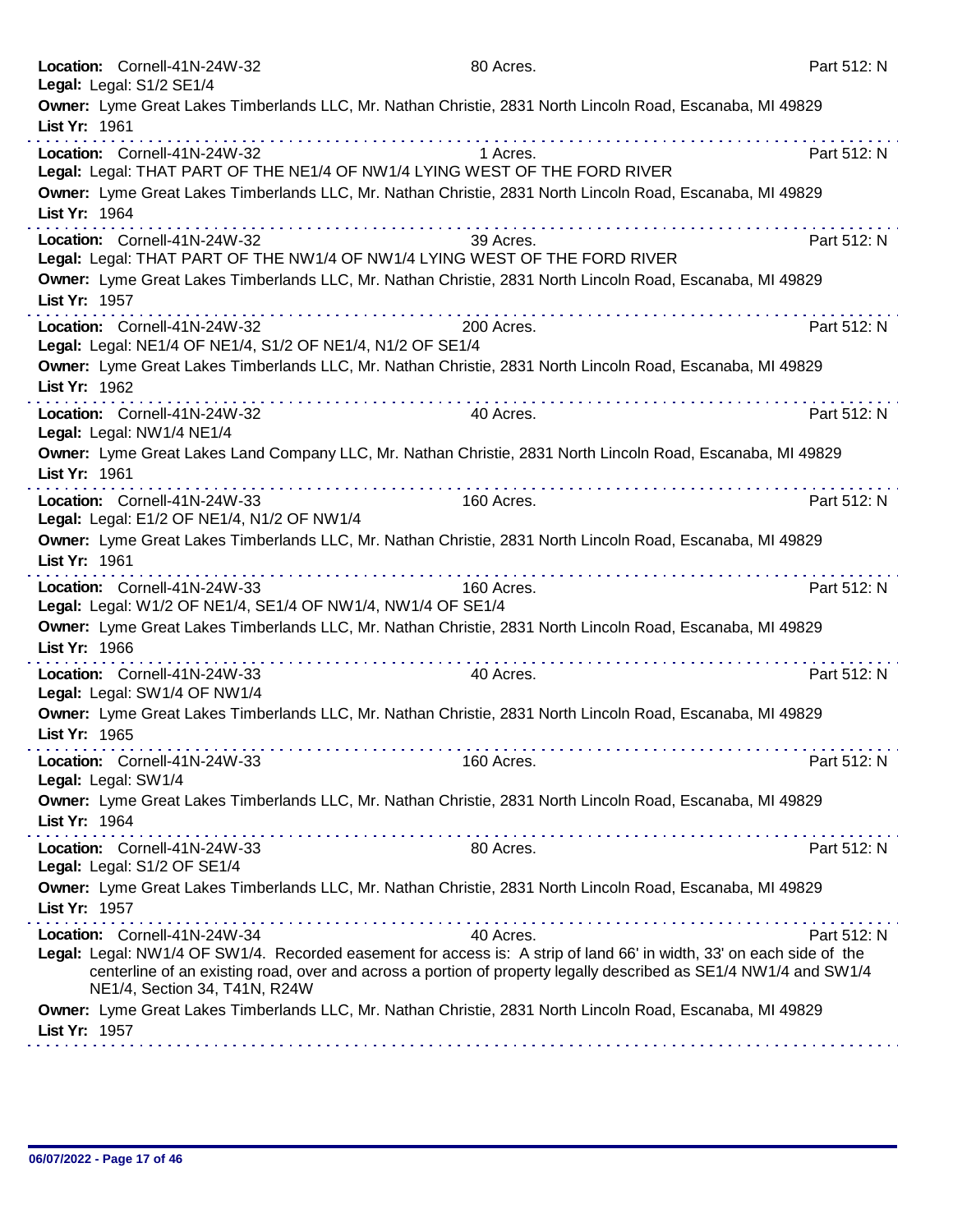| Location: Cornell-41N-24W-34<br>Legal: Legal: SE1/4 OF NE1/4, SE1/4 OF SW1/4. Recorded easement for access is: A strip of land 66' in width, 33' on<br>NW1/4 and SW1/4 NE1/4, Section 34, T41N, R24W                       | 80 Acres.<br>each side of the centerline of an existing road, over and across a portion of property legally described as SE1/4          | Part 512: N |
|----------------------------------------------------------------------------------------------------------------------------------------------------------------------------------------------------------------------------|-----------------------------------------------------------------------------------------------------------------------------------------|-------------|
| Owner: Lyme Great Lakes Timberlands LLC, Mr. Nathan Christie, 2831 North Lincoln Road, Escanaba, MI 49829<br>List Yr: 1978                                                                                                 |                                                                                                                                         |             |
| Location: Cornell-41N-24W-34<br>Legal: Legal: NE1/4 OF SW1/4, SE1/4. Recorded easement for access is: A strip of land 66' in width, 33' on each side of<br>SW1/4 NE1/4, Section 34, T41N, R24W                             | 200 Acres.<br>the centerline of an existing road, over and across a portion of property legally described as SE1/4 NW1/4 and            | Part 512: N |
| Owner: Lyme Great Lakes Timberlands LLC, Mr. Nathan Christie, 2831 North Lincoln Road, Escanaba, MI 49829<br>List Yr: 1961                                                                                                 |                                                                                                                                         |             |
| Location: Cornell-41N-24W-34<br>Legal: Legal: SW1/4 OF NW1/4                                                                                                                                                               | the second contract of the second contract of the<br>40 Acres.                                                                          | Part 512: N |
| Owner: Lyme Great Lakes Timberlands LLC, Mr. Nathan Christie, 2831 North Lincoln Road, Escanaba, MI 49829<br>List Yr: 1972<br>.                                                                                            | .                                                                                                                                       |             |
| Location: Cornell-41N-24W-35<br>Legal: Legal: NE1/4. Recorded easement for access is: A strip of land 66' in width, 33' on each side of the center line of an<br>34, T41N, R24W                                            | 160 Acres.<br>existing road, over and across a portion of property legally described as SE1/4 NW1/4 and SW1/4 NE1/4, Section            | Part 512: N |
| Owner: Lyme Great Lakes Timberlands LLC, Mr. Nathan Christie, 2831 North Lincoln Road, Escanaba, MI 49829<br>List Yr: 1961                                                                                                 |                                                                                                                                         |             |
| Location: Cornell-41N-24W-35<br>Legal: Legal: E1/2 OF NW1/4, W1/2 OF SW1/4, NE1/4 OF SE1/4, SW1/4 OF SE1/4. Recorded easement for access is: A<br>legally described as SE1/4 NW1/4 and SW1/4 NE1/4, Section 34, T41N, R24W | 240 Acres.<br>strip of land 66' in width, 33' on each side of the centerline of an existing road, over and across a portion of property | Part 512: N |
| Owner: Lyme Great Lakes Timberlands LLC, Mr. Nathan Christie, 2831 North Lincoln Road, Escanaba, MI 49829<br>List Yr: 1957                                                                                                 |                                                                                                                                         |             |
| Location: Cornell-41N-24W-35<br>Legal: Legal: W1/2 OF NW1/4. Recorded easement for access is: A strip of land 66' in width, 33' on each side of the<br>NE1/4, Section 34, T41N, R24W                                       | 80 Acres.<br>centerline of an existing road, over and across a portion of property legally described as SE1/4 NW1/4 and SW1/4           | Part 512: N |
| Owner: Lyme Great Lakes Timberlands LLC, Mr. Nathan Christie, 2831 North Lincoln Road, Escanaba, MI 49829<br>List Yr: 1972                                                                                                 |                                                                                                                                         |             |
| Location: Cornell-41N-24W-35<br>Legal: Legal: E1/2 OF SW1/4, NW1/4 OF SE1/4, SE1/4 OF SE1/4. Recorded easement for access is: A strip of land 66'<br>as SE1/4 NW1/4 and SW1/4 NE1/4, Section 34, T41N, R24W                | 160 Acres.<br>in width, 33' on each side of the centerline of an existing road, over and across a portion of property legally described | Part 512: N |
| Owner: Lyme Great Lakes Timberlands LLC, Mr. Nathan Christie, 2831 North Lincoln Road, Escanaba, MI 49829<br>List Yr: 1975                                                                                                 |                                                                                                                                         |             |
| Location: Cornell-41N-24W-36<br>Legal: Legal: NW1/4 OF NE1/4                                                                                                                                                               | 40 Acres.                                                                                                                               | Part 512: N |
| Owner: Thomas and Bonnie Westerback, 170 Mattson Rd, , Esko, MN 55733<br>List Yr: 1975                                                                                                                                     |                                                                                                                                         |             |
| Location: Cornell-41N-24W-36<br>Legal: Legal: NE1/4 OF NW1/4                                                                                                                                                               | 40 Acres.                                                                                                                               | Part 512: N |
| Owner: Ricky K. D. Sanville, 285 Bishop Woods Rd,, Marquette, MI 49855<br>List Yr: 1961                                                                                                                                    |                                                                                                                                         |             |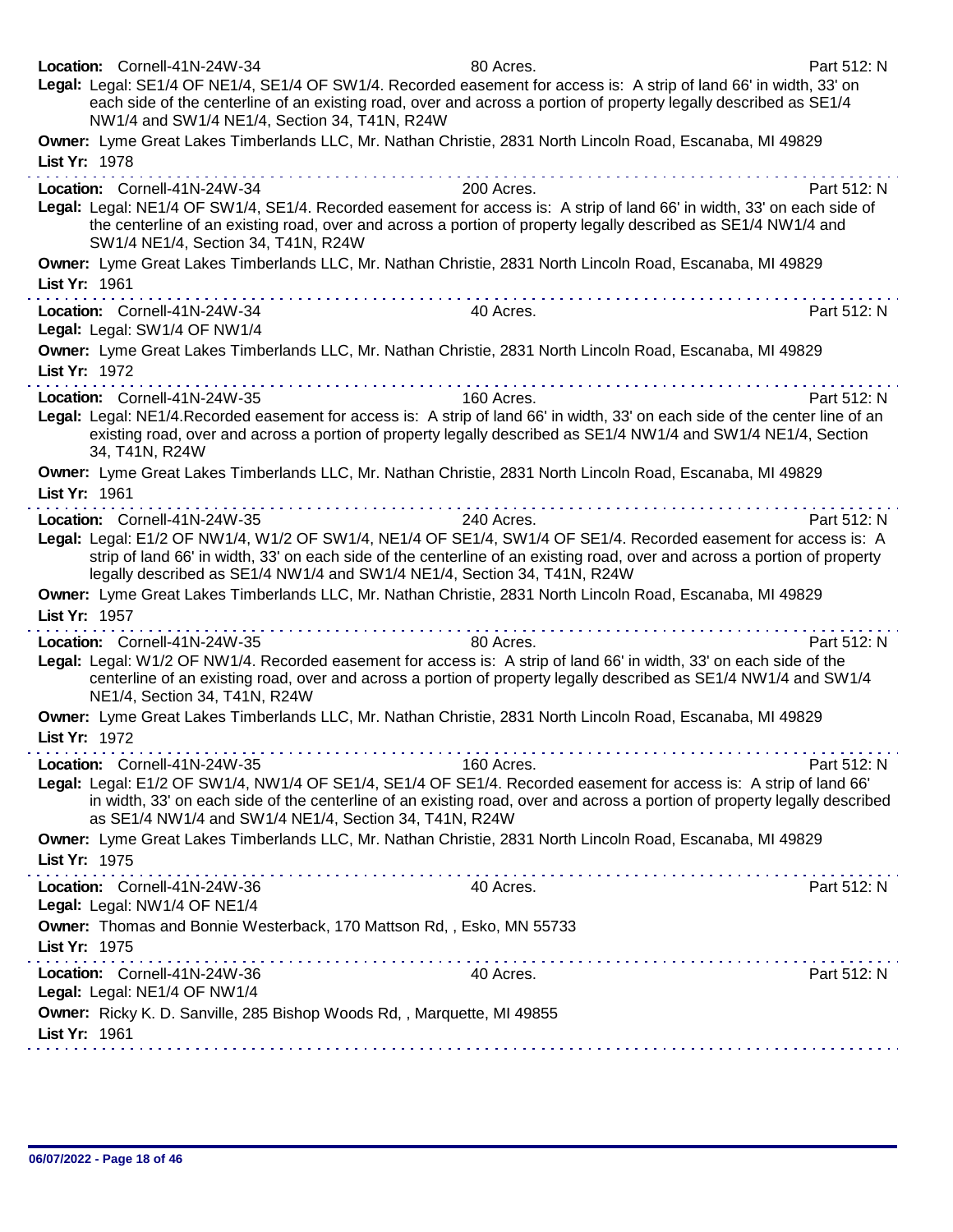| Location: Cornell-41N-24W-36<br>Legal: Legal: NW1/4 OF NW1/4, NW1/4 OF SW1/4. Recorded easement for access is: A strip of land 66' in width, 33' on<br>each side of the centerline of an existing road, over and across a portion of property legally described as SE1/4<br>NW1/4 and SW1/4 NE1/4, Section 34, T41N, R24W            | 80 Acres.  | Part 512: N |
|--------------------------------------------------------------------------------------------------------------------------------------------------------------------------------------------------------------------------------------------------------------------------------------------------------------------------------------|------------|-------------|
| Owner: Lyme Great Lakes Timberlands LLC, Mr. Nathan Christie, 2831 North Lincoln Road, Escanaba, MI 49829<br>List Yr: 1961                                                                                                                                                                                                           |            |             |
| Location: Cornell-41N-24W-36<br>Legal: Legal: SW1/4 OF SE1/4; SE1/4 SW1/4 with recorded easement for access described as: A strip of land 66' in width,<br>33' on each side of the centerline of an existing road, over and across a portion of property legally described as<br>SE1/4 NW1/4 and SW1/4 NE1/4, Section 34, T41N, R24W | 80 Acres.  | Part 512: N |
| Owner: Lyme Great Lakes Timberlands LLC, Mr. Nathan Christie, 2831 North Lincoln Road, Escanaba, MI 49829<br>List Yr: 1957<br>.                                                                                                                                                                                                      |            |             |
| Location: Cornell-41N-24W-36                                                                                                                                                                                                                                                                                                         | 40 Acres.  | Part 512: N |
| Legal: Legal: SW1/4 OF NW1/4. Recorded easement for access is: A strip of land 66' in width, 33' on each side of the<br>centerline of an existing road, over and across a portion of property legally described as SE1/4 NW1/4 and SW1/4<br>NE1/4, Section 34, T41N, R24W                                                            |            |             |
| Owner: Lyme Great Lakes Timberlands LLC, Mr. Nathan Christie, 2831 North Lincoln Road, Escanaba, MI 49829<br>List Yr: 1964                                                                                                                                                                                                           |            |             |
| the second contract of the<br>Location: Cornell-41N-24W-36                                                                                                                                                                                                                                                                           | 120 Acres. | Part 512: N |
| Legal: Legal: NW1/4 SE1/4; NE1/4 OF SW1/4 and SW1/4 OF SW1/4 with recorded easement for access of: A strip of<br>land 66' in width, 33' on each side of the centerline of an existing road, over and across a portion of property legally<br>described as SE1/4 NW1/4 and SW1/4 NE1/4, Section 34, T41N, R24W.                       |            |             |
| Owner: Lyme Great Lakes Timberlands LLC, Mr. Nathan Christie, 2831 North Lincoln Road, Escanaba, MI 49829<br>List Yr: 1975                                                                                                                                                                                                           |            |             |
| Location: Ensign-40N-20W-17<br>Legal: Legal: SW1/4 OF SW1/4                                                                                                                                                                                                                                                                          | 40 Acres.  | Part 512: N |
| Owner: Lyme Great Lakes Timberlands LLC, Mr. Nathan Christie, 2831 North Lincoln Road, Escanaba, MI 49829<br>List Yr: 1956<br>.                                                                                                                                                                                                      |            |             |
| Location: Ensign-40N-20W-19<br>Legal: Legal: NE1/4, NE1/4 OF NW1/4, SE1/4 OF SW1/4                                                                                                                                                                                                                                                   | 240 Acres. | Part 512: N |
| Owner: Lyme Great Lakes Timberlands LLC, Mr. Nathan Christie, 2831 North Lincoln Road, Escanaba, MI 49829<br>List Yr: 1956                                                                                                                                                                                                           |            |             |
| Location: Ensign-40N-20W-20<br>egal: Legal: NW 1/4 OF NW 1/4                                                                                                                                                                                                                                                                         | 40 Acres.  | Part 512: N |
| Owner: Lyme Great Lakes Timberlands LLC, Mr. Nathan Christie, 2831 North Lincoln Road, Escanaba, MI 49829<br>List Yr: 1956                                                                                                                                                                                                           |            |             |
| Location: Ensign-40N-20W-20<br>Legal: Legal: SW1/4 OF NW1/4                                                                                                                                                                                                                                                                          | 40 Acres.  | Part 512: N |
| Owner: Lyme Great Lakes Timberlands LLC, Mr. Nathan Christie, 2831 North Lincoln Road, Escanaba, MI 49829<br>List Yr: 1994                                                                                                                                                                                                           |            |             |
| Location: Ensign-40N-20W-30<br>Legal: Legal: NE1/4 OF SE1/4, S1/2 OF SE1/4                                                                                                                                                                                                                                                           | 120 Acres. | Part 512: N |
| Owner: Lyme Great Lakes Timberlands LLC, Mr. Nathan Christie, 2831 North Lincoln Road, Escanaba, MI 49829<br>List Yr: 1956                                                                                                                                                                                                           |            |             |
| Location: Ensign-40N-21W-02<br>Legal: Legal: SW1/4 OF NE1/4                                                                                                                                                                                                                                                                          | 40 Acres.  | Part 512: N |
| Owner: Lyme Great Lakes Land Company LLC, Mr. Nathan Christie, 2831 North Lincoln Road, Escanaba, MI 49829<br>List Yr: 1987                                                                                                                                                                                                          |            |             |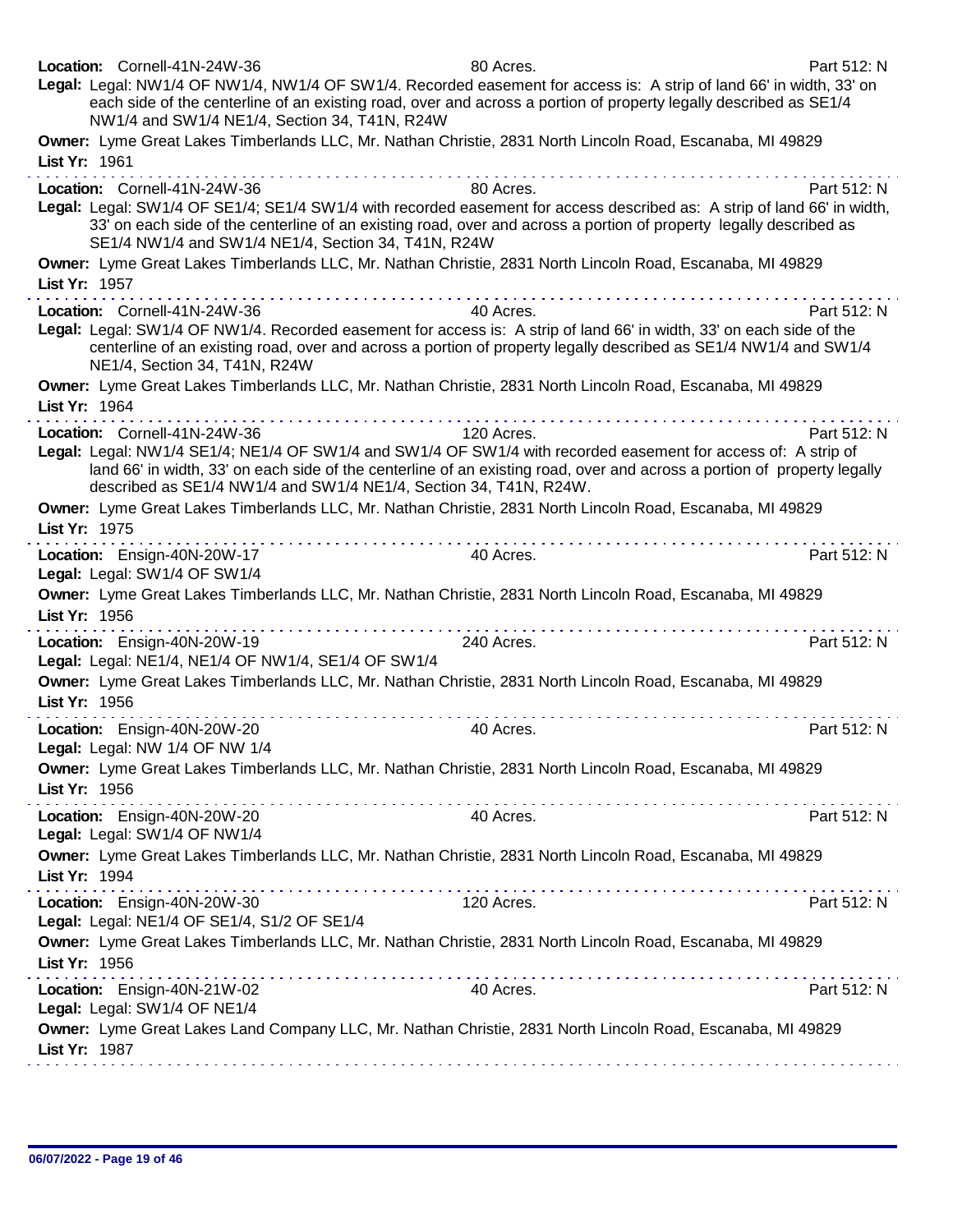|               | Location: Ensign-40N-21W-02<br>Legal: Legal: N1/2 OF SE1/4                                                                                                                              | 80 Acres.     | Part 512: N |
|---------------|-----------------------------------------------------------------------------------------------------------------------------------------------------------------------------------------|---------------|-------------|
| List Yr: 1987 | Owner: Lyme Great Lakes Land Company LLC, Mr. Nathan Christie, 2831 North Lincoln Road, Escanaba, MI 49829                                                                              |               |             |
|               | Location: Ensign-40N-21W-10<br>Legal: Legal: SE1/4 OF SE1/4;                                                                                                                            | 40 Acres.     | Part 512: N |
| List Yr: 2010 | Owner: Darryl and Lu Ann Lindquist, 8782 Township Hall X.5 Rd,, Rapid River, MI 49878                                                                                                   |               |             |
|               | Location: Ensign-40N-21W-10<br>Legal: Legal: E1/2 OF SE1/4 OF SW1/4 OF SE1/4                                                                                                            | 5 Acres.      | Part 512: N |
| List Yr: 2010 | Owner: Darryl and Lu Ann Lindquist, 8782 Township Hall X.5 Rd, , Rapid River, MI 49878                                                                                                  |               |             |
|               | Location: Ensign-40N-21W-10<br>Legal: Legal: SW1/4 OF SE1/4 EXC NW1/4 OF SW1/4 OF SE1/4 & EXC N1/2 OF SW1/4 OF SW1/4 OF SE1/4 & EXC<br>E1/2 OF SE1/4 OF SW1/4 OF SE1/4 (006-110-016-00) | 20 Acres.     | Part 512: N |
| List Yr: 2017 | Owner: Darryl and Lu Ann Lindquist, 8782 Township Hall X.5 Rd,, Rapid River, MI 49878                                                                                                   |               |             |
|               | Location: Ensign-40N-21W-13<br>Legal: Legal: NE1/4 OF NE1/4                                                                                                                             | 40 Acres.     | Part 512: N |
| List Yr: 1969 | Owner: Rodney D. Winkel Living Trust, 7901 Territorial Rd,, Watervliet, MI 49098                                                                                                        |               |             |
|               | Location: Ensign-40N-21W-15<br>Legal: Legal: NW1/4 OF NE1/4                                                                                                                             | 40 Acres.     | Part 512: N |
| List Yr: 2010 | Owner: Darryl and Lu Ann Lindquist, 8782 Township Hall X.5 Rd,, Rapid River, MI 49878                                                                                                   |               |             |
|               | Location: Ensign-41N-20W-30<br>Legal: Legal: SW 1/4 OF SW 1/4                                                                                                                           | 40 Acres.     | Part 512: N |
| List Yr: 1988 | Owner: Lyme Great Lakes Timberlands LLC, Mr. Nathan Christie, 2831 North Lincoln Road, Escanaba, MI 49829                                                                               |               |             |
|               | Location: Ensign-41N-20W-31<br>Legal: Legal: NE 1/4 OF NW 1/4                                                                                                                           | 40 Acres.     | Part 512: N |
| List Yr: 1988 | Owner: Lyme Great Lakes Timberlands LLC, Mr. Nathan Christie, 2831 North Lincoln Road, Escanaba, MI 49829                                                                               |               |             |
|               | Location: Ensign-41N-20W-31<br>Legal: Legal: NW 1/4 OF NW 1/4                                                                                                                           | 44.49 Acres.  | Part 512: N |
| List Yr: 1988 | Owner: Lyme Great Lakes Timberlands LLC, Mr. Nathan Christie, 2831 North Lincoln Road, Escanaba, MI 49829                                                                               |               |             |
|               | Location: Ensign-41N-20W-32<br>Legal: Legal: SE1/4 OF NW1/4, NE1/4 OF SW1/4                                                                                                             | 80 Acres.     | Part 512: N |
| List Yr: 1956 | Owner: Lyme Great Lakes Timberlands LLC, Mr. Nathan Christie, 2831 North Lincoln Road, Escanaba, MI 49829                                                                               |               |             |
|               | Location: Ensign-41N-20W-34<br>Legal: Legal: S1/2 OF NE1/4, SE1/4 OF NW1/4, NE1/4 OF SW1/4, N1/2 OF SE1/4                                                                               | 240 Acres.    | Part 512: N |
| List Yr: 1956 | Owner: Lyme Great Lakes Timberlands LLC, Mr. Nathan Christie, 2831 North Lincoln Road, Escanaba, MI 49829                                                                               |               |             |
|               | Location: Escanaba-40N-23W-02<br>Legal: Legal: SW1/4 OF NE1/4, NE1/4 OF NW1/4, NW1/4 OF NW1/4, S1/2 OF NW1/4, SW1/4, NW1/4 OF SE1/4                                                     | 391.36 Acres. | Part 512: N |
| List Yr: 1972 | Owner: Lyme Great Lakes Timberlands LLC, Mr. Nathan Christie, 2831 North Lincoln Road, Escanaba, MI 49829                                                                               |               |             |
|               |                                                                                                                                                                                         |               |             |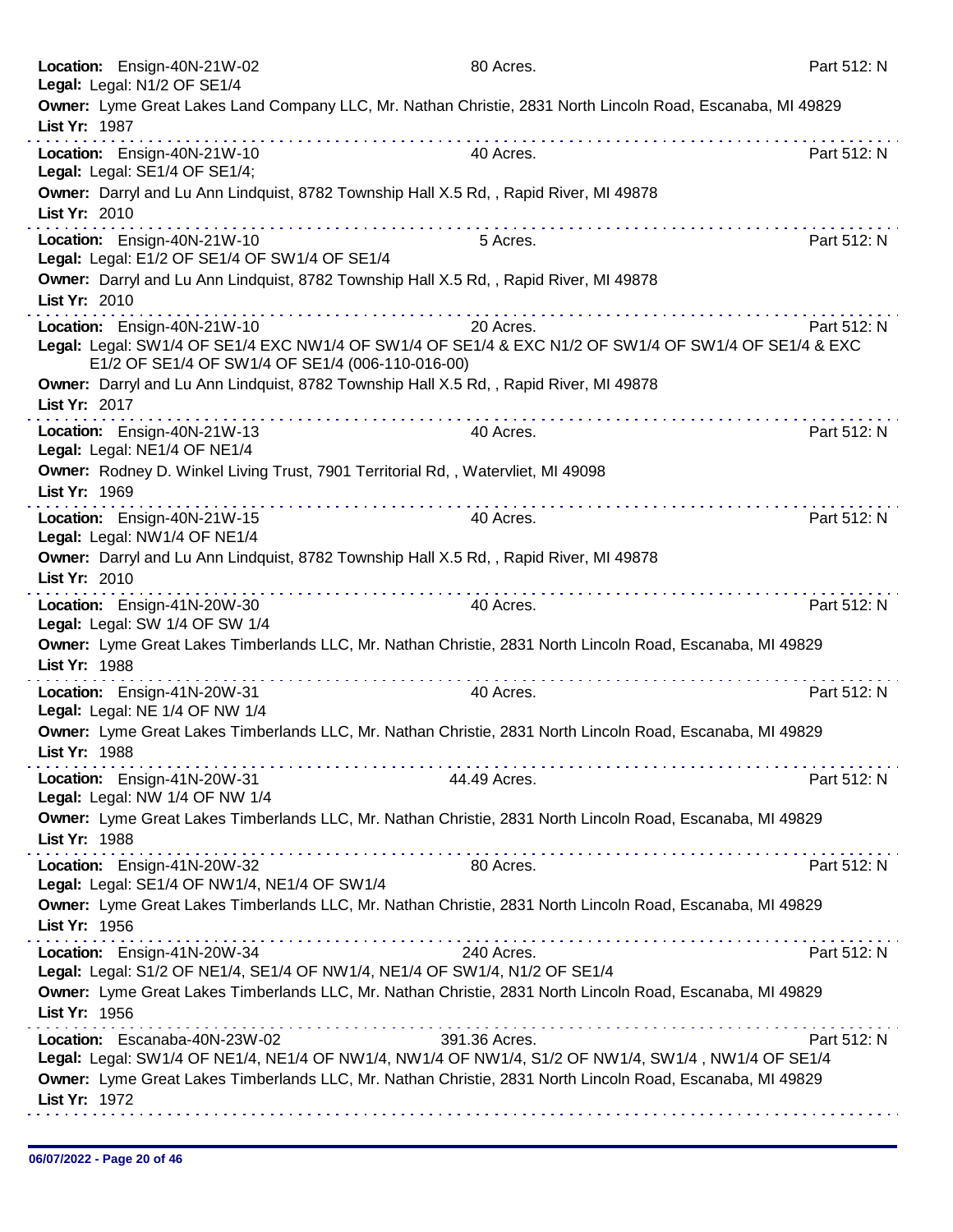|               | Location: Escanaba-40N-23W-03<br>Legal: Legal: NE1/4 OF NE1/4, NW1/4 OF NE1/4, SE1/4 OF NE1/4                                                                            | 110.4 Acres.                                                                                                           | Part 512: N |
|---------------|--------------------------------------------------------------------------------------------------------------------------------------------------------------------------|------------------------------------------------------------------------------------------------------------------------|-------------|
|               |                                                                                                                                                                          | Owner: Lyme Great Lakes Timberlands LLC, Mr. Nathan Christie, 2831 North Lincoln Road, Escanaba, MI 49829              |             |
| List Yr: 1972 | . <b>.</b>                                                                                                                                                               |                                                                                                                        |             |
|               | Location: Escanaba-40N-23W-15                                                                                                                                            | 220 Acres.                                                                                                             | Part 512: N |
|               | Legal: Legal: S1/2 OF NE1/4 OF NE1/4, S1/2 OF NE1/4, N1/2 OF SW1/4, NW1/4 OF SE1/4                                                                                       |                                                                                                                        |             |
|               |                                                                                                                                                                          | Owner: Lyme Great Lakes Timberlands LLC, Mr. Nathan Christie, 2831 North Lincoln Road, Escanaba, MI 49829              |             |
| List Yr: 1957 | the companies of the companies of the companies of the                                                                                                                   |                                                                                                                        |             |
|               | Location: Escanaba-40N-23W-16                                                                                                                                            | 40 Acres.                                                                                                              | Part 512: N |
|               | Legal: Legal: SE1/4 OF SE1/4                                                                                                                                             |                                                                                                                        |             |
|               |                                                                                                                                                                          | Owner: Lyme Great Lakes Timberlands LLC, Mr. Nathan Christie, 2831 North Lincoln Road, Escanaba, MI 49829              |             |
| List Yr: 1957 |                                                                                                                                                                          | .                                                                                                                      |             |
|               | Location: Escanaba-40N-23W-34                                                                                                                                            | 80 Acres.                                                                                                              | Part 512: N |
|               | Legal: Legal: N1/2 OF SE1/4                                                                                                                                              |                                                                                                                        |             |
|               | Owner: Greenleaf Timber Holding, Inc., Jordan Triest, President, P.O. Box 386, Powers, MI 49874                                                                          |                                                                                                                        |             |
| List Yr: 2017 |                                                                                                                                                                          |                                                                                                                        |             |
|               | Location: Escanaba-40N-23W-34                                                                                                                                            | 80 Acres.                                                                                                              | Part 512: N |
|               | Legal: Legal: E1/2 OF SW1/4                                                                                                                                              |                                                                                                                        |             |
|               |                                                                                                                                                                          | Owner: Lyme Great Lakes Timberlands LLC, Mr. Nathan Christie, 2831 North Lincoln Road, Escanaba, MI 49829              |             |
| List Yr: 1969 |                                                                                                                                                                          |                                                                                                                        |             |
|               | . <b>.</b><br>Location: Escanaba-40N-23W-35                                                                                                                              | 139 Acres.                                                                                                             | Part 512: N |
|               |                                                                                                                                                                          | Legal: Legal: SW1/4 Except SE1/4 SE1/4 SW1/4, AND Except the South 208' of the East 208' of the SW1/4 SE1 /4 SW1/4,    |             |
|               |                                                                                                                                                                          | AND Except Beginning at Center 1/4 corner of Section 35; th S00°17'32"E along the East line of the NE¼ SW14 of         |             |
|               |                                                                                                                                                                          | said section a distance of 446.76 feet; th N89°42'29"W parallel with the North line of said NE¼ SW¼ a distance of      |             |
|               |                                                                                                                                                                          | 975.00 feet; th N00°17'32" W parallel with said East line a distance of 446.76 feet to said North line; th S89°42'29"E |             |
|               | along said North line a distance of 975.00 feet to the Point of Beginning                                                                                                |                                                                                                                        |             |
|               | Owner: Greenleaf Timber Holding, Inc., Jordan Triest, President, P.O. Box 386, Powers, MI 49874                                                                          |                                                                                                                        |             |
| List Yr: 2017 |                                                                                                                                                                          |                                                                                                                        |             |
|               |                                                                                                                                                                          |                                                                                                                        |             |
|               | Location: Escanaba-40N-24W-15                                                                                                                                            | 160 Acres.                                                                                                             | Part 512: N |
|               | Legal: Legal: S1/2 OF NW1/4, N1/2 OF SW1/4                                                                                                                               |                                                                                                                        |             |
|               | Owner: Patrick A. Barron, 3000 29th Avenue N, Escanaba, MI 49829                                                                                                         |                                                                                                                        |             |
| List Yr: 1964 |                                                                                                                                                                          |                                                                                                                        |             |
|               | Location: Escanaba-40N-24W-15                                                                                                                                            | 80 Acres.                                                                                                              | Part 512: N |
|               | Legal: Legal: N1/2 OF SE1/4                                                                                                                                              |                                                                                                                        |             |
|               | Owner: Patrick A. Barron, 3000 29th Avenue N, Escanaba, MI 49829                                                                                                         |                                                                                                                        |             |
| List Yr: 1962 |                                                                                                                                                                          |                                                                                                                        |             |
|               | Location: Escanaba-40N-24W-16                                                                                                                                            | 121 Acres.                                                                                                             | Part 512: N |
|               | Legal: Legal: N1/2 NW1/4; NW1/4 NE1/4                                                                                                                                    |                                                                                                                        |             |
|               |                                                                                                                                                                          | Owner: Lyme Great Lakes Timberlands LLC, Mr. Nathan Christie, 2831 North Lincoln Road, Escanaba, MI 49829              |             |
| List Yr: 1957 |                                                                                                                                                                          |                                                                                                                        |             |
|               | Location: Escanaba-40N-24W-16                                                                                                                                            |                                                                                                                        | Part 512: N |
|               | Legal: Legal: N1/2 S1/2; S1/2 N1/2; NE1/4 NE1/4                                                                                                                          | 360 Acres.                                                                                                             |             |
|               | Owner: Patrick A. Barron, 3000 29th Avenue N, Escanaba, MI 49829                                                                                                         |                                                                                                                        |             |
| List Yr: 1957 |                                                                                                                                                                          |                                                                                                                        |             |
|               | <u>a sa sanaran sa sanaran sa sara</u>                                                                                                                                   |                                                                                                                        |             |
|               | Location: Escanaba-40N-24W-16                                                                                                                                            | 119 Acres.                                                                                                             | Part 512: N |
|               | Legal: Legal: SW1/4 SE1/4; S1/2 SW1/4 lying North of the center of the natural run of the Ford River<br>Owner: Patrick A. Barron, 3000 29th Avenue N, Escanaba, MI 49829 |                                                                                                                        |             |
| List Yr: 1957 |                                                                                                                                                                          |                                                                                                                        |             |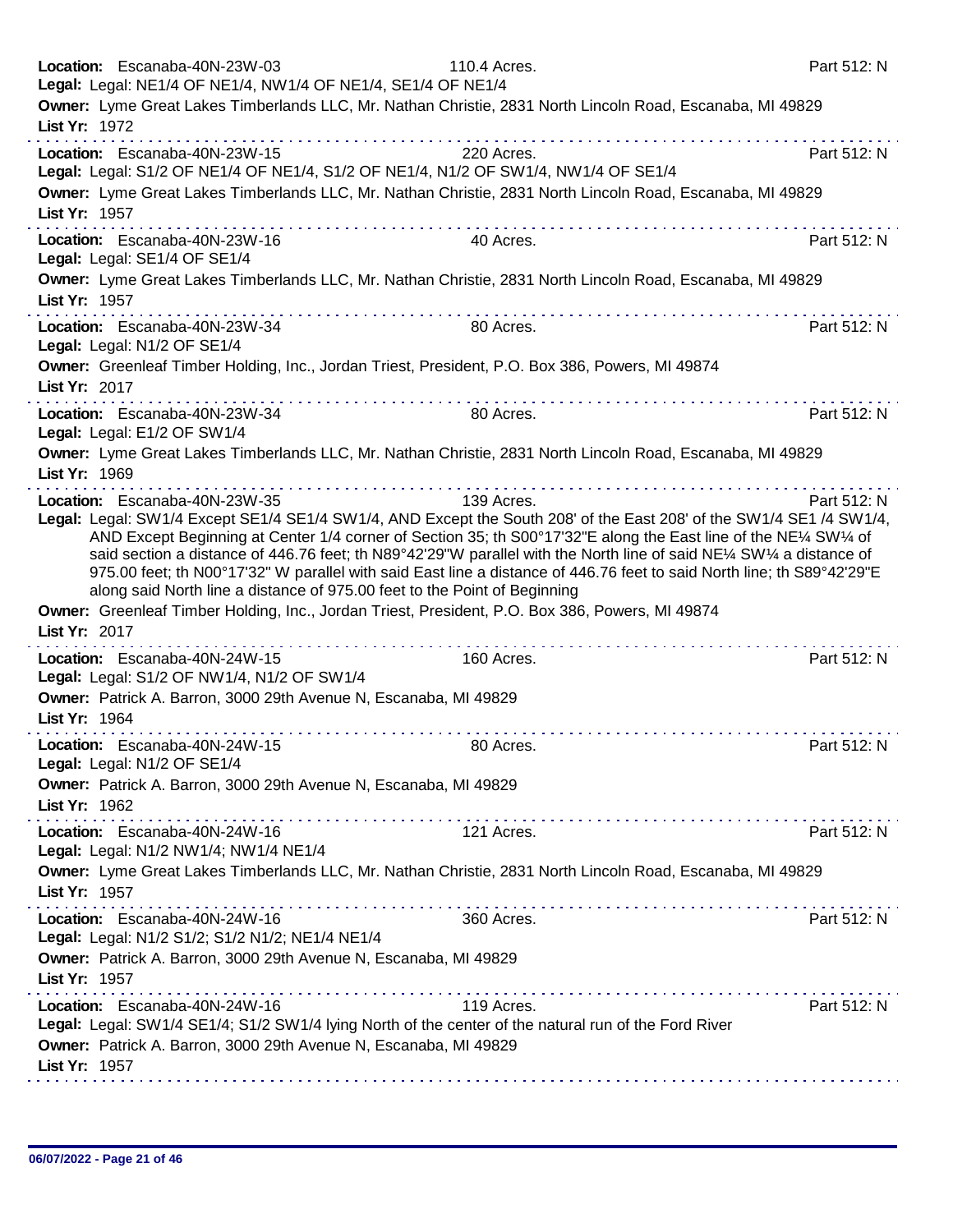| Location: Escanaba-40N-24W-16<br>Legal: Legal: SE1/4 OF SE1/4                                                                   | 40 Acres.                                          | Part 512: N |
|---------------------------------------------------------------------------------------------------------------------------------|----------------------------------------------------|-------------|
| Owner: Patrick A. Barron, 3000 29th Avenue N, Escanaba, MI 49829<br>List Yr: 1960                                               |                                                    |             |
| .<br>Location: Escanaba-40N-24W-17<br>Legal: Legal: SW1/4 OF SW1/4                                                              | 40 Acres.                                          | Part 512: N |
| Owner: Brad Caillier, et al., 6834 I Rd, , Escanaba, MI 49829<br>List Yr: 1957                                                  |                                                    |             |
| Location: Escanaba-40N-24W-17<br>Legal: Legal: E1/2 NE1/4                                                                       | 80 Acres.                                          | Part 512: N |
| Owner: Lyme Great Lakes Timberlands LLC, Mr. Nathan Christie, 2831 North Lincoln Road, Escanaba, MI 49829<br>List Yr: 1961      |                                                    |             |
| Location: Escanaba-40N-24W-17<br>Legal: Legal: N1/2 SE1/4                                                                       | 80 Acres.                                          | Part 512: N |
| Owner: Lyme Great Lakes Timberlands LLC, Mr. Nathan Christie, 2831 North Lincoln Road, Escanaba, MI 49829<br>List Yr: 1957      |                                                    |             |
| Location: Escanaba-40N-24W-17<br>Legal: Legal: SE1/4 SW1/4; SW1/4 SE1/4                                                         | 80 Acres.                                          | Part 512: N |
| Owner: Kyle Beck, Jordan Beck, Ryan Rutledge, and Rachel Rutledge, 1354 North 65th Street, Wauwatosa, WI 53213<br>List Yr: 1957 |                                                    |             |
| Location: Escanaba-40N-24W-18<br>Legal: Legal: SE1/4 OF SW1/4, SE1/4 OF SE1/4                                                   | 80 Acres.                                          | Part 512: N |
| Owner: Brad Caillier, et al., 6834 I Rd, , Escanaba, MI 49829<br>List Yr: 1957                                                  |                                                    |             |
| Location: Escanaba-40N-24W-18<br>Legal: Legal: SW1/4 OF SW1/4                                                                   | 35.85 Acres.                                       | Part 512: N |
| Owner: Brad Caillier, et al., 6834 I Rd, , Escanaba, MI 49829<br>List Yr: 1965                                                  | <u> 2012 - La Caraca de La Caraca de La Caraca</u> |             |
| Location: Escanaba-40N-24W-18<br>Legal: Legal: N1/2 OF SE1/4, SW1/4 OF SE1/4                                                    | 120 Acres.                                         | Part 512: N |
| Owner: Brad Caillier, et al., 6834 I Rd, , Escanaba, MI 49829<br>List Yr: 1967                                                  |                                                    |             |
| Location: Escanaba-40N-24W-18<br>Legal: Legal: NW1/4 NW1/4                                                                      | 36.6 Acres.                                        | Part 512: N |
| Owner: Lyme Great Lakes Land Company LLC, Mr. Nathan Christie, 2831 North Lincoln Road, Escanaba, MI 49829<br>List Yr: 1981     |                                                    |             |
| Location: Escanaba-40N-24W-18<br>Legal: Legal: N1/2 SW1/4 NW1/4                                                                 | 20 Acres.                                          | Part 512: N |
| Owner: Lyme Great Lakes Land Company LLC, Mr. Nathan Christie, 2831 North Lincoln Road, Escanaba, MI 49829<br>List Yr: 1981     |                                                    |             |
| Location: Escanaba-40N-24W-19<br>Legal: Legal: SE1/4 OF SE1/4                                                                   | 40 Acres.                                          | Part 512: N |
| Owner: Lyme Great Lakes Timberlands LLC, Mr. Nathan Christie, 2831 North Lincoln Road, Escanaba, MI 49829<br>List Yr: 1926<br>. |                                                    |             |
| Location: Escanaba-40N-24W-20<br>Legal: Legal: NE1/4 OF SW1/4, SW1/4 OF SE1/4                                                   | 80 Acres.                                          | Part 512: N |
| Owner: Lyme Great Lakes Timberlands LLC, Mr. Nathan Christie, 2831 North Lincoln Road, Escanaba, MI 49829<br>List Yr: 1972      |                                                    |             |
|                                                                                                                                 |                                                    |             |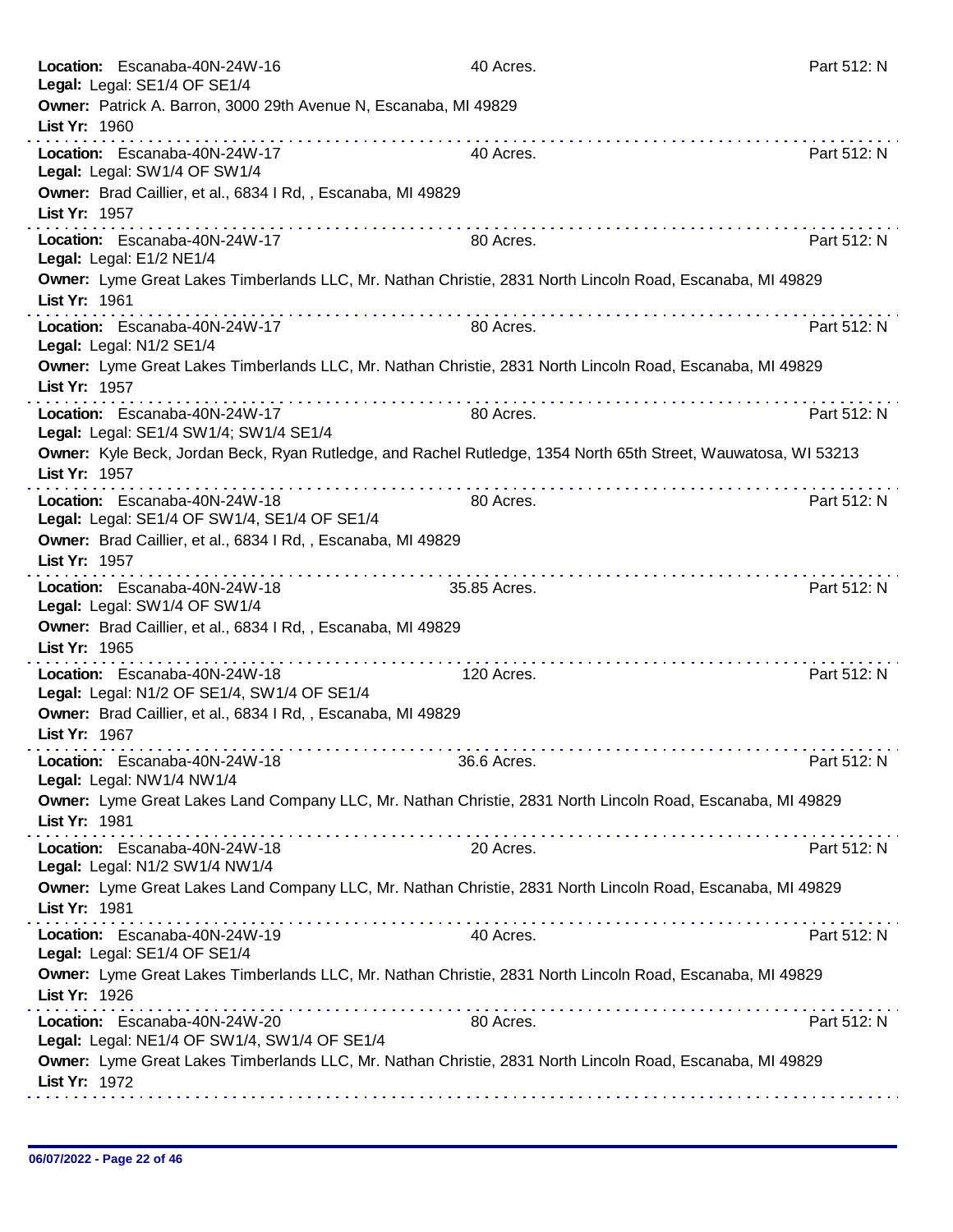|               | Location: Escanaba-40N-24W-20<br>Legal: Legal: NW 1/4 OF SW 1/4                                                                                                                                                                                            |                                              | 40 Acres.  |   | Part 512: N |
|---------------|------------------------------------------------------------------------------------------------------------------------------------------------------------------------------------------------------------------------------------------------------------|----------------------------------------------|------------|---|-------------|
| List Yr: 1981 | Owner: Lyme Great Lakes Timberlands LLC, Mr. Nathan Christie, 2831 North Lincoln Road, Escanaba, MI 49829                                                                                                                                                  |                                              |            |   |             |
|               | Location: Escanaba-40N-24W-20<br>Legal: Legal: S 1/2 OF SW 1/4                                                                                                                                                                                             |                                              | 80 Acres.  |   | Part 512: N |
| List Yr: 1981 | Owner: Lyme Great Lakes Timberlands LLC, Mr. Nathan Christie, 2831 North Lincoln Road, Escanaba, MI 49829                                                                                                                                                  | .                                            |            |   |             |
|               | Location: Escanaba-40N-24W-20<br>Legal: Legal: SW 1/4 OF NW 1/4                                                                                                                                                                                            |                                              | 40 Acres.  |   | Part 512: N |
| List Yr: 1981 | Owner: Lyme Great Lakes Timberlands LLC, Mr. Nathan Christie, 2831 North Lincoln Road, Escanaba, MI 49829                                                                                                                                                  |                                              |            |   |             |
|               | Location: Escanaba-40N-24W-20<br>Legal: Legal: NW 1/4 OF NE1/4                                                                                                                                                                                             |                                              | 40 Acres.  |   | Part 512: N |
| List Yr: 1966 | Owner: Kyle Beck, Jordan Beck, Ryan Rutledge, and Rachel Rutledge, 1354 North 65th Street, Wauwatosa, WI 53213                                                                                                                                             |                                              |            |   |             |
|               | Location: Escanaba-40N-24W-21<br>Legal: Legal: NW1/4 and N1/2 SW1/4 Except that part lying North of center of natural run of Ford River;                                                                                                                   |                                              | 157 Acres. |   | Part 512: N |
| List Yr: 1957 | Owner: Lyme Great Lakes Timberlands LLC, Mr. Nathan Christie, 2831 North Lincoln Road, Escanaba, MI 49829                                                                                                                                                  |                                              |            | . |             |
|               | Location: Escanaba-40N-24W-21<br>Legal: Legal: S1/2 SW1/4; SW1/4 SE1/4; NW1/4 SE1/4 Except that part lying North of the center of the natural run of the<br><b>Ford River</b>                                                                              | <u>a dia ana ana ana ana ana ana ana ana</u> | 144 Acres. |   | Part 512: N |
| List Yr: 1961 | Owner: Lyme Great Lakes Timberlands LLC, Mr. Nathan Christie, 2831 North Lincoln Road, Escanaba, MI 49829                                                                                                                                                  | . <b>.</b>                                   |            |   |             |
| List Yr: 1961 | Location: Escanaba-40N-24W-21<br>Legal: Legal: E1/2 SE1/4 lying south of the center of the natural run of Ford River<br>Owner: Wallace D. Barron, 8129 N.7 Lane, Gladstone, MI 49837                                                                       |                                              | 76 Acres.  |   | Part 512: N |
| List Yr: 1957 | Location: Escanaba-40N-24W-21<br>Legal: Legal: E1/2 E1/2 N1/2 lying south of the center of the natural run of the Ford River<br>Owner: Wallace D. Barron, 8129 N.7 Lane, Gladstone, MI 49837                                                               | .                                            | 28 Acres.  |   | Part 512: N |
| List Yr: 1961 | Location: Escanaba-40N-24W-21<br>Legal: Legal: E1/2 SE1/4 lying north of the center of the natural run of Ford River<br>Owner: Patrick A. Barron, 3000 29th Avenue N, Escanaba, MI 49829                                                                   |                                              | 4 Acres.   |   | Part 512: N |
| List Yr: 1957 | Location: Escanaba-40N-24W-21<br>Legal: Legal: E1/2 E1/2 N1/2 lying north of the center of the natural run of the Ford River<br>Owner: Patrick A. Barron, 3000 29th Avenue N, Escanaba, MI 49829                                                           |                                              | 52 Acres.  |   | Part 512: N |
| List Yr: 1961 | Location: Escanaba-40N-24W-21<br>Legal: Legal: NW1/4 SE1/4 lying North of the center of the natural run of the Ford River<br>Owner: Patrick A. Barron, 3000 29th Avenue N, Escanaba, MI 49829                                                              |                                              | 16 Acres.  |   | Part 512: N |
| List Yr: 1957 | Location: Escanaba-40N-24W-21<br>Legal: Legal: W1/2 NE1/4; NW1/4 lying North of center of natural run of Ford River; NE1/4 SW1/4 lying North of center of<br>natural run of Ford River<br>Owner: Patrick A. Barron, 3000 29th Avenue N, Escanaba, MI 49829 |                                              | 163 Acres. |   | Part 512: N |
|               |                                                                                                                                                                                                                                                            |                                              |            |   |             |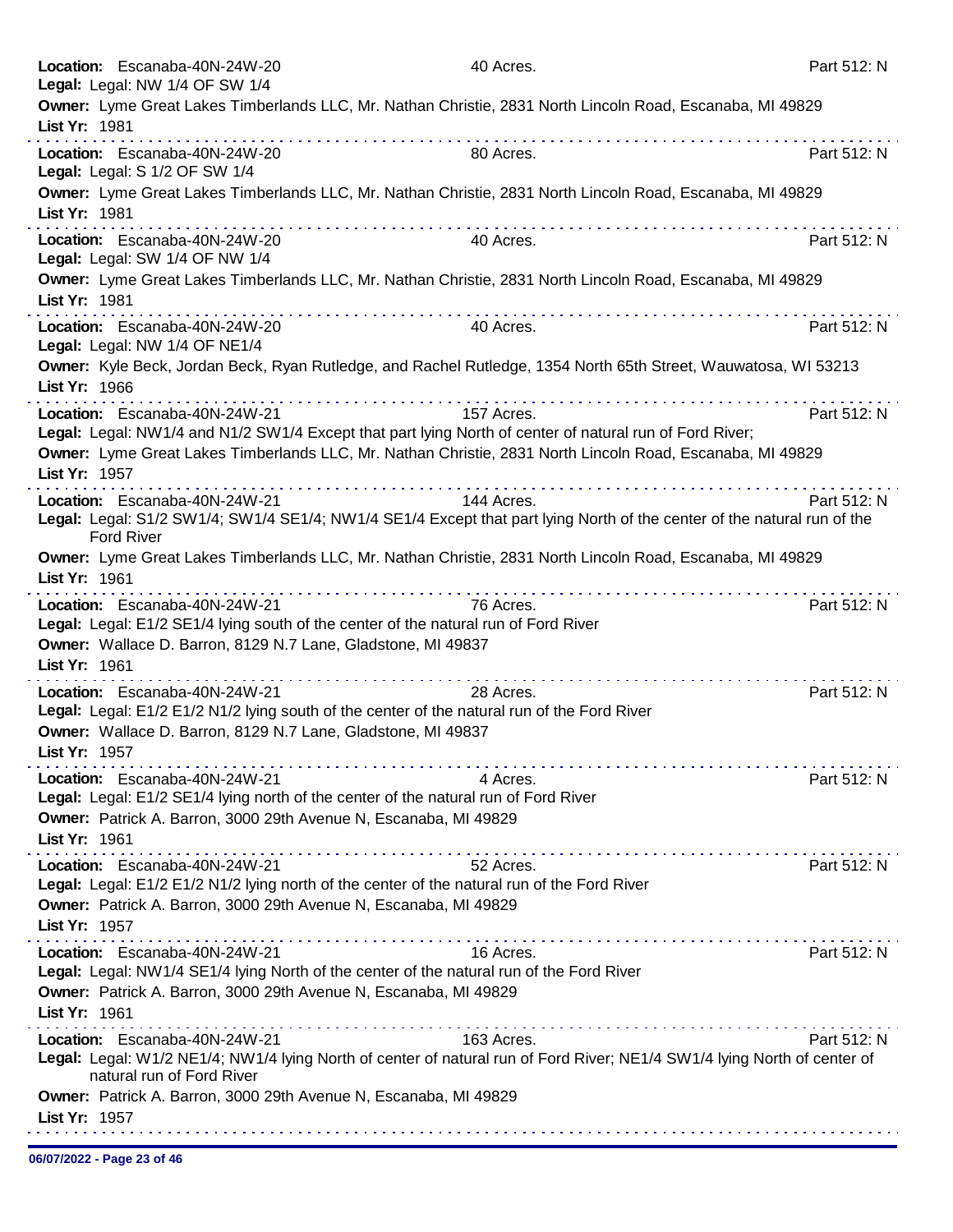|                     | Location: Escanaba-40N-24W-26<br>Legal: Legal: THAT PART OF THE SE1/4 OF SE1/4 LYING WEST OF THE FORD RIVER<br>Owner: Dr. Thomas Matthew Zeni, 7714 G Road, , Escanaba, MI 49829 | 9.5 Acres. | Part 512: N |
|---------------------|----------------------------------------------------------------------------------------------------------------------------------------------------------------------------------|------------|-------------|
| List Yr: 1957       |                                                                                                                                                                                  |            |             |
|                     | Location: Escanaba-40N-24W-27<br>Legal: Legal: NW1/4                                                                                                                             | 160 Acres. | Part 512: N |
| List Yr: 1957       | Owner: Lyme Great Lakes Timberlands LLC, Mr. Nathan Christie, 2831 North Lincoln Road, Escanaba, MI 49829<br>. <b>.</b>                                                          |            |             |
|                     | Location: Escanaba-40N-24W-28<br>Legal: Legal: N1/2 EXC. SW1/4 OF NW1/4                                                                                                          | 280 Acres. | Part 512: N |
| List Yr: 1961       | Owner: Lyme Great Lakes Timberlands LLC, Mr. Nathan Christie, 2831 North Lincoln Road, Escanaba, MI 49829                                                                        |            |             |
|                     | Location: Escanaba-40N-24W-28<br>Legal: Legal: SW1/4 OF NW1/4                                                                                                                    | 40 Acres.  | Part 512: N |
| List Yr: 1957       | Owner: Lyme Great Lakes Timberlands LLC, Mr. Nathan Christie, 2831 North Lincoln Road, Escanaba, MI 49829                                                                        |            |             |
| Legal: Legal: SE1/4 | Location: Escanaba-40N-24W-29                                                                                                                                                    | 160 Acres. | Part 512: N |
| List Yr: 1956       | Owner: Lyme Great Lakes Timberlands LLC, Mr. Nathan Christie, 2831 North Lincoln Road, Escanaba, MI 49829                                                                        |            |             |
| Legal: Legal: NE1/4 | Location: Escanaba-40N-24W-29                                                                                                                                                    | 160 Acres. | Part 512: N |
| List Yr: 1972       | Owner: Lyme Great Lakes Timberlands LLC, Mr. Nathan Christie, 2831 North Lincoln Road, Escanaba, MI 49829<br>.                                                                   |            |             |
|                     | Location: Escanaba-40N-24W-30<br>Legal: Legal: SE1/4 OF SW1/4                                                                                                                    | 40 Acres.  | Part 512: N |
| List Yr: 1957       | Owner: Ms. Michele M. Wieciech, Mr. Christopher Wieciech, W1860 Wieciech 48.25 Lane, Bark River, MI 49807                                                                        |            |             |
|                     | Location: Escanaba-40N-24W-30<br>Legal: Legal: NE 1/4 OF SE 1/4                                                                                                                  | 40 Acres.  | Part 512: N |
| List Yr: 1987       | Owner: Wieciech Relief Clean Up, Inc., Ms. Michelle Wieciech, W1860 Wieciech Lane 48.25 Road, Bark River, MI 49807                                                               |            |             |
|                     | Location: Escanaba-40N-24W-30<br>Legal: Legal: NW 1/4 OF SE 1/4                                                                                                                  | 40 Acres.  | Part 512: N |
| List Yr: 1987       | Owner: Wieciech Relief Clean Up, Inc., Ms. Michelle Wieciech, W1860 Wieciech Lane 48.25 Road, Bark River, MI 49807                                                               |            |             |
|                     | Location: Escanaba-40N-24W-32<br>Legal: Legal: SE1/4 OF NE1/4, NE1/4 OF NW1/4, NE1/4 OF SW1/4, NW1/4 OF SE1/4                                                                    | 160 Acres. | Part 512: N |
| List Yr: 1956       | Owner: Lyme Great Lakes Timberlands LLC, Mr. Nathan Christie, 2831 North Lincoln Road, Escanaba, MI 49829                                                                        |            |             |
|                     | Location: Escanaba-40N-24W-32<br>Legal: Legal: N1/2 OF NE1/4, SW1/4 OF NE1/4, SE1/4 OF NW1/4, NE1/4 OF SE1/4                                                                     | 200 Acres. | Part 512: N |
| List Yr: 1957       | Owner: Lyme Great Lakes Timberlands LLC, Mr. Nathan Christie, 2831 North Lincoln Road, Escanaba, MI 49829                                                                        |            |             |
|                     | Location: Escanaba-40N-24W-32<br>Legal: Legal: S1/2 OF SE1/4                                                                                                                     | 80 Acres.  | Part 512: N |
| List Yr: 1969       | Owner: Lyme Great Lakes Timberlands LLC, Mr. Nathan Christie, 2831 North Lincoln Road, Escanaba, MI 49829                                                                        |            |             |
|                     |                                                                                                                                                                                  |            |             |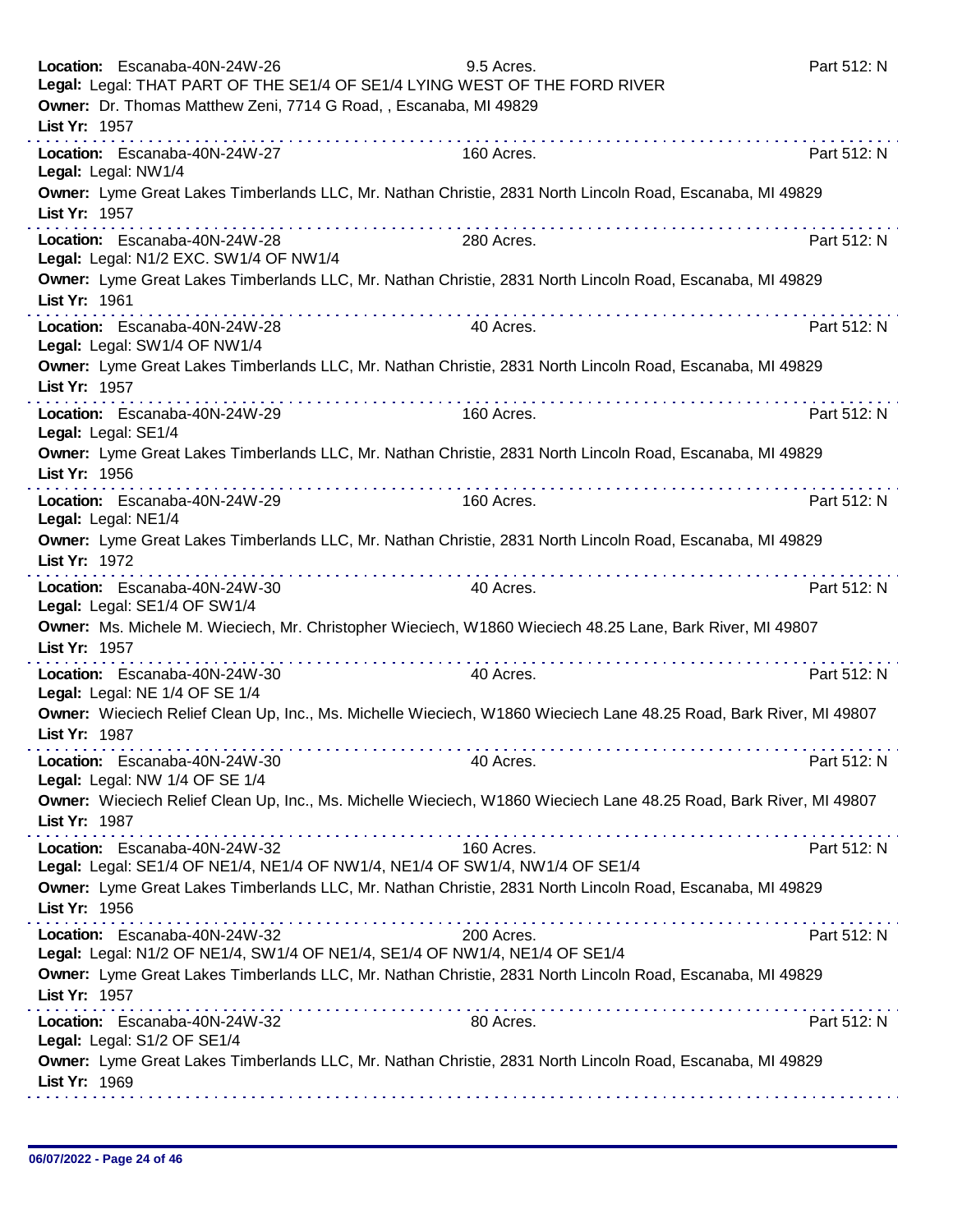| Location: Escanaba-40N-24W-32                                    | 40 Acres.                                                                                                                                                         | Part 512: N |
|------------------------------------------------------------------|-------------------------------------------------------------------------------------------------------------------------------------------------------------------|-------------|
| Legal: Legal: SE 1/4 OF SW1/4                                    |                                                                                                                                                                   |             |
| List Yr: 1956                                                    | Owner: Mr. Robert William Perryman, 5228 North Kurth17.85 Drive,, Escanaba, MI 49829                                                                              |             |
|                                                                  |                                                                                                                                                                   |             |
| Location: Escanaba-40N-24W-33<br>Legal: Legal: W3/4 OF S1/2      | 240 Acres.                                                                                                                                                        | Part 512: N |
| List Yr: 1969                                                    | Owner: Lyme Great Lakes Timberlands LLC, Mr. Nathan Christie, 2831 North Lincoln Road, Escanaba, MI 49829                                                         |             |
| Location: Escanaba-40N-24W-33<br>Legal: Legal: E1/2 OF SE1/4     | 80 Acres.                                                                                                                                                         | Part 512: N |
|                                                                  | Owner: Lyme Great Lakes Timberlands LLC, Mr. Nathan Christie, 2831 North Lincoln Road, Escanaba, MI 49829                                                         |             |
| List Yr: 1957                                                    | and a series and a series and                                                                                                                                     |             |
| Location: Escanaba-40N-24W-34<br>Legal: Legal: NW1/4 OF NW1/4    | 40 Acres.                                                                                                                                                         | Part 512: N |
| List Yr: 1957                                                    | Owner: Lyme Great Lakes Timberlands LLC, Mr. Nathan Christie, 2831 North Lincoln Road, Escanaba, MI 49829                                                         |             |
| Location: Escanaba-40N-24W-34<br>Legal: Legal: SW1/4 OF NW1/4    | 40 Acres.                                                                                                                                                         | Part 512: N |
| List Yr: 1969                                                    | Owner: Lyme Great Lakes Timberlands LLC, Mr. Nathan Christie, 2831 North Lincoln Road, Escanaba, MI 49829                                                         |             |
| Location: Escanaba-40N-24W-35                                    |                                                                                                                                                                   | Part 512: N |
|                                                                  | 70 Acres.<br>Legal: Legal: THAT PART OF THE N1/2 OF NE1/4 LYING WEST OF THE FORD RIVER                                                                            |             |
|                                                                  | Owner: Dr. Thomas Matthew Zeni, 7714 G Road, , Escanaba, MI 49829                                                                                                 |             |
| List Yr: 1957                                                    |                                                                                                                                                                   |             |
|                                                                  |                                                                                                                                                                   |             |
| Location: Fairbanks-38N-20W-25                                   | 33.25 Acres.<br>Legal: Legal: GOV. LOT 1 EXC. COMMENCING AT A POINT 660 FT. NORTH AND 330 FT. WEST OF THE                                                         | Part 512: N |
|                                                                  | SOUTHEAST CORNER OF SAID GOV. LOT 1 AS POINT OF BEGINNING. THENCE WEST TO LAKE SHORE:                                                                             |             |
|                                                                  | THENCE SOUTHEASTERLY ALONG THE LAKESHORE TO A POINT 330 FT. NORTH OF THE SOUTH LINE OF                                                                            |             |
|                                                                  | GOV. LOT 1; THENCE EAST TO A POINT 330 FT. WESTOFTHE EAST LINE OF GOV. LOT 1; THENCE NORTH                                                                        |             |
|                                                                  | 330 FT. TO POINT OF BEGINNING; CONTAINING 33.25 ACRES MORE OR LESS.                                                                                               |             |
|                                                                  | Owner: Hefron Real Estate Trust, c/o Theresa Hefron, 135 Duncan Rd, Graniteville, SC 29829                                                                        |             |
| List Yr: 1988                                                    |                                                                                                                                                                   |             |
| Location: Fairbanks-38N-20W-25<br>Legal: Legal: GOV. LOT 2       | 22.1 Acres.                                                                                                                                                       | Part 512: N |
| List Yr: 1988                                                    | Owner: Hefron Real Estate Trust, c/o Theresa Hefron, 135 Duncan Rd, Graniteville, SC 29829                                                                        |             |
| Location: Ford River-37N-24W-01<br>Legal: Legal: NW1/4 OF SW1/4  | 40 Acres.                                                                                                                                                         | Part 512: N |
|                                                                  | Owner: Mr. Dean McNeill and Mr. Gerald Novickis, 935 Rasmussen Place, , Green Bay, WI 54304                                                                       |             |
| List Yr: 1957                                                    | . <b>.</b>                                                                                                                                                        |             |
| Location: Ford River-37N-24W-02<br>Legal: Legal: NW 1/4 OF SW1/4 | 40 Acres.                                                                                                                                                         | Part 512: N |
| List Yr: 1960                                                    | Owner: Mr. Dean McNeill and Mr. Gerald Novickis, 935 Rasmussen Place, , Green Bay, WI 54304                                                                       |             |
| Location: Ford River-37N-24W-02                                  | 320 Acres.                                                                                                                                                        | Part 512: N |
|                                                                  | Legal: Legal: NE1/4, SE1/4 OF NW1/4, NE1/4 OF SW1/4, N1/2 OF SE1/4<br>Owner: Mr. Dean McNeill and Mr. Gerald Novickis, 935 Rasmussen Place, , Green Bay, WI 54304 |             |
| List Yr: 1957                                                    |                                                                                                                                                                   |             |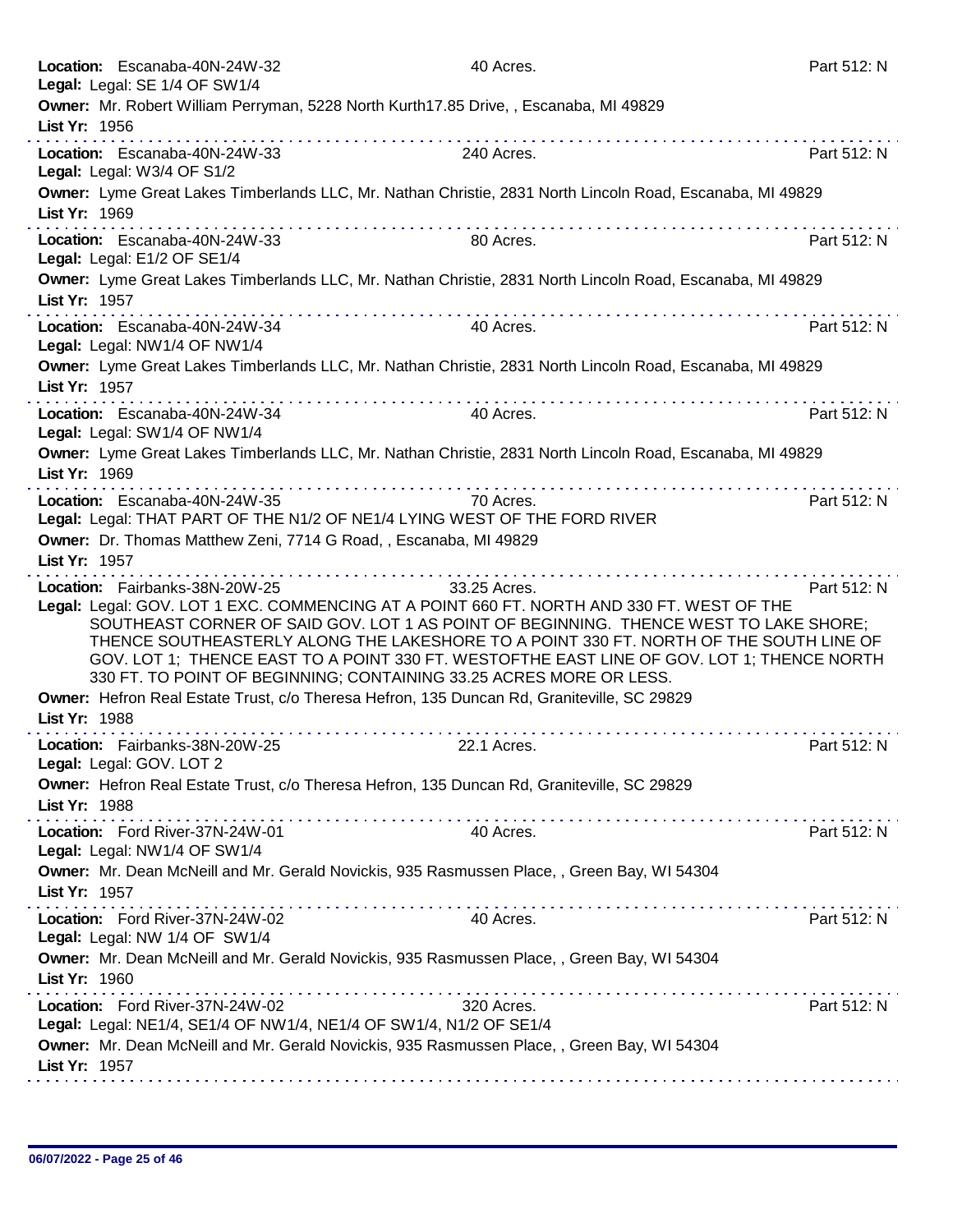|               | Location: Ford River-37N-24W-09<br>Legal: Legal: N1/2 OF NW1/4                                                                                                                                               | 80 Acres.                               | Part 512: N |
|---------------|--------------------------------------------------------------------------------------------------------------------------------------------------------------------------------------------------------------|-----------------------------------------|-------------|
| List Yr: 1966 | Owner: Lyme Great Lakes Land Company LLC, Mr. Nathan Christie, 2831 North Lincoln Road, Escanaba, MI 49829                                                                                                   |                                         |             |
|               | Location: Ford River-37N-24W-11<br>Legal: Legal: S1/2 OF SE1/4                                                                                                                                               | 80 Acres.                               | Part 512: N |
| List Yr: 1969 | Owner: Mr. and Mrs. Chad Wasson, 2200 Terrell Valley Road,, Republic, MO 65738                                                                                                                               |                                         |             |
|               | Location: Ford River-37N-24W-15<br>Legal: Legal: NE1/4 OF SW1/4, THAT PORTION LYING WEST & SOUTH OF THE BARK RIVER<br>Owner: Mr. Kile Zuidema, Mr. James Zuidema, 4933 Windsong 18.23 Dr, Escanaba, MI 49829 | 34 Acres.                               | Part 512: N |
| List Yr: 1988 |                                                                                                                                                                                                              |                                         |             |
|               | Location: Ford River-37N-24W-15<br>Legal: Legal: SE1/4 OF NW1/4 LYING WEST OF BARK RIVER                                                                                                                     | 13 Acres.                               | Part 512: N |
| List Yr: 2003 | Owner: Mr. Kile Zuidema, Mr. James Zuidema, 4933 Windsong 18.23 Dr, Escanaba, MI 49829                                                                                                                       | .                                       |             |
|               | Location: Ford River-37N-24W-15<br>Legal: Legal: NW1/4 OF SW1/4                                                                                                                                              | 40 Acres.                               | Part 512: N |
| List Yr: 1984 | Owner: Mr. Kile Zuidema, Mr. James Zuidema, 4933 Windsong 18.23 Dr, Escanaba, MI 49829                                                                                                                       |                                         |             |
|               | Location: Ford River-37N-24W-15<br>Legal: Legal: SW1/4 OF NW1/4                                                                                                                                              | 40 Acres.                               | Part 512: N |
| List Yr: 1984 | Owner: Mr. Kile Zuidema, Mr. James Zuidema, 4933 Windsong 18.23 Dr, Escanaba, MI 49829                                                                                                                       |                                         |             |
|               | .<br>Location: Ford River-37N-24W-20<br>Legal: Legal: SE1/4 OF NW1/4                                                                                                                                         | 40 Acres.                               | Part 512: N |
| List Yr: 1957 | Owner: Lyme Great Lakes Timberlands LLC, Mr. Nathan Christie, 2831 North Lincoln Road, Escanaba, MI 49829<br><u>.</u>                                                                                        | dia a a a a a a a a a a a a a a a a a a |             |
|               | Location: Ford River-38N-23W-05<br>Legal: Legal: SE1/4 OF NE1/4                                                                                                                                              | 40 Acres.                               | Part 512: N |
| List Yr: 1956 | Owner: Mr. and Mrs. Joseph Piron, et al., 4502 12th Road, , Escanaba, MI 49829                                                                                                                               |                                         |             |
|               | Location: Ford River-38N-24W-13<br>Legal: Legal: SW1/4 OF NW1/4                                                                                                                                              | 40 Acres.                               | Part 512: N |
| List Yr: 1966 | Owner: Lyme Great Lakes Timberlands LLC, Mr. Nathan Christie, 2831 North Lincoln Road, Escanaba, MI 49829                                                                                                    |                                         |             |
|               | Location: Ford River-38N-24W-13<br>Legal: Legal: W 3/4 OF S 1/2                                                                                                                                              | 240 Acres.                              | Part 512: N |
| List Yr: 1957 | Owner: Lyme Great Lakes Timberlands LLC, Mr. Nathan Christie, 2831 North Lincoln Road, Escanaba, MI 49829                                                                                                    |                                         |             |
|               | Location: Ford River-38N-24W-13<br>Legal: Legal: SE1/4 OF SE1/4                                                                                                                                              | 40 Acres.                               | Part 512: N |
| List Yr: 1975 | Owner: Lyme Great Lakes Timberlands LLC, Mr. Nathan Christie, 2831 North Lincoln Road, Escanaba, MI 49829                                                                                                    |                                         |             |
|               | Location: Ford River-38N-24W-14<br>Legal: Legal: S1/2 OF SE1/4                                                                                                                                               | 80 Acres.                               | Part 512: N |
| List Yr: 1957 | Owner: Lyme Great Lakes Timberlands LLC, Mr. Nathan Christie, 2831 North Lincoln Road, Escanaba, MI 49829                                                                                                    |                                         |             |
|               |                                                                                                                                                                                                              |                                         |             |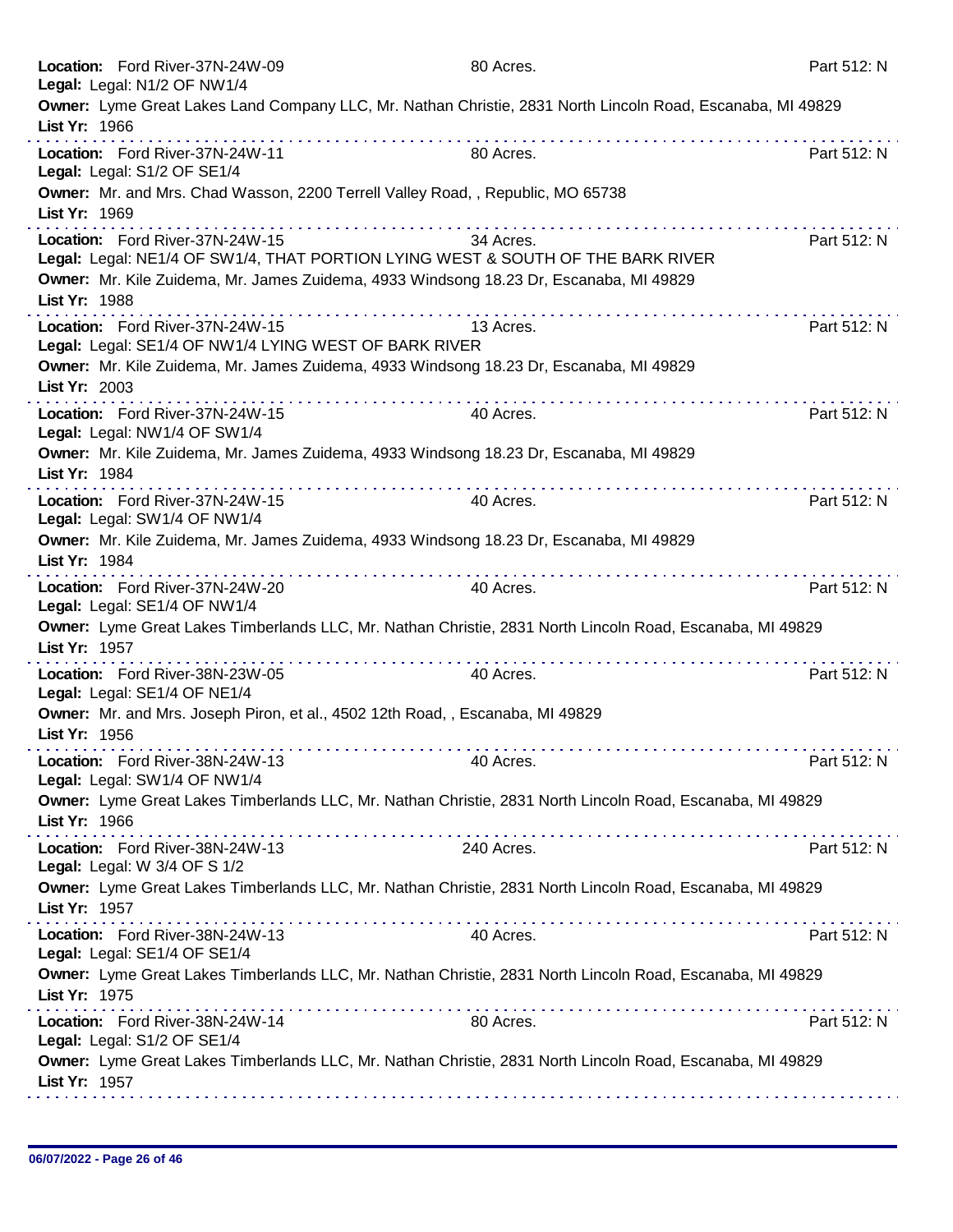| Location: Ford River-38N-24W-23<br>Legal: Legal: N1/2 OF NE1/4, SW1/4 OF NE1/4                      | 120 Acres.                                                                                                     | Part 512: N                         |
|-----------------------------------------------------------------------------------------------------|----------------------------------------------------------------------------------------------------------------|-------------------------------------|
| List Yr: 1961                                                                                       | Owner: Lyme Great Lakes Timberlands LLC, Mr. Nathan Christie, 2831 North Lincoln Road, Escanaba, MI 49829      |                                     |
| dia ara-dia ara-dia ara-dia ara-<br>Location: Ford River-38N-24W-23<br>Legal: Legal: SE1/4 OF NE1/4 | 40 Acres.                                                                                                      | Part 512: N                         |
| List Yr: 1962                                                                                       | Owner: Lyme Great Lakes Timberlands LLC, Mr. Nathan Christie, 2831 North Lincoln Road, Escanaba, MI 49829      |                                     |
| Location: Ford River-38N-24W-24<br>Legal: Legal: ENTIRE                                             | 640 Acres.                                                                                                     | Part 512: N                         |
| List Yr: 1957                                                                                       | Owner: Lyme Great Lakes Timberlands LLC, Mr. Nathan Christie, 2831 North Lincoln Road, Escanaba, MI 49829      |                                     |
| Location: Ford River-38N-24W-25<br>Legal: Legal: SE1/4 OF SW1/4                                     | 40 Acres.                                                                                                      | Part 512: N                         |
| Owner: William Nelson, Christopher Grassel, E-4250 Hwy M-35, Bark River, MI 49807<br>List Yr: 1960  |                                                                                                                | dia ara-dia ara-dia ara-dia ara-dia |
| Location: Ford River-38N-24W-25<br>Legal: Legal: NW1/4 OF SE1/4                                     | 40 Acres.                                                                                                      | Part 512: N                         |
| Owner: William and Theresa Nelson, E4250 Hwy M-35, , Bark River, MI 49807<br>List Yr: 1957          |                                                                                                                |                                     |
| Location: Ford River-38N-24W-25<br>Legal: Legal: NE1/4 OF SW1/4                                     | 40 Acres.                                                                                                      | Part 512: N                         |
| Owner: William and Theresa Nelson, E4250 Hwy M-35, , Bark River, MI 49807<br>List Yr: 1960          | .                                                                                                              |                                     |
| Location: Ford River-38N-24W-25<br>Legal: Legal: SE1/4 OF NW1/4, NW1/4 OF SW1/4                     | 80 Acres.                                                                                                      | Part 512: N                         |
| List Yr: 1960                                                                                       | Owner: Lyme Great Lakes Timberlands LLC, Mr. Nathan Christie, 2831 North Lincoln Road, Escanaba, MI 49829<br>. |                                     |
| Location: Ford River-38N-24W-25<br>Legal: Legal: N1/2 OF NE1/4, W1/2 OF NW1/4                       | 160 Acres.                                                                                                     | Part 512: N                         |
| List Yr: 1957                                                                                       | Owner: Lyme Great Lakes Timberlands LLC, Mr. Nathan Christie, 2831 North Lincoln Road, Escanaba, MI 49829      |                                     |
| Location: Ford River-38N-24W-25<br>Legal: Legal: SW1/4 OF NE1/4                                     | 40 Acres.                                                                                                      | Part 512: N                         |
| List Yr: 1962                                                                                       | Owner: Lyme Great Lakes Timberlands LLC, Mr. Nathan Christie, 2831 North Lincoln Road, Escanaba, MI 49829      |                                     |
| Location: Ford River-38N-24W-26<br>Legal: Legal: E1/2 OF NE1/4, N1/2 OF SE1/4, SW1/4 OF SE1/4       | 200 Acres.                                                                                                     | Part 512: N                         |
| List Yr: 1957                                                                                       | Owner: Lyme Great Lakes Timberlands LLC, Mr. Nathan Christie, 2831 North Lincoln Road, Escanaba, MI 49829      |                                     |
| Location: Ford River-38N-24W-35<br>Legal: Legal: SW1/4 OF SE1/4                                     | 40 Acres.                                                                                                      | Part 512: N                         |
| List Yr: 1957                                                                                       | Owner: Mr. Dean McNeill and Mr. Gerald Novickis, 935 Rasmussen Place, , Green Bay, WI 54304                    |                                     |
| Location: Ford River-38N-24W-36<br>Legal: Legal: NE1/4 OF NE1/4                                     | 40 Acres.                                                                                                      | Part 512: N                         |
| List Yr: 1975                                                                                       | Owner: William and Theresa Nelson, Thomas A. Wellman, Sr., E-4250 Hwy M-35, Bark River, MI 49807               |                                     |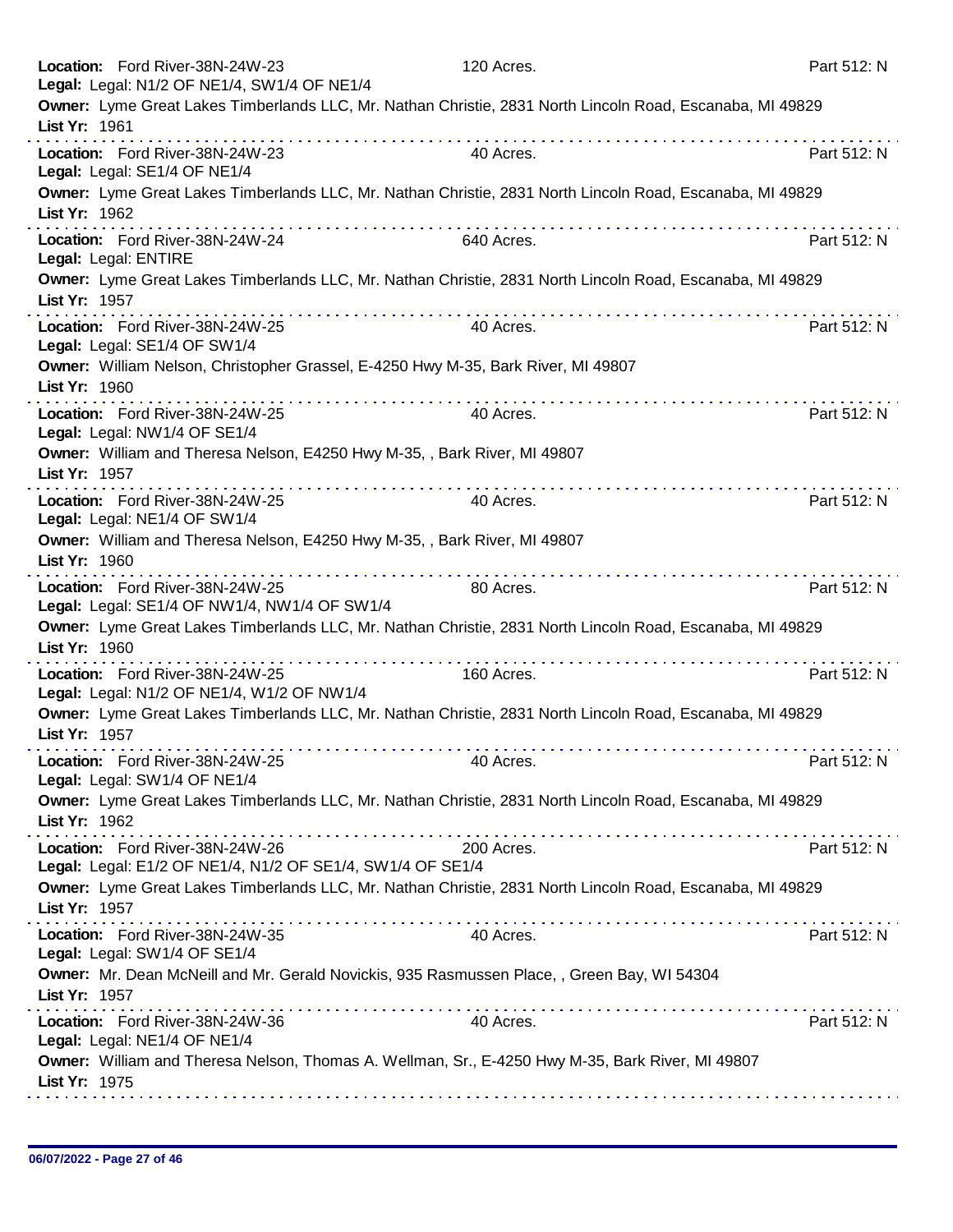|                              | Location: Ford River-39N-24W-24<br>RR ROW, N W1/4 OF SE1/4 EXCEPT RR ROW | 149 Acres.<br>Legal: Legal: SW1/4 OF NE1/4 EXC. N1/2 OF NE1/4 OF SW1/4 OF NE1/4, SE1/4 OF NW1/4, NE1/4 OF SW1/4 EXCEPT                                                                                                                                                                                                                                                                                                                                                                                                                                                                                                                                                                                                                                                                                                                                                                                                                                                 | Part 512: N |
|------------------------------|--------------------------------------------------------------------------|------------------------------------------------------------------------------------------------------------------------------------------------------------------------------------------------------------------------------------------------------------------------------------------------------------------------------------------------------------------------------------------------------------------------------------------------------------------------------------------------------------------------------------------------------------------------------------------------------------------------------------------------------------------------------------------------------------------------------------------------------------------------------------------------------------------------------------------------------------------------------------------------------------------------------------------------------------------------|-------------|
| List Yr: 1980                |                                                                          | Owner: Ms. Carol E. Sommer, 5242 Grand Avenue, , Downers Grove, IL 60515                                                                                                                                                                                                                                                                                                                                                                                                                                                                                                                                                                                                                                                                                                                                                                                                                                                                                               |             |
| Legal: Legal: SW1/4 SW1/4    | Location: Garden-39N-18W-02                                              | 40 Acres.                                                                                                                                                                                                                                                                                                                                                                                                                                                                                                                                                                                                                                                                                                                                                                                                                                                                                                                                                              | Part 512: N |
| List Yr: 2020                |                                                                          | Owner: Greenleaf Timber Holding, Inc., Jordan Triest, President, P.O. Box 386, Powers, MI 49874                                                                                                                                                                                                                                                                                                                                                                                                                                                                                                                                                                                                                                                                                                                                                                                                                                                                        |             |
| Legal: Legal: NE1/4 OF SE1/4 | Location: Garden-41N-18W-01                                              | 40 Acres.                                                                                                                                                                                                                                                                                                                                                                                                                                                                                                                                                                                                                                                                                                                                                                                                                                                                                                                                                              | Part 512: N |
| List Yr: 1994                |                                                                          | Owner: Lyme Great Lakes Timberlands LLC, Mr. Nathan Christie, 2831 North Lincoln Road, Escanaba, MI 49829                                                                                                                                                                                                                                                                                                                                                                                                                                                                                                                                                                                                                                                                                                                                                                                                                                                              |             |
| Legal: Legal: NW1/4 OF SE1/4 | Location: Garden-41N-18W-12                                              | 40 Acres.                                                                                                                                                                                                                                                                                                                                                                                                                                                                                                                                                                                                                                                                                                                                                                                                                                                                                                                                                              | Part 512: N |
| List Yr: 2012                | the second contract of the second contract of the                        | Owner: Greenleaf Timber Holding, Inc., Jordan Triest, President, P.O. Box 386, Powers, MI 49874                                                                                                                                                                                                                                                                                                                                                                                                                                                                                                                                                                                                                                                                                                                                                                                                                                                                        |             |
| Legal: Legal: NE1/4 OF SE1/4 | Location: Garden-41N-18W-13                                              | 40 Acres.                                                                                                                                                                                                                                                                                                                                                                                                                                                                                                                                                                                                                                                                                                                                                                                                                                                                                                                                                              | Part 512: N |
| List Yr: 1994                |                                                                          | Owner: Lyme Great Lakes Timberlands LLC, Mr. Nathan Christie, 2831 North Lincoln Road, Escanaba, MI 49829                                                                                                                                                                                                                                                                                                                                                                                                                                                                                                                                                                                                                                                                                                                                                                                                                                                              |             |
| Legal: Legal: SE1/4 OF SE1/4 | Location: Garden-41N-18W-13                                              | 40 Acres.                                                                                                                                                                                                                                                                                                                                                                                                                                                                                                                                                                                                                                                                                                                                                                                                                                                                                                                                                              | Part 512: N |
| List Yr: 1994                |                                                                          | Owner: Lyme Great Lakes Timberlands LLC, Mr. Nathan Christie, 2831 North Lincoln Road, Escanaba, MI 49829                                                                                                                                                                                                                                                                                                                                                                                                                                                                                                                                                                                                                                                                                                                                                                                                                                                              |             |
|                              | Location: Garden-41N-18W-13                                              | 70 Acres.<br>Legal: Legal: SW1/4 OF NE1/4 AND THE WEST 990 FT. OF THE SE1/4 OF NE1/4                                                                                                                                                                                                                                                                                                                                                                                                                                                                                                                                                                                                                                                                                                                                                                                                                                                                                   | Part 512: N |
| List Yr: 1998                |                                                                          | Owner: Lyme Great Lakes Timberlands LLC, Mr. Nathan Christie, 2831 North Lincoln Road, Escanaba, MI 49829                                                                                                                                                                                                                                                                                                                                                                                                                                                                                                                                                                                                                                                                                                                                                                                                                                                              |             |
| SE1/4 OF SE1/4               | Location: Garden-41N-18W-24                                              | 399.16 Acres.<br>Legal: Legal: W1/2 OF NE1/4 AND NE1/4 OF NW1/4 AND SE1/4 OF NW1/4 EXCEPT WISCONSIN CENTRAL RR ROW<br>AND NE1/4 OF SW1 /4 EXCEPT WISCONSIN CENTRAL RR ROW AND EXCEPT A STRIP OF LAND 6 FT IN<br>WIDTH, LYING ALONGSIDE OF ANDIMMEDIATELY ADJOINING THE N'LY LINE OF THE ROW OF THE<br>MINNEAPOLIS, ST PAUL AND SAULT STE MARIE RAILWAY CO. THE CENTERLINE OF SAID 6 FT STRIP<br>DESCRIBED AS COMMENCING AT A POINT ON THE EAST LINE OF THESW 1/4 OF SECTION 24, SAID POINT<br>BEING 53 FT DISTANT N'LY AND AT RIGHT ANGLES WITH THE CENTER LINE OF THE MAIN TRACK OF THE<br>MINNEAPOLIS, ST. PAUL, AND SAULT STE MARIE RAILWAY, AS NOW LOCATED AND CONTRUCTED;<br>THENCE W'LY PARALLEL TO AND 53 FT DISTANT N'LY FROM THE CENTERLINE OF THE MAIN TRACK OF<br>THE MINNEAPOLIS, ST PAUL, AND SAULT STE MARIE RAILWAY TO A POINT ON THE NORTH LINE OF THE<br>SW 1/4, CONTAINING .15 ACRES M/L AND S1/2 OF SW1/4 AND NE1/4 OF SE1/4 AND NW1/4 OF SE1/4 AND | Part 512: N |
| List Yr: 2000                |                                                                          | Owner: Lyme Great Lakes Timberlands LLC, Mr. Nathan Christie, 2831 North Lincoln Road, Escanaba, MI 49829                                                                                                                                                                                                                                                                                                                                                                                                                                                                                                                                                                                                                                                                                                                                                                                                                                                              |             |
| Legal: Legal: NW1/4 OF NE1/4 | Location: Garden-41N-18W-31                                              | 40 Acres.                                                                                                                                                                                                                                                                                                                                                                                                                                                                                                                                                                                                                                                                                                                                                                                                                                                                                                                                                              | Part 512: N |
| List Yr: 1960                |                                                                          | Owner: Upper Peninsula Land Conservancy, Christopher D. Burnett, 148 West Hewitt Avenue, Marquette, MI 49855                                                                                                                                                                                                                                                                                                                                                                                                                                                                                                                                                                                                                                                                                                                                                                                                                                                           |             |
|                              | Location: Maple Ridge-42N-23W-01<br>Legal: Legal: SE 1/4 OF NW 1/4       | 40 Acres.                                                                                                                                                                                                                                                                                                                                                                                                                                                                                                                                                                                                                                                                                                                                                                                                                                                                                                                                                              | Part 512: N |
| List Yr: 1981                |                                                                          | Owner: Lyme Great Lakes Timberlands LLC, Mr. Nathan Christie, 2831 North Lincoln Road, Escanaba, MI 49829                                                                                                                                                                                                                                                                                                                                                                                                                                                                                                                                                                                                                                                                                                                                                                                                                                                              |             |
|                              |                                                                          |                                                                                                                                                                                                                                                                                                                                                                                                                                                                                                                                                                                                                                                                                                                                                                                                                                                                                                                                                                        |             |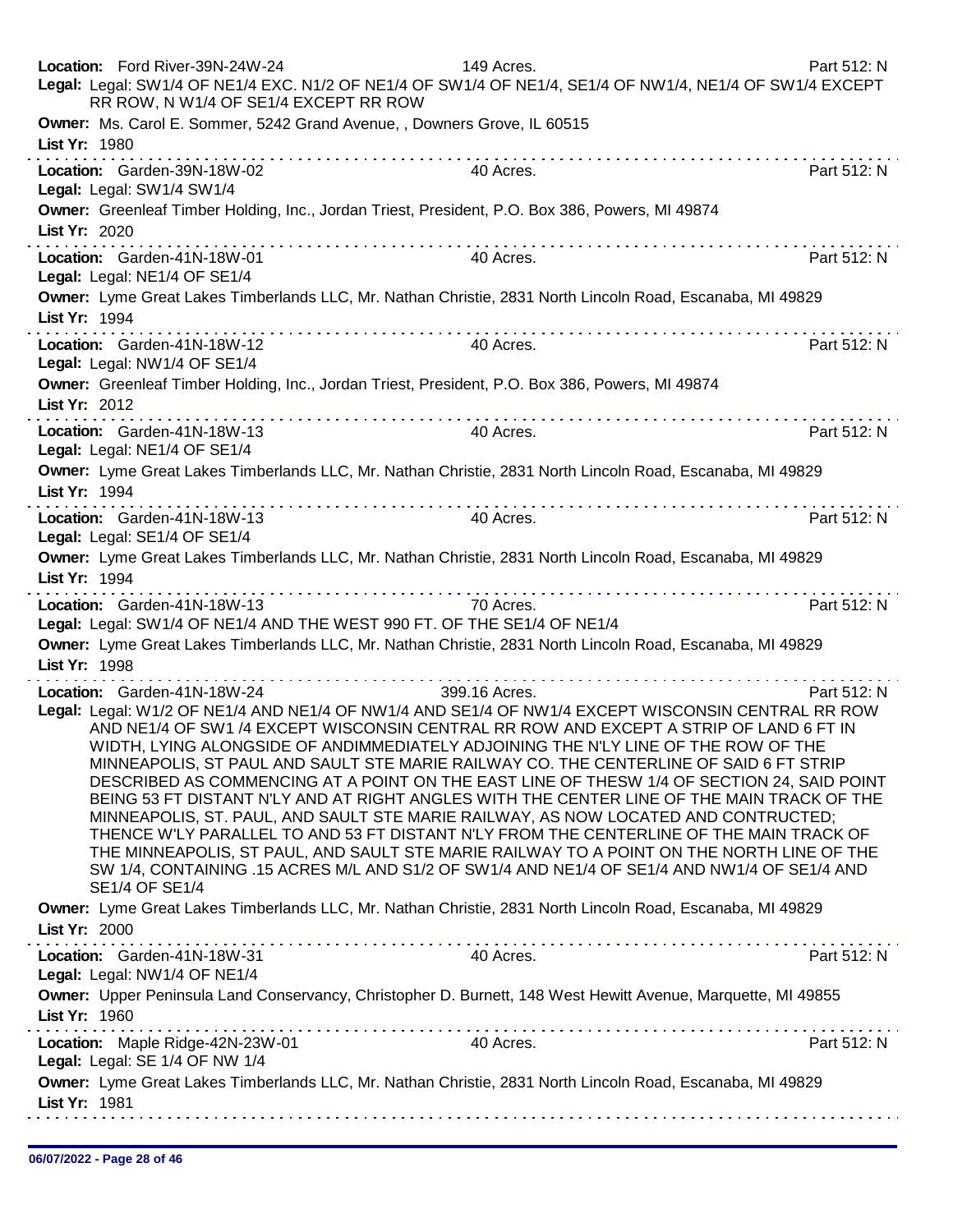| Location: Maple Ridge-42N-23W-01<br>Legal: Legal: SW1/4 OF NE1/4, SW1/4 OF NW1/4, N1/2 OF SW1/4, SE1/4 OF SW1/4, SE1/4          | 360 Acres.      | Part 512: N |
|---------------------------------------------------------------------------------------------------------------------------------|-----------------|-------------|
| Owner: Lyme Great Lakes Timberlands LLC, Mr. Nathan Christie, 2831 North Lincoln Road, Escanaba, MI 49829<br>List Yr: 1972      |                 |             |
| Location: Maple Ridge-42N-23W-13<br>Legal: Legal: NE1/4, NE1/4 OF NW1/4                                                         | 200 Acres.      | Part 512: N |
| Owner: Lyme Great Lakes Timberlands LLC, Mr. Nathan Christie, 2831 North Lincoln Road, Escanaba, MI 49829<br>List Yr: 1972      |                 |             |
| Location: Maple Ridge-42N-23W-16<br>Legal: Legal: SW1/4 OF SW1/4                                                                | 40 Acres.       | Part 512: N |
| Owner: Lyme Great Lakes Timberlands LLC, Mr. Nathan Christie, 2831 North Lincoln Road, Escanaba, MI 49829<br>List Yr: 1972      |                 |             |
| .<br>Location: Maple Ridge-42N-23W-17<br>Legal: Legal: NE1/4, E1/2 OF NW1/4, S1/2                                               | 560 Acres.      | Part 512: N |
| Owner: Lyme Great Lakes Timberlands LLC, Mr. Nathan Christie, 2831 North Lincoln Road, Escanaba, MI 49829<br>List Yr: 1972      |                 |             |
| Location: Maple Ridge-42N-23W-20<br>Legal: Legal: SW1/4 OF NW1/4                                                                | 40 Acres.       | Part 512: N |
| Owner: William F. and Eric W. Knudsen, 730 Lake Shore Dr, , Escanaba, MI 49829<br>List Yr: 1972                                 |                 |             |
| Location: Maple Ridge-42N-23W-20<br>Legal: Legal: SW1/4 OF NE1/4; SE1/4 OF NW1/4; NE1/4 OF SW1/4; NW1/4 OF SE1/4                | .<br>160 Acres. | Part 512: N |
| Owner: William F. and Sandra K. Knudsen, 730 Lake Shore Dr,, Escanaba, MI 49829<br>List Yr: 1972                                |                 |             |
| .<br>Location: Maple Ridge-42N-23W-20<br>Legal: Legal: NE1/4 EXCEPT SW1/4 OF NE1/4; NE1/4 OF NW1/4; SE1/4 EXCEPT NW1/4 OF SE1/4 | 280 Acres.      | Part 512: N |
| Owner: Lyme Great Lakes Timberlands LLC, Mr. Nathan Christie, 2831 North Lincoln Road, Escanaba, MI 49829<br>List Yr: 1972      |                 |             |
| Location: Maple Ridge-42N-23W-21<br>Legal: Legal: NE1/4 OF NE1/4; E1/2 OF SE1/4                                                 | 120 Acres.      | Part 512: N |
| Owner: Mr. Robert Aper, 6157 29th Lane, , Gladstone, MI 49837<br>List Yr: 1972                                                  |                 |             |
| Location: Maple Ridge-42N-23W-21<br>Legal: Legal: W1/2 OF NW1/4; W1/2 OF SW1/4;                                                 | 160 Acres.      | Part 512: N |
| Owner: Lyme Great Lakes Timberlands LLC, Mr. Nathan Christie, 2831 North Lincoln Road, Escanaba, MI 49829<br>List Yr: 1972      |                 |             |
| Location: Maple Ridge-42N-23W-22<br>Legal: Legal: NW1/4 OF SE1/4, SE1/4 OF SE1/4                                                | 80 Acres.       | Part 512: N |
| Owner: Lyme Great Lakes Timberlands LLC, Mr. Nathan Christie, 2831 North Lincoln Road, Escanaba, MI 49829<br>List Yr: 1972      |                 |             |
| Location: Maple Ridge-42N-23W-23<br>Legal: Legal: SW1/4 OF NW1/4, SW1/4 OF SE1/4, SW1/4 EXC NE1/4 OF SW1/4                      | 200 Acres.      | Part 512: N |
| Owner: Lyme Great Lakes Timberlands LLC, Mr. Nathan Christie, 2831 North Lincoln Road, Escanaba, MI 49829<br>List Yr: 1972      |                 |             |
| the second complete state in the second complete<br>Location: Maple Ridge-42N-23W-24<br>Legal: Legal: NE 1/4 OF NE 1/4          | 40 Acres.       | Part 512: N |
| Owner: Mr. and Mrs. Paul Laine, 13302 State Highway M-35, , Rock, MI 49880<br>List Yr: 1981                                     |                 |             |
|                                                                                                                                 |                 |             |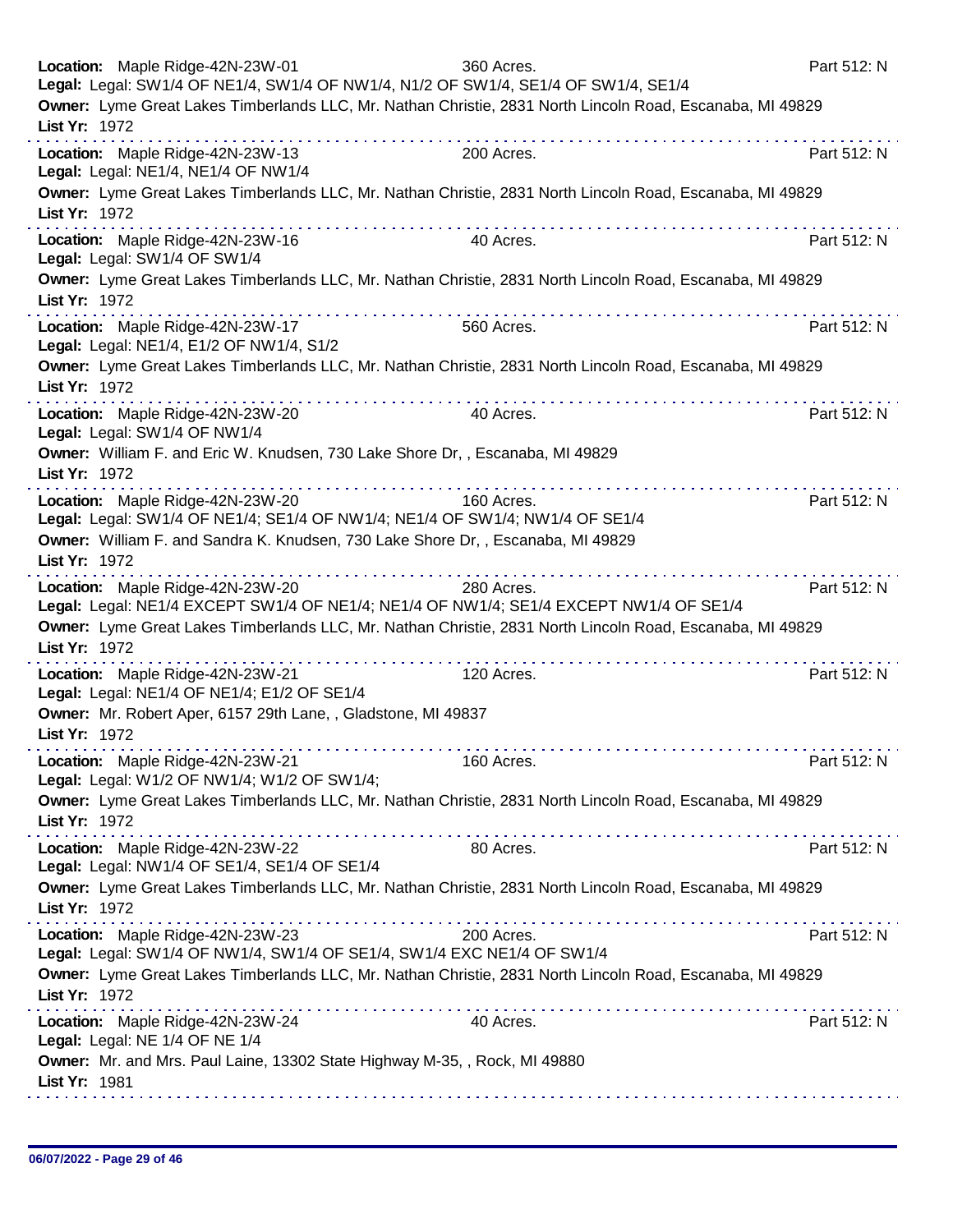|                     | Location: Maple Ridge-42N-23W-24<br>Legal: Legal: SW1/4 OF NE1/4                                                                     |                                              | 40 Acres.  |   | Part 512: N |
|---------------------|--------------------------------------------------------------------------------------------------------------------------------------|----------------------------------------------|------------|---|-------------|
| List Yr: 1972       | Owner: Lyme Great Lakes Timberlands LLC, Mr. Nathan Christie, 2831 North Lincoln Road, Escanaba, MI 49829                            |                                              |            |   |             |
| Legal: Legal: SW1/4 | Location: Maple Ridge-42N-23W-25                                                                                                     |                                              | 160 Acres. |   | Part 512: N |
| List Yr: 1972       | Owner: Lyme Great Lakes Timberlands LLC, Mr. Nathan Christie, 2831 North Lincoln Road, Escanaba, MI 49829                            |                                              |            |   |             |
|                     | Location: Maple Ridge-42N-23W-26<br>Legal: Legal: SW1/4 OF NW1/4, W1/2 OF SW1/4                                                      |                                              | 120 Acres. |   | Part 512: N |
| List Yr: 1957       | Owner: Lyme Great Lakes Timberlands LLC, Mr. Nathan Christie, 2831 North Lincoln Road, Escanaba, MI 49829                            |                                              |            |   |             |
|                     | Location: Maple Ridge-42N-23W-26<br>Legal: Legal: NW1/4 OF NE1/4, S1/2 OF NE1/4, N1/2 OF NW1/4, SE1/4 OF NW1/4, E1/2 OF SW1/4, SE1/4 |                                              | 480 Acres. |   | Part 512: N |
| List Yr: 1972       | Owner: Lyme Great Lakes Timberlands LLC, Mr. Nathan Christie, 2831 North Lincoln Road, Escanaba, MI 49829                            | the second companies of the second companies |            |   |             |
|                     | Location: Maple Ridge-42N-23W-27<br>Legal: Legal: SE1/4 OF NE1/4, NE1/4 OF NE1/4, NE1/4 OF SE1/4, SE1/4 OF SE1/4                     |                                              | 160 Acres. |   | Part 512: N |
| List Yr: 1972       | Owner: Lyme Great Lakes Timberlands LLC, Mr. Nathan Christie, 2831 North Lincoln Road, Escanaba, MI 49829                            |                                              |            |   |             |
|                     | Location: Maple Ridge-42N-23W-29<br>Legal: Legal: N1/2, NE1/4 OF SW1/4, N1/2 OF SE1/4, SE1/4 OF SE1/4                                |                                              | 480 Acres. |   | Part 512: N |
| List Yr: 1972       | Owner: Lyme Great Lakes Timberlands LLC, Mr. Nathan Christie, 2831 North Lincoln Road, Escanaba, MI 49829                            |                                              |            |   |             |
|                     | Location: Maple Ridge-42N-23W-34<br>Legal: Legal: SW1/4 OF NE1/4                                                                     |                                              | 40 Acres.  |   | Part 512: N |
| List Yr: 1972       | Owner: Lyme Great Lakes Timberlands LLC, Mr. Nathan Christie, 2831 North Lincoln Road, Escanaba, MI 49829                            |                                              |            | . |             |
|                     | Location: Maple Ridge-42N-23W-35<br>Legal: Legal: SW1/4 OF NW1/4 & NW1/4 OF SW1/4                                                    |                                              | 80 Acres.  |   | Part 512: N |
| List Yr: 2015       | Owner: Ford River Land Company, LLC, Mr. Phillip J. Minerick, PO Box 47, Sagola, MI 49881                                            |                                              |            |   |             |
|                     | Location: Maple Ridge-42N-23W-35<br>Legal: Legal: W1/2 OF NE1/4, E1/2 OF NW1/4, NW1/4 OF NW1/4                                       |                                              | 200 Acres. |   | Part 512: N |
| List Yr: 1957       | Owner: Lyme Great Lakes Timberlands LLC, Mr. Nathan Christie, 2831 North Lincoln Road, Escanaba, MI 49829                            |                                              |            |   |             |
|                     | Location: Maple Ridge-42N-23W-35<br>Legal: Legal: E1/2 OF NE1/4, NE1/4 OF SE1/4                                                      |                                              | 120 Acres. |   | Part 512: N |
| List Yr: 1972       | Owner: Lyme Great Lakes Timberlands LLC, Mr. Nathan Christie, 2831 North Lincoln Road, Escanaba, MI 49829                            |                                              |            |   |             |
|                     | Location: Maple Ridge-42N-23W-36<br>Legal: Legal: SW1/4 OF NE1/4, NW1/4, NW1/4 OF SW1/4                                              |                                              | 240 Acres. |   | Part 512: N |
| List Yr: 1972       | Owner: Lyme Great Lakes Timberlands LLC, Mr. Nathan Christie, 2831 North Lincoln Road, Escanaba, MI 49829                            |                                              |            |   |             |
|                     | Location: Maple Ridge-43N-22W-04<br>Legal: Legal: SW1/4 OF SW1/4                                                                     |                                              | 40 Acres.  |   | Part 512: N |
| List Yr: 1968       | Owner: Lyme Great Lakes Timberlands LLC, Mr. Nathan Christie, 2831 North Lincoln Road, Escanaba, MI 49829                            |                                              |            |   |             |
|                     |                                                                                                                                      |                                              |            |   |             |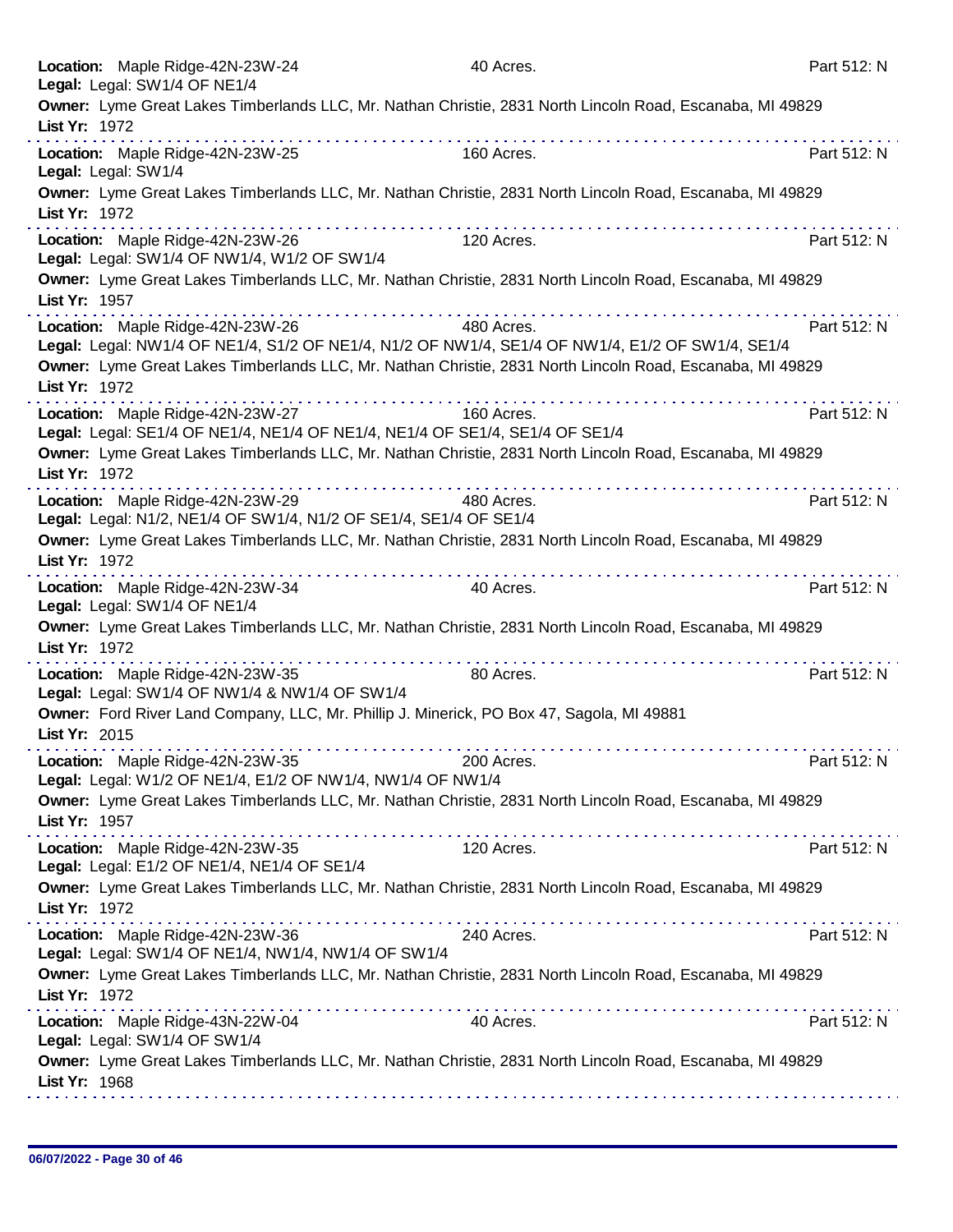|               | Location: Maple Ridge-43N-22W-05<br>Legal: Legal: SE1/4 OF SE1/4                   | 40 Acres.                                                                                                                                                                                                                                                                                                                                                                                                                                  | Part 512: N |
|---------------|------------------------------------------------------------------------------------|--------------------------------------------------------------------------------------------------------------------------------------------------------------------------------------------------------------------------------------------------------------------------------------------------------------------------------------------------------------------------------------------------------------------------------------------|-------------|
|               |                                                                                    | Owner: Lyme Great Lakes Timberlands LLC, Mr. Nathan Christie, 2831 North Lincoln Road, Escanaba, MI 49829                                                                                                                                                                                                                                                                                                                                  |             |
| List Yr: 1968 |                                                                                    |                                                                                                                                                                                                                                                                                                                                                                                                                                            |             |
|               | Location: Maple Ridge-43N-22W-09<br>Legal: Legal: SW1/4 OF NE1/4 AND W1/2 OF SE1/4 | 120 Acres.                                                                                                                                                                                                                                                                                                                                                                                                                                 | Part 512: N |
| List Yr: 1957 |                                                                                    | Owner: Lyme Great Lakes Timberlands LLC, Mr. Nathan Christie, 2831 North Lincoln Road, Escanaba, MI 49829                                                                                                                                                                                                                                                                                                                                  |             |
|               | Location: Maple Ridge-43N-22W-10<br>Legal: Legal: NW1/4 OF SE1/4                   | .<br>40 Acres.                                                                                                                                                                                                                                                                                                                                                                                                                             | Part 512: N |
| List Yr: 2000 |                                                                                    | Owner: Victor L. and Betty A. Lyberg, 6000 Whitney 19.8 Blvd,, Gladstone, MI 49837                                                                                                                                                                                                                                                                                                                                                         |             |
|               | Location: Maple Ridge-43N-22W-10<br>Legal: Legal: SE 1/4 OF SW 1/4                 | 40 Acres.                                                                                                                                                                                                                                                                                                                                                                                                                                  | Part 512: N |
| List Yr: 1983 |                                                                                    | Owner: Lyme Great Lakes Timberlands LLC, Mr. Nathan Christie, 2831 North Lincoln Road, Escanaba, MI 49829                                                                                                                                                                                                                                                                                                                                  |             |
|               | Location: Maple Ridge-43N-22W-13<br>Legal: Legal: NW 1/4 OF SW 1/4                 | where the second contract of the second contract of the second contract of the second contract of the second contract of the second contract of the second contract of the second contract of the second contract of the secon<br>40 Acres.                                                                                                                                                                                                | Part 512: N |
| List Yr: 1984 |                                                                                    | Owner: John T. Ornatowski, 7345 Osier 40th Road, , Rapid River, MI 49878                                                                                                                                                                                                                                                                                                                                                                   |             |
|               | Location: Maple Ridge-43N-22W-13<br>EASEMENTS OF RECORD IN CHAIN OF TITLE, IF ANY. | 36.96 Acres.<br>Legal: Legal: NE 1/4 OF SW 1/4 DESCRIBED AS ALL THAT PART WHICH LIES EAST OF A LINE DRAWN PARALLEL<br>WITH AND DISTAN T ONE HUNDRED (100') FEET WESTERLY, AT A RIGHT ANGLE FROM THE AFORESAID<br>RAILROAD CENTER LINE. SUBJECT TO ALL EXCEPTIONS, RESTRICTIONS, RESERVATIONS AND                                                                                                                                           | Part 512: N |
| List Yr: 1984 |                                                                                    | Owner: John T. Ornatowski, 7345 Osier 40th Road, , Rapid River, MI 49878                                                                                                                                                                                                                                                                                                                                                                   |             |
|               | Location: Maple Ridge-43N-22W-16<br>Legal: Legal: NW1/4 OF SE1/4                   | 40 Acres.                                                                                                                                                                                                                                                                                                                                                                                                                                  | Part 512: N |
| List Yr: 1957 |                                                                                    | Owner: Victor L. and Betty A. Lyberg, 6000 Whitney 19.8 Blvd,, Gladstone, MI 49837                                                                                                                                                                                                                                                                                                                                                         |             |
|               | Location: Maple Ridge-43N-22W-16<br>AND EXCEPT THE NW1/4 OF SE1/4                  | 355 Acres.<br>Legal: Legal: WEST 3/4 EXC. S1/2 OF NW1/4 & EXC. THAT PART OF NE1/4 OF SW1/4 LYING EAST OF RAPID RIVER                                                                                                                                                                                                                                                                                                                       | Part 512: N |
| List Yr: 1957 |                                                                                    | Owner: Lyme Great Lakes Timberlands LLC, Mr. Nathan Christie, 2831 North Lincoln Road, Escanaba, MI 49829                                                                                                                                                                                                                                                                                                                                  |             |
|               | Location: Maple Ridge-43N-22W-16<br>Legal: Legal: NE1/4 OF NE1/4                   | $\label{eq:2.1} \begin{array}{lllllllllllllllllllll} \mathbf{1}_{\mathbf{1}}&\mathbf{1}_{\mathbf{1}}&\mathbf{1}_{\mathbf{1}}&\mathbf{1}_{\mathbf{1}}&\mathbf{1}_{\mathbf{1}}&\mathbf{1}_{\mathbf{1}}&\mathbf{1}_{\mathbf{1}}&\mathbf{1}_{\mathbf{1}}&\mathbf{1}_{\mathbf{1}}&\mathbf{1}_{\mathbf{1}}&\mathbf{1}_{\mathbf{1}}&\mathbf{1}_{\mathbf{1}}&\mathbf{1}_{\mathbf{1}}&\mathbf{1}_{\mathbf{1}}&\mathbf{1}_{\mathbf{1}}$<br>40 Acres. | Part 512: N |
| List Yr: 1975 |                                                                                    | Owner: Lyme Great Lakes Timberlands LLC, Mr. Nathan Christie, 2831 North Lincoln Road, Escanaba, MI 49829                                                                                                                                                                                                                                                                                                                                  |             |
|               | Location: Maple Ridge-43N-22W-27<br>Legal: Legal: E1/2 OF NW1/4                    | 80 Acres.                                                                                                                                                                                                                                                                                                                                                                                                                                  | Part 512: N |
| List Yr: 1969 |                                                                                    | Owner: Lyme Great Lakes Timberlands LLC, Mr. Nathan Christie, 2831 North Lincoln Road, Escanaba, MI 49829                                                                                                                                                                                                                                                                                                                                  |             |
|               | Location: Maple Ridge-43N-23W-01<br>Legal: Legal: SE1/4 OF SE1/4                   | 40 Acres.                                                                                                                                                                                                                                                                                                                                                                                                                                  | Part 512: N |
| List Yr: 1983 | Owner: Mr. Jason J. Jorgenson, 5648 28th Lane, , Gladstone, MI 49837               |                                                                                                                                                                                                                                                                                                                                                                                                                                            |             |
|               |                                                                                    |                                                                                                                                                                                                                                                                                                                                                                                                                                            |             |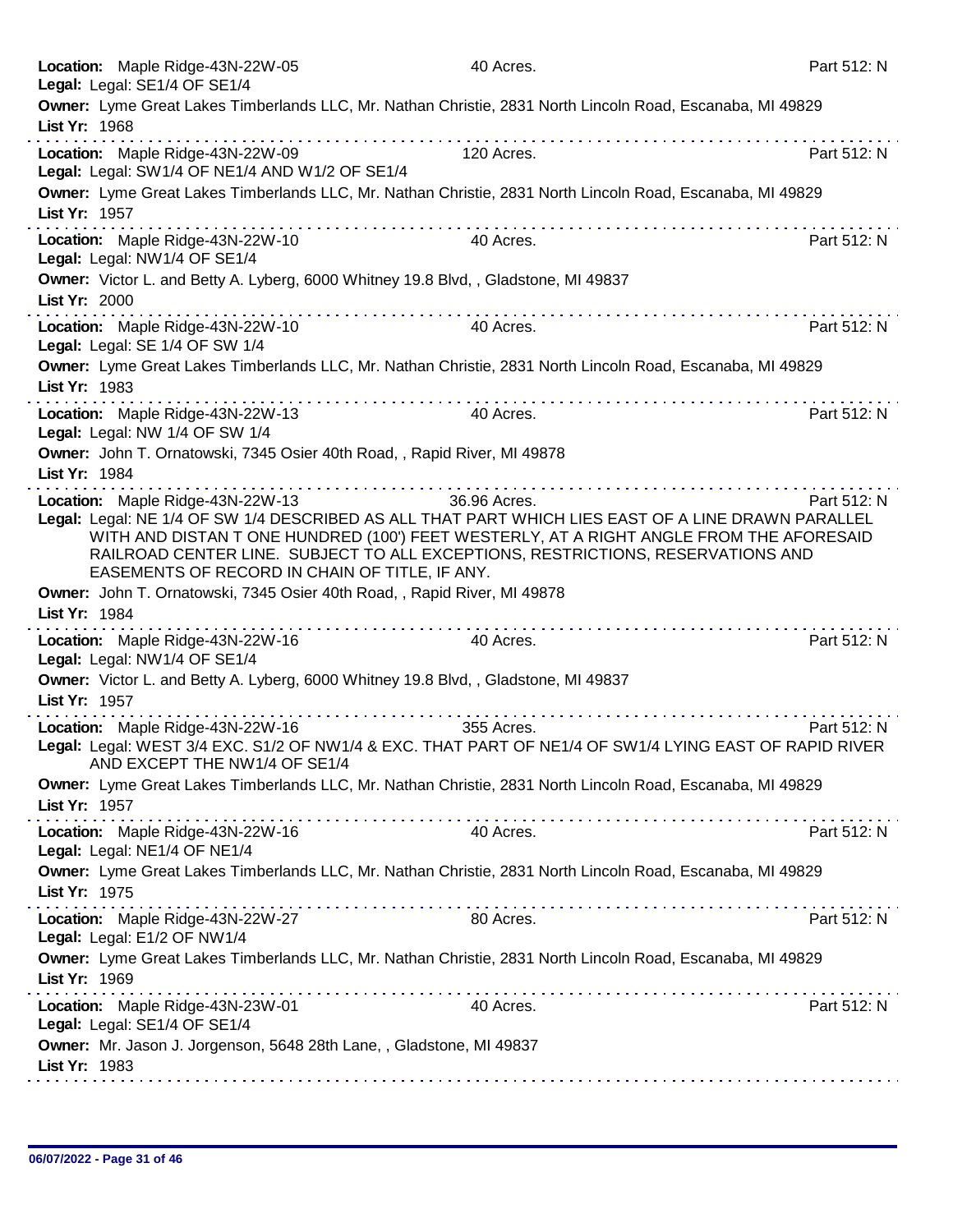| Location: Maple Ridge-43N-23W-01<br>Legal: Legal: NW1/4 OF SE1/4                                                                                                                                                                                                   | 40 Acres.     |                                                                                                                                                                                                                                                                                                                                                                                                                                                           | Part 512: N |
|--------------------------------------------------------------------------------------------------------------------------------------------------------------------------------------------------------------------------------------------------------------------|---------------|-----------------------------------------------------------------------------------------------------------------------------------------------------------------------------------------------------------------------------------------------------------------------------------------------------------------------------------------------------------------------------------------------------------------------------------------------------------|-------------|
| Owner: Mr. Jason J. Jorgenson, 5648 28th Lane, , Gladstone, MI 49837                                                                                                                                                                                               |               |                                                                                                                                                                                                                                                                                                                                                                                                                                                           |             |
| List Yr: 1983                                                                                                                                                                                                                                                      |               |                                                                                                                                                                                                                                                                                                                                                                                                                                                           |             |
| .<br>Location: Maple Ridge-43N-23W-01<br>Legal: Legal: SE1/4 OF SW1/4                                                                                                                                                                                              | 40 Acres.     |                                                                                                                                                                                                                                                                                                                                                                                                                                                           | Part 512: N |
| Owner: Mr. Jason J. Jorgenson, 5648 28th Lane, , Gladstone, MI 49837                                                                                                                                                                                               |               |                                                                                                                                                                                                                                                                                                                                                                                                                                                           |             |
| List Yr: 1983                                                                                                                                                                                                                                                      |               |                                                                                                                                                                                                                                                                                                                                                                                                                                                           |             |
| Location: Maple Ridge-43N-23W-01                                                                                                                                                                                                                                   | 280.24 Acres. |                                                                                                                                                                                                                                                                                                                                                                                                                                                           | Part 512: N |
| Legal: Legal: Frl NW1/4 NE1/4; Frl NW1/4; NE1/4 SW1/4; SW1/4 SW1/4                                                                                                                                                                                                 |               |                                                                                                                                                                                                                                                                                                                                                                                                                                                           |             |
| Owner: Lyme Great Lakes Timberlands LLC, Mr. Nathan Christie, 2831 North Lincoln Road, Escanaba, MI 49829                                                                                                                                                          |               |                                                                                                                                                                                                                                                                                                                                                                                                                                                           |             |
| List Yr: 1972                                                                                                                                                                                                                                                      |               |                                                                                                                                                                                                                                                                                                                                                                                                                                                           |             |
| Location: Maple Ridge-43N-23W-01                                                                                                                                                                                                                                   | 40 Acres.     |                                                                                                                                                                                                                                                                                                                                                                                                                                                           | Part 512: N |
| Legal: Legal: NW1/4 OF SW1/4                                                                                                                                                                                                                                       |               |                                                                                                                                                                                                                                                                                                                                                                                                                                                           |             |
| Owner: Lyme Great Lakes Timberlands LLC, Mr. Nathan Christie, 2831 North Lincoln Road, Escanaba, MI 49829<br>List Yr: 1983                                                                                                                                         |               |                                                                                                                                                                                                                                                                                                                                                                                                                                                           |             |
|                                                                                                                                                                                                                                                                    |               |                                                                                                                                                                                                                                                                                                                                                                                                                                                           |             |
| Location: Maple Ridge-43N-23W-01                                                                                                                                                                                                                                   | 80 Acres.     |                                                                                                                                                                                                                                                                                                                                                                                                                                                           | Part 512: N |
| Legal: Legal: SE1/4 NE1/4; NE1/4 SE1/4<br>Owner: Lyme Great Lakes Land Company LLC, Mr. Nathan Christie, 2831 North Lincoln Road, Escanaba, MI 49829                                                                                                               |               |                                                                                                                                                                                                                                                                                                                                                                                                                                                           |             |
| List Yr: 1972                                                                                                                                                                                                                                                      |               |                                                                                                                                                                                                                                                                                                                                                                                                                                                           |             |
|                                                                                                                                                                                                                                                                    |               | $\mathcal{L}^{\mathcal{A}}(\mathcal{A}^{\mathcal{A}}(\mathcal{A}^{\mathcal{A}}(\mathcal{A}^{\mathcal{A}}(\mathcal{A}^{\mathcal{A}}(\mathcal{A}^{\mathcal{A}}(\mathcal{A}^{\mathcal{A}}(\mathcal{A}^{\mathcal{A}}(\mathcal{A}^{\mathcal{A}}(\mathcal{A}^{\mathcal{A}}(\mathcal{A}^{\mathcal{A}}(\mathcal{A}^{\mathcal{A}}(\mathcal{A}^{\mathcal{A}}(\mathcal{A}^{\mathcal{A}}(\mathcal{A}^{\mathcal{A}}(\mathcal{A}^{\mathcal{A}}(\mathcal{A}^{\mathcal{A$ |             |
| Location: Maple Ridge-43N-23W-02<br>Legal: Legal: NE1/4 EXCEPT SE1/4 OF NE1/4 OF NE1/4 AND EXCEPT SE1/4 OF SE1/4 OF NE1/4; N1/2 OF SE1/4;                                                                                                                          | 259.8 Acres.  |                                                                                                                                                                                                                                                                                                                                                                                                                                                           | Part 512: N |
| SW1/4 OF S E1/4; TOGETHER WITH AN EASEMENT FOR INGRESS AND EGRESS OVER AND ACROSS THE                                                                                                                                                                              |               |                                                                                                                                                                                                                                                                                                                                                                                                                                                           |             |
| W1/2 OF SE1/4, SECTION 1, T43N, R23W IN MAPLE RIDGE TOWNSHIP, DELTA COUNTY, MICHIGAN,                                                                                                                                                                              |               |                                                                                                                                                                                                                                                                                                                                                                                                                                                           |             |
| RECORDED IN LIBER 519 OF DEEDS, PAGE 793IN THE OFFICE OF THE REGISTER OF DEEDS OF DELTA                                                                                                                                                                            |               |                                                                                                                                                                                                                                                                                                                                                                                                                                                           |             |
| <b>COUNTY, MICHIGAN</b>                                                                                                                                                                                                                                            |               |                                                                                                                                                                                                                                                                                                                                                                                                                                                           |             |
| Owner: Canavera, LLC, 426 Faulkner Ln, , Danville, KY 40422<br>List Yr: 1972                                                                                                                                                                                       |               |                                                                                                                                                                                                                                                                                                                                                                                                                                                           |             |
|                                                                                                                                                                                                                                                                    |               | a construction and construction and construction                                                                                                                                                                                                                                                                                                                                                                                                          |             |
| Location: Maple Ridge-43N-23W-02<br>Legal: Legal: SE1/4 OF NE1/4 OF NE1/4                                                                                                                                                                                          | 10 Acres.     |                                                                                                                                                                                                                                                                                                                                                                                                                                                           | Part 512: N |
| Owner: Canavera, LLC, 426 Faulkner Ln, , Danville, KY 40422                                                                                                                                                                                                        |               |                                                                                                                                                                                                                                                                                                                                                                                                                                                           |             |
| List Yr: 2016                                                                                                                                                                                                                                                      |               |                                                                                                                                                                                                                                                                                                                                                                                                                                                           |             |
|                                                                                                                                                                                                                                                                    | 79.72 Acres.  |                                                                                                                                                                                                                                                                                                                                                                                                                                                           |             |
| Location: Maple Ridge-43N-23W-02<br>Legal: Legal: N1/2 OF NW1/4                                                                                                                                                                                                    |               |                                                                                                                                                                                                                                                                                                                                                                                                                                                           | Part 512: N |
| Owner: Mr. and Mrs. David Carlson, 94 Country Lane, , Negaunee, MI 49866                                                                                                                                                                                           |               |                                                                                                                                                                                                                                                                                                                                                                                                                                                           |             |
| List Yr: 1972                                                                                                                                                                                                                                                      |               |                                                                                                                                                                                                                                                                                                                                                                                                                                                           |             |
| Location: Maple Ridge-43N-23W-02                                                                                                                                                                                                                                   | 240 Acres.    |                                                                                                                                                                                                                                                                                                                                                                                                                                                           | Part 512: N |
| Legal: Legal: W1/2 EXC N1/2 OF NW1/4                                                                                                                                                                                                                               |               |                                                                                                                                                                                                                                                                                                                                                                                                                                                           |             |
| Owner: Lyme Great Lakes Timberlands LLC, Mr. Nathan Christie, 2831 North Lincoln Road, Escanaba, MI 49829                                                                                                                                                          |               |                                                                                                                                                                                                                                                                                                                                                                                                                                                           |             |
| List Yr: 1972                                                                                                                                                                                                                                                      |               |                                                                                                                                                                                                                                                                                                                                                                                                                                                           |             |
| Location: Maple Ridge-43N-23W-02                                                                                                                                                                                                                                   | 40 Acres.     |                                                                                                                                                                                                                                                                                                                                                                                                                                                           | Part 512: N |
| Legal: Legal: SE1/4 OF SE1/4                                                                                                                                                                                                                                       |               |                                                                                                                                                                                                                                                                                                                                                                                                                                                           |             |
| Owner: Lyme Great Lakes Timberlands LLC, Mr. Nathan Christie, 2831 North Lincoln Road, Escanaba, MI 49829                                                                                                                                                          |               |                                                                                                                                                                                                                                                                                                                                                                                                                                                           |             |
| List Yr: 1972                                                                                                                                                                                                                                                      |               |                                                                                                                                                                                                                                                                                                                                                                                                                                                           |             |
| a construction and construction of the construction of the construction of the construction of the construction of the construction of the construction of the construction of the construction of the construction of the con<br>Location: Maple Ridge-43N-23W-03 | 80 Acres.     |                                                                                                                                                                                                                                                                                                                                                                                                                                                           | Part 512: N |
| Legal: Legal: N1/2 OF SW1/4                                                                                                                                                                                                                                        |               |                                                                                                                                                                                                                                                                                                                                                                                                                                                           |             |
| Owner: Decker Boy's Camp, LLC, 5879 Stonecrop Dr,, Belmont, MI 49306                                                                                                                                                                                               |               |                                                                                                                                                                                                                                                                                                                                                                                                                                                           |             |
| List Yr: 1972                                                                                                                                                                                                                                                      |               |                                                                                                                                                                                                                                                                                                                                                                                                                                                           |             |
|                                                                                                                                                                                                                                                                    |               |                                                                                                                                                                                                                                                                                                                                                                                                                                                           |             |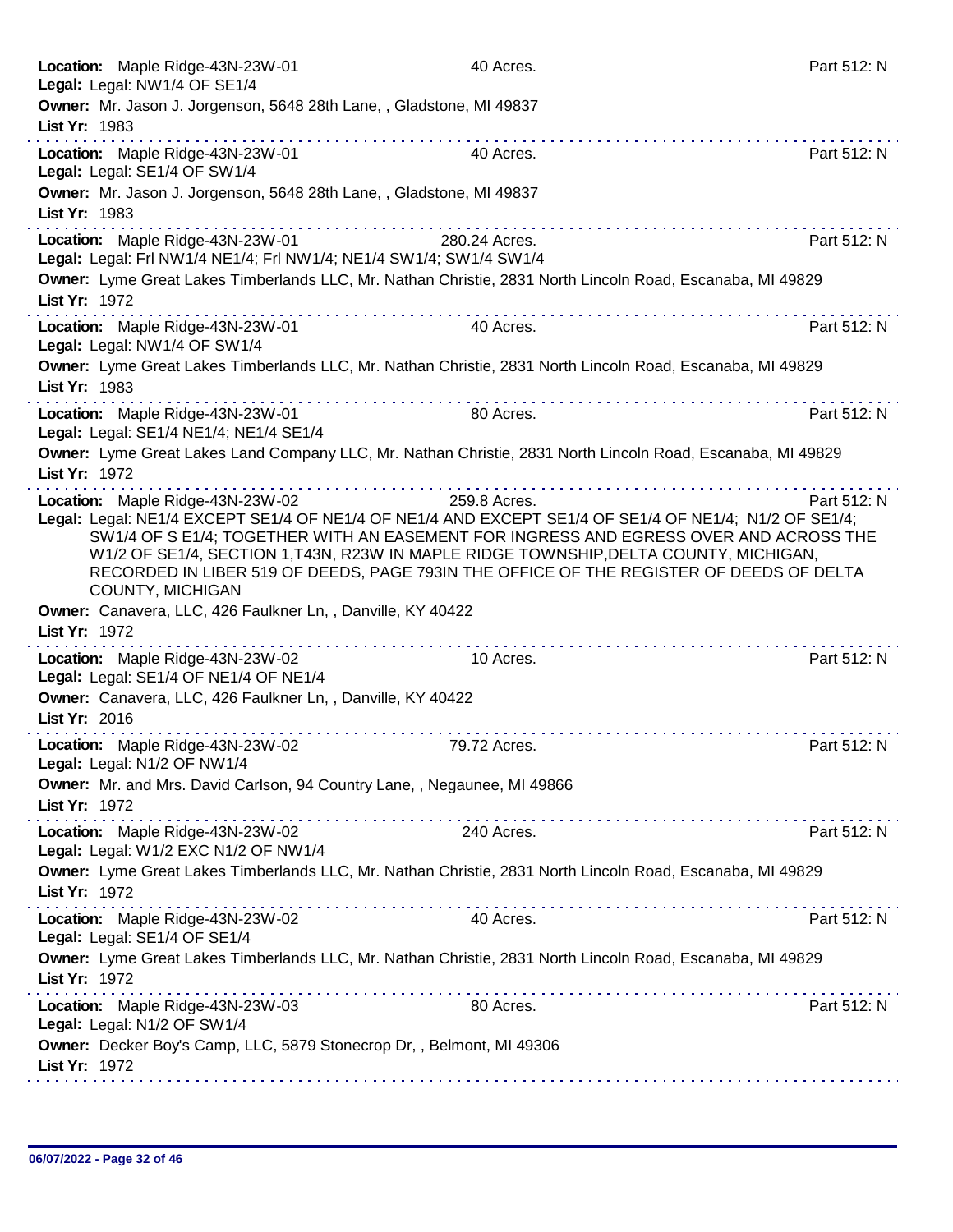|               | Location: Maple Ridge-43N-23W-03<br>Legal: Legal: N1/2 EXCEPT S1/2 OF NW1/4; S1/2 OF SW1/4; AND SE1/4 | 480.16 Acres.                                                                                             | Part 512: N |
|---------------|-------------------------------------------------------------------------------------------------------|-----------------------------------------------------------------------------------------------------------|-------------|
| List Yr: 1972 |                                                                                                       | Owner: Lyme Great Lakes Timberlands LLC, Mr. Nathan Christie, 2831 North Lincoln Road, Escanaba, MI 49829 |             |
|               | Location: Maple Ridge-43N-23W-04<br>Legal: Legal: E1/2 OF SE1/4                                       | 80 Acres.                                                                                                 | Part 512: N |
| List Yr: 1972 | Owner: Decker Boy's Camp, LLC, 5879 Stonecrop Dr,, Belmont, MI 49306                                  |                                                                                                           |             |
|               | Location: Maple Ridge-43N-23W-07<br>Legal: Legal: S1/2 OF SW1/4                                       | 79.38 Acres.                                                                                              | Part 512: N |
| List Yr: 1972 |                                                                                                       | Owner: Lyme Great Lakes Timberlands LLC, Mr. Nathan Christie, 2831 North Lincoln Road, Escanaba, MI 49829 |             |
|               | Location: Maple Ridge-43N-23W-08<br>Legal: Legal: SE1/4 OF SE1/4                                      | .<br>40 Acres.                                                                                            | Part 512: N |
| List Yr: 1972 |                                                                                                       | Owner: Mr. and Mrs. Steven R. Nysse, 962 South Main Street, Cedar Grove, WI 53013                         |             |
|               | Location: Maple Ridge-43N-23W-09<br>Legal: Legal: NW1/4 OF SE1/4 AND SE1/4 OF NW1/4                   | 80 Acres.                                                                                                 | Part 512: N |
| List Yr: 1972 | Owner: Decker Boy's Camp, LLC, 5879 Stonecrop Dr,, Belmont, MI 49306                                  |                                                                                                           |             |
|               | Location: Maple Ridge-43N-23W-09<br>Legal: Legal: N1/2 OF NE1/4                                       | .<br>80 Acres.                                                                                            | Part 512: N |
| List Yr: 1972 | Owner: Decker Boy's Camp, LLC, 5879 Stonecrop Dr,, Belmont, MI 49306                                  |                                                                                                           |             |
|               | Location: Maple Ridge-43N-23W-09<br>Legal: Legal: S1/2 OF SW1/4; AND SE1/4 OF SE1/4                   | .<br>120 Acres.                                                                                           | Part 512: N |
| List Yr: 1972 |                                                                                                       | Owner: Lyme Great Lakes Timberlands LLC, Mr. Nathan Christie, 2831 North Lincoln Road, Escanaba, MI 49829 |             |
|               | Location: Maple Ridge-43N-23W-09<br>Legal: Legal: NW1/4 OF SW1/4                                      | .<br>40 Acres.                                                                                            | Part 512: N |
| List Yr: 1957 |                                                                                                       | Owner: Lyme Great Lakes Timberlands LLC, Mr. Nathan Christie, 2831 North Lincoln Road, Escanaba, MI 49829 |             |
|               | Location: Maple Ridge-43N-23W-10<br>Legal: Legal: NW1/4 OF NW1/4                                      | 40 Acres.                                                                                                 | Part 512: N |
| List Yr: 2017 |                                                                                                       | Owner: Lyme Great Lakes Timberlands LLC, Mr. Nathan Christie, 2831 North Lincoln Road, Escanaba, MI 49829 |             |
|               | Location: Maple Ridge-43N-23W-10<br>Legal: Legal: S1/2                                                | 320 Acres.                                                                                                | Part 512: N |
| List Yr: 1972 |                                                                                                       | Owner: Lyme Great Lakes Timberlands LLC, Mr. Nathan Christie, 2831 North Lincoln Road, Escanaba, MI 49829 |             |
|               | Location: Maple Ridge-43N-23W-10<br>Legal: Legal: NE1/4, NE1/4 OF NW1/4, S1/2 OF NW1/4                | 280 Acres.                                                                                                | Part 512: N |
| List Yr: 1972 |                                                                                                       | Owner: Lyme Great Lakes Timberlands LLC, Mr. Nathan Christie, 2831 North Lincoln Road, Escanaba, MI 49829 |             |
|               | Location: Maple Ridge-43N-23W-11<br>Legal: Legal: S1/2                                                | 320 Acres.                                                                                                | Part 512: N |
| List Yr: 1972 |                                                                                                       | Owner: Lyme Great Lakes Timberlands LLC, Mr. Nathan Christie, 2831 North Lincoln Road, Escanaba, MI 49829 |             |
|               |                                                                                                       |                                                                                                           |             |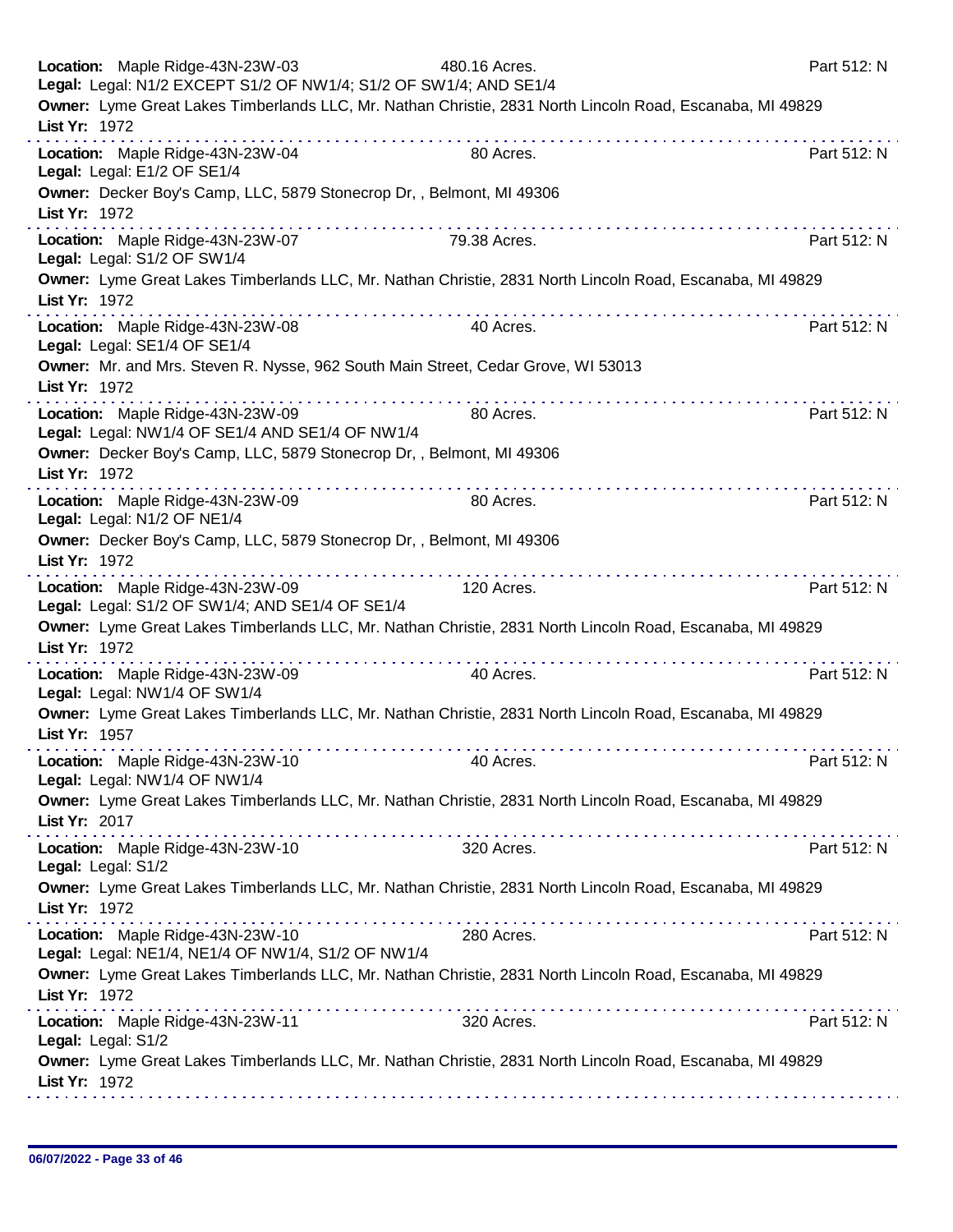|               | Location: Maple Ridge-43N-23W-12<br>Legal: Legal: NW1/4 OF NW1/4                                                                                                  | 40 Acres.  | Part 512: N |
|---------------|-------------------------------------------------------------------------------------------------------------------------------------------------------------------|------------|-------------|
|               | Owner: Lyme Great Lakes Timberlands LLC, Mr. Nathan Christie, 2831 North Lincoln Road, Escanaba, MI 49829                                                         |            |             |
| List Yr: 1972 |                                                                                                                                                                   |            |             |
|               | .<br>Location: Maple Ridge-43N-23W-13                                                                                                                             | 40 Acres.  | Part 512: N |
|               | Legal: Legal: NW1/4 OF SE1/4                                                                                                                                      |            |             |
| List Yr: 1983 | Owner: Jeffrey Lampi, Walter Eagle, Dorthea Kievit, and Daniel Kievit, 1517 S 17th Ave, , Escanaba, MI 49829                                                      |            |             |
|               | Location: Maple Ridge-43N-23W-13<br>Legal: Legal: SE1/4 OF SE1/4                                                                                                  | 40 Acres.  | Part 512: N |
| List Yr: 1983 | Owner: Jeffrey Lampi, Walter Eagle, Dorthea Kievit, and Daniel Kievit, 1517 S 17th Ave, , Escanaba, MI 49829                                                      |            |             |
|               | Location: Maple Ridge-43N-23W-13<br>Legal: Legal: NE1/4 OF SE1/4                                                                                                  | 40 Acres.  | Part 512: N |
| List Yr: 1956 | Owner: Jeffrey Lampi, Walter Eagle, Dorthea Kievit, and Daniel Kievit, 1517 S 17th Ave, , Escanaba, MI 49829                                                      |            |             |
|               | Location: Maple Ridge-43N-23W-15<br>Legal: Legal: N1/2 OF NW1/4                                                                                                   | 80 Acres.  | Part 512: N |
| List Yr: 1972 | Owner: Lyme Great Lakes Timberlands LLC, Mr. Nathan Christie, 2831 North Lincoln Road, Escanaba, MI 49829                                                         |            |             |
|               | . <b>.</b><br>Location: Maple Ridge-43N-23W-16<br>Legal: Legal: NE1/4 OF SE1/4                                                                                    | 40 Acres.  | Part 512: N |
| List Yr: 1972 | Owner: Mr. and Mrs. Kevin McNutt, 10923 Hwy M-35, , Gladstone, MI 49837                                                                                           |            |             |
|               | Location: Maple Ridge-43N-23W-16<br>Legal: Legal: SE1/4 OF SE1/4                                                                                                  | 40 Acres.  | Part 512: N |
| List Yr: 1972 | Owner: Buffy Amberg, 16862 Hwy M-35, , Rock, MI 49880                                                                                                             |            |             |
|               | .<br>Location: Maple Ridge-43N-23W-16<br>Legal: Legal: SW 1/4 NW 1/4                                                                                              | 40 Acres.  | Part 512: N |
| List Yr: 1972 | Owner: Mr. Keith J. Mattson, 15979 Highway M-35, Rock, MI 49880                                                                                                   |            |             |
|               | Location: Maple Ridge-43N-23W-16                                                                                                                                  | 360 Acres. | Part 512: N |
|               | Legal: Legal: N1/2 EXC. NW1/4 OF NE1/4 and SW 1/4 NW 1/2; SE1/4 OF SW1/4, W1/2 OF SE1/4                                                                           |            |             |
| List Yr: 1972 | Owner: Lyme Great Lakes Timberlands LLC, Mr. Nathan Christie, 2831 North Lincoln Road, Escanaba, MI 49829                                                         |            |             |
|               | .<br>Location: Maple Ridge-43N-23W-17 157.5 Acres.                                                                                                                |            | Part 512: N |
|               | Legal: Legal: SW1/4 OF NE1/4 EXCEPT THE EXISTING RAILROAD R.O.W. AND EXCEPT THAT PART LYING EAST<br>OF THE EAST R.O.W. OF M-35; SE1/4 OF NW1/4; AND N1/2 OF SW1/4 |            |             |
| List Yr: 1972 | Owner: Lyme Great Lakes Timberlands LLC, Mr. Nathan Christie, 2831 North Lincoln Road, Escanaba, MI 49829                                                         |            |             |
|               | Location: Maple Ridge-43N-23W-17<br>Legal: Legal: NW1/4 NW1/4                                                                                                     | 40 Acres.  | Part 512: N |
| List Yr: 1972 | Owner: Lyme Great Lakes Land Company LLC, Mr. Nathan Christie, 2831 North Lincoln Road, Escanaba, MI 49829                                                        |            |             |
|               | Location: Maple Ridge-43N-23W-18 438.13 Acres.<br>Legal: Legal: W1/2 OF NE1/4, NW1/4, N1/2 OF SW1/4, SE1/4 OF SW1/4, N1/2 OF SE1/4                                |            | Part 512: N |
| List Yr: 1972 | Owner: Lyme Great Lakes Timberlands LLC, Mr. Nathan Christie, 2831 North Lincoln Road, Escanaba, MI 49829                                                         |            |             |
|               |                                                                                                                                                                   |            |             |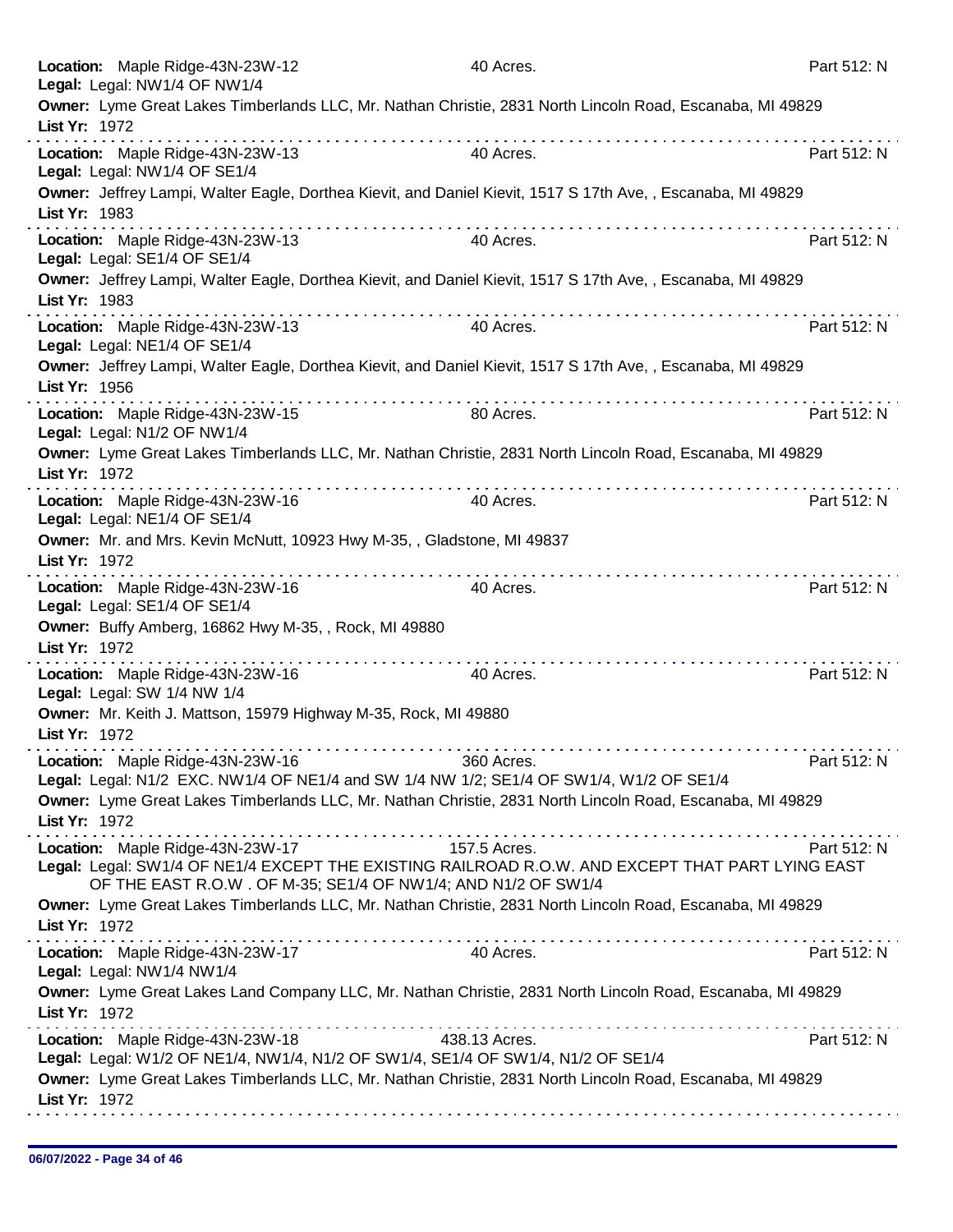| Location: Maple Ridge-43N-23W-19<br>Legal: Legal: NE 1/4 OF SW 1/4                                                         | 40 Acres.    | Part 512: N |
|----------------------------------------------------------------------------------------------------------------------------|--------------|-------------|
| Owner: Lyme Great Lakes Timberlands LLC, Mr. Nathan Christie, 2831 North Lincoln Road, Escanaba, MI 49829<br>List Yr: 1982 |              |             |
| .<br>Location: Maple Ridge-43N-23W-24<br>Legal: Legal: SE1/4 OF SE1/4                                                      | 40 Acres.    | Part 512: N |
| Owner: Mr. Gerald D. Calouette, 7217 South Lake Bluff 0.5 Drive,, Gladstone, MI 49837<br>List Yr: 1956                     | .            |             |
| Location: Maple Ridge-43N-23W-25<br>Legal: Legal: NE1/4 OF NE1/4                                                           | 40 Acres.    | Part 512: N |
| Owner: Mr. Gerald D. Calouette, 7217 South Lake Bluff 0.5 Drive, , Gladstone, MI 49837<br>List Yr: 1956                    |              |             |
| Location: Maple Ridge-43N-23W-25<br>Legal: Legal: SW1/4 OF SW1/4 AND NW1/4 OF SW1/4                                        | 80 Acres.    | Part 512: N |
| Owner: Ford River Land Company, LLC, Mr. Phillip J. Minerick, PO Box 47, Sagola, MI 49881<br>List Yr: 2017                 |              |             |
| Location: Maple Ridge-43N-23W-26<br>Legal: Legal: NE1/4 OF SE1/4                                                           | 40 Acres.    | Part 512: N |
| Owner: Ford River Land Company, LLC, Mr. Phillip J. Minerick, PO Box 47, Sagola, MI 49881<br>List Yr: 2017                 |              |             |
| Location: Masonville-41N-21W-07<br>Legal: Legal: SW1/4 OF NW1/4                                                            | 43.63 Acres. | Part 512: N |
| Owner: Lyme Great Lakes Timberlands LLC, Mr. Nathan Christie, 2831 North Lincoln Road, Escanaba, MI 49829<br>List Yr: 1981 |              |             |
| Location: Masonville-41N-21W-07<br>Legal: Legal: SE1/4 OF NW1/4                                                            | 40 Acres.    | Part 512: N |
| Owner: Lyme Great Lakes Timberlands LLC, Mr. Nathan Christie, 2831 North Lincoln Road, Escanaba, MI 49829<br>List Yr: 1981 |              |             |
| Location: Masonville-41N-21W-07<br>Legal: Legal: N1/2 OF SW1/4                                                             | 83.8 Acres.  | Part 512: N |
| Owner: Lyme Great Lakes Timberlands LLC, Mr. Nathan Christie, 2831 North Lincoln Road, Escanaba, MI 49829<br>List Yr: 1981 |              |             |
| Location: Masonville-42N-21W-02<br>Legal: Legal: E1/2 OF SW1/4 EXCEPT SW1/4 OF SE1/4 OF SW1/4                              | 70 Acres.    | Part 512: N |
| Owner: Mark A. and Michelle E. Andersen, 4155 W Charles Avenue, , Gurnee, IL 60031<br>List Yr: 1972                        |              |             |
| Location: Masonville-42N-21W-02<br>Legal: Legal: SE1/4                                                                     | 160 Acres.   | Part 512: N |
| Owner: Mark A. and Michelle E. Andersen, 4155 W Charles Avenue, , Gurnee, IL 60031<br>List Yr: 1972                        |              |             |
| Location: Masonville-42N-21W-11<br>Legal: Legal: E1/2 OF SE1/4                                                             | 80 Acres.    | Part 512: N |
| Owner: Whitefish Hunting Club, LLC, c/o James Johnson, 10811 T.65 Rd, Rapid River, MI 49878<br>List Yr: 1972               |              |             |
| Location: Masonville-42N-21W-11<br>Legal: Legal: NW1/4 OF NE1/4                                                            | 40 Acres.    | Part 512: N |
| Owner: Mark A. and Michelle E. Andersen, 4155 W Charles Avenue, , Gurnee, IL 60031<br>List Yr: 1972                        |              |             |
|                                                                                                                            |              |             |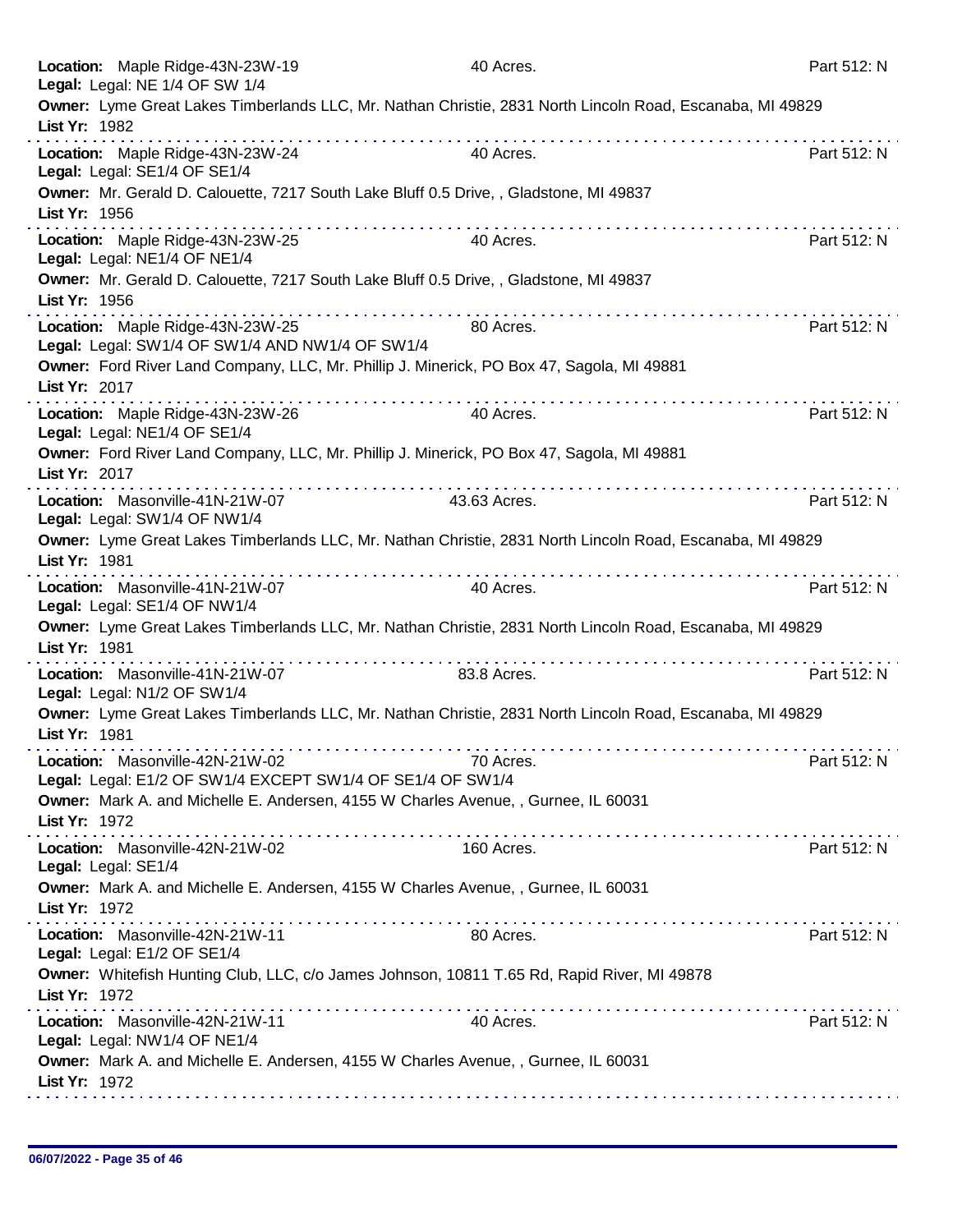|               | Location: Masonville-42N-21W-12                                                             | 80 Acres.                                                                                               | Part 512: N |
|---------------|---------------------------------------------------------------------------------------------|---------------------------------------------------------------------------------------------------------|-------------|
|               | Legal: Legal: W1/2 OF NE1/4                                                                 |                                                                                                         |             |
|               | Owner: Whitefish Hunting Club, LLC, c/o James Johnson, 10811 T.65 Rd, Rapid River, MI 49878 |                                                                                                         |             |
| List Yr: 1997 |                                                                                             |                                                                                                         |             |
|               | Location: Masonville-42N-21W-12                                                             | 28 Acres.                                                                                               | Part 512: N |
|               |                                                                                             | Legal: Legal: NE1/4 OF SE1/4 EXCEPT THE NORTH 330 FT. THEREOF; AND EXCEPT 2 ACRES THEREOF LYING         |             |
|               | EAST OF THE WHITEF ISH RIVER.                                                               |                                                                                                         |             |
|               | Owner: Whitefish Hunting Club, LLC, c/o James Johnson, 10811 T.65 Rd, Rapid River, MI 49878 |                                                                                                         |             |
| List Yr: 1997 |                                                                                             |                                                                                                         |             |
|               |                                                                                             |                                                                                                         |             |
|               | Location: Masonville-42N-21W-12                                                             | 40 Acres.                                                                                               | Part 512: N |
|               | Legal: Legal: NW1/4 OF SE1/4                                                                |                                                                                                         |             |
|               | Owner: Whitefish Hunting Club, LLC, c/o James Johnson, 10811 T.65 Rd, Rapid River, MI 49878 |                                                                                                         |             |
| List Yr: 1997 |                                                                                             |                                                                                                         |             |
|               | Location: Masonville-42N-21W-12                                                             | 66 Acres.                                                                                               | Part 512: N |
|               | Legal: Legal: S1/2 OF SE1/4 EXCEPT THAT PORTION LYING EAST OF THE WHITEFISH RIVER.          |                                                                                                         |             |
|               | Owner: Whitefish Hunting Club, LLC, c/o James Johnson, 10811 T.65 Rd, Rapid River, MI 49878 |                                                                                                         |             |
| List Yr: 1997 |                                                                                             |                                                                                                         |             |
|               |                                                                                             |                                                                                                         |             |
|               | Location: Masonville-42N-21W-12                                                             | 120 Acres.                                                                                              | Part 512: N |
|               | Legal: Legal: SW1/4 OF NW1/4, W1/2 OF SW1/4                                                 |                                                                                                         |             |
|               | Owner: Whitefish Hunting Club, LLC, c/o James Johnson, 10811 T.65 Rd, Rapid River, MI 49878 |                                                                                                         |             |
| List Yr: 1972 |                                                                                             |                                                                                                         |             |
|               | Location: Masonville-42N-21W-12                                                             | 120 Acres.                                                                                              | Part 512: N |
|               | Legal: Legal: SE1/4 OF NW1/4, E1/2 OF SW1/4                                                 |                                                                                                         |             |
|               | Owner: Whitefish Hunting Club, LLC, c/o James Johnson, 10811 T.65 Rd, Rapid River, MI 49878 |                                                                                                         |             |
| List Yr: 1979 |                                                                                             |                                                                                                         |             |
|               | Location: Masonville-42N-21W-14                                                             | 517.5 Acres.                                                                                            | Part 512: N |
|               |                                                                                             | Legal: Legal: NE1/4, SE1/4 OF NW1/4, SW1/4, NE1/4 OF SE1/4, NW1/4 OF SE1/4 EXC. NE1/4 OF SE1/4 OF NW1/4 |             |
|               | OF SE1/4, S1/2 OF SE1/4                                                                     |                                                                                                         |             |
|               | Owner: Whitefish Hunting Club, LLC, c/o James Johnson, 10811 T.65 Rd, Rapid River, MI 49878 |                                                                                                         |             |
| List Yr: 1972 |                                                                                             |                                                                                                         |             |
|               |                                                                                             |                                                                                                         |             |
|               | Location: Masonville-42N-21W-22                                                             | 40 Acres.                                                                                               | Part 512: N |
|               | Legal: Legal: SE 1/4 OF NE 1/4                                                              |                                                                                                         |             |
|               | Owner: Robert and Suzan Garcia, 2525 Ludington St, PMB #151, Escanaba, MI 49829             |                                                                                                         |             |
| List Yr: 1984 | .                                                                                           |                                                                                                         |             |
|               | Location: Masonville-42N-21W-22                                                             | 40 Acres.                                                                                               | Part 512: N |
|               | Legal: Legal: NE 1/4 OF SE 1/4                                                              |                                                                                                         |             |
|               | Owner: Robert and Suzan Garcia, 2525 Ludington St, PMB #151, Escanaba, MI 49829             |                                                                                                         |             |
| List Yr: 1984 |                                                                                             |                                                                                                         |             |
|               | Location: Masonville-42N-21W-22                                                             |                                                                                                         | Part 512: N |
|               |                                                                                             | 120 Acres.                                                                                              |             |
|               | Legal: Legal: SW1/4 OF SE1/4 & NW1/4 OF SE1/4 & NE1/4 OF SW1/4                              |                                                                                                         |             |
|               | Owner: Daniel P. Garcia, E4998 State Hwy M-35, , Escanaba, MI 49829                         |                                                                                                         |             |
| List Yr: 2015 |                                                                                             |                                                                                                         |             |
|               | Location: Masonville-42N-21W-23                                                             | 280 Acres.                                                                                              | Part 512: N |
|               | Legal: Legal: NE1/4, N1/2 OF NW1/4, E1/2 OF SE1/4 OF NW1/4, E1/2 OF NE1/4 OF SW1/4          |                                                                                                         |             |
|               | Owner: Mr. G. Peter Kelly, et al., 430 East Arch Street, , Marquette, MI 49855              |                                                                                                         |             |
| List Yr: 1972 |                                                                                             |                                                                                                         |             |
|               | Location: Masonville-42N-21W-23                                                             | 40 Acres.                                                                                               | Part 512: N |
|               | Legal: Legal: SW 1/4 OF NW 1/4                                                              |                                                                                                         |             |
|               | Owner: Robert and Suzan Garcia, 2525 Ludington St, PMB #151, Escanaba, MI 49829             |                                                                                                         |             |
|               |                                                                                             |                                                                                                         |             |
|               |                                                                                             |                                                                                                         |             |
| List Yr: 1984 |                                                                                             |                                                                                                         |             |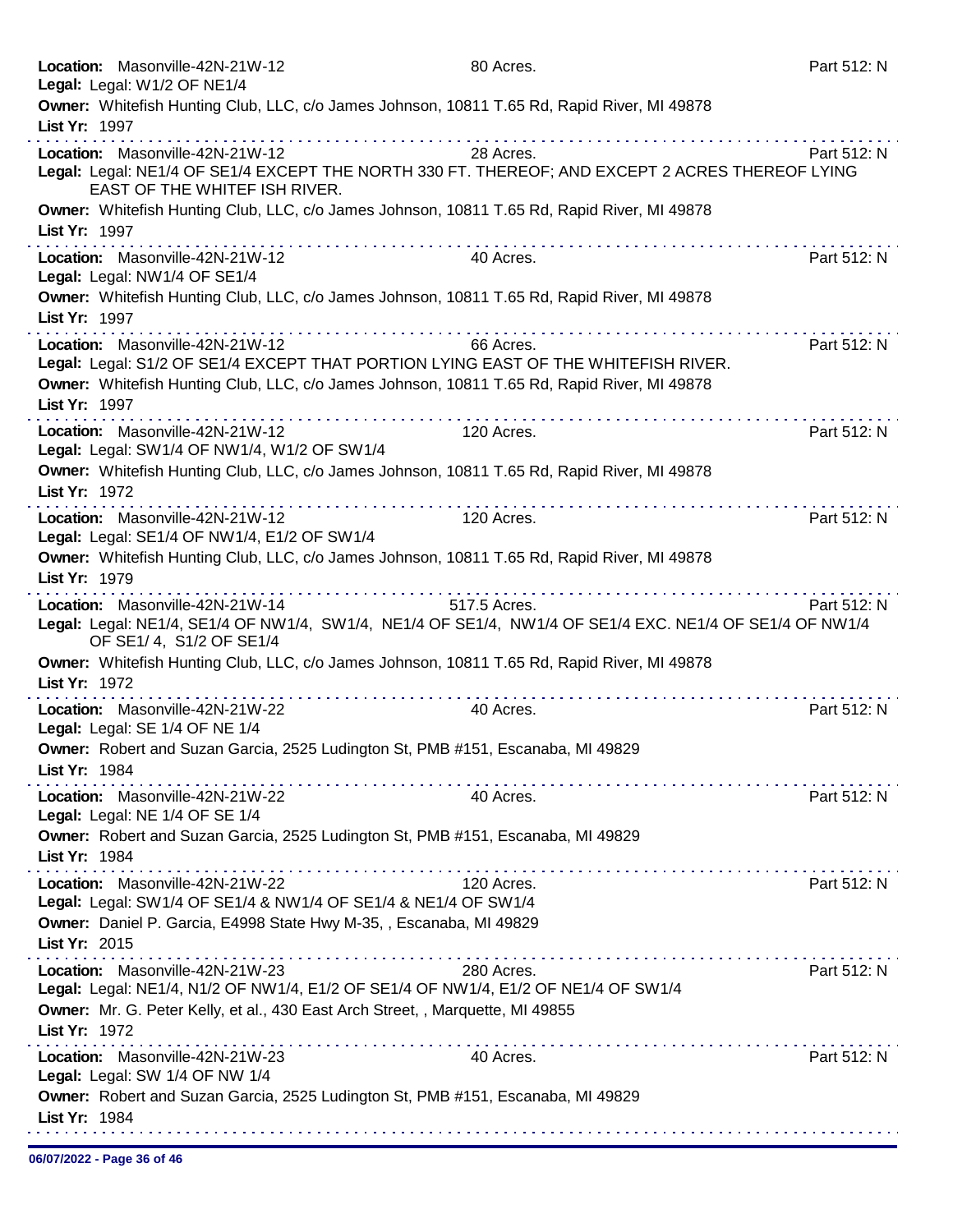| Location: Masonville-42N-21W-23<br>Legal: Legal: NW 1/4 OF SW 1/4                                 | 40 Acres.                                                                                                      | Part 512: N |
|---------------------------------------------------------------------------------------------------|----------------------------------------------------------------------------------------------------------------|-------------|
| List Yr: 1984                                                                                     | Owner: Robert and Suzan Garcia, 2525 Ludington St, PMB #151, Escanaba, MI 49829<br>.                           |             |
| Location: Masonville-42N-21W-23<br>Legal: Legal: W 1/2 OF SE 1/4 OF NW 1/4                        | 20 Acres.                                                                                                      | Part 512: N |
| List Yr: 1984                                                                                     | Owner: Robert and Suzan Garcia, 2525 Ludington St, PMB #151, Escanaba, MI 49829                                |             |
| Location: Masonville-42N-21W-23<br>Legal: Legal: W 1/2 OF NE 1/4 OF SW 1/4                        | 20 Acres.                                                                                                      | Part 512: N |
| List Yr: 1984                                                                                     | Owner: Robert and Suzan Garcia, 2525 Ludington St, PMB #151, Escanaba, MI 49829                                |             |
| Location: Masonville-43N-20W-03<br>Legal: Legal: N1/2 Except NE1/4 NW1/4 and Except NE1/4 NE1/4   | 236.16 Acres.                                                                                                  | Part 512: N |
| List Yr: 1956                                                                                     | Owner: Lyme Great Lakes Timberlands LLC, Mr. Nathan Christie, 2831 North Lincoln Road, Escanaba, MI 49829      |             |
| Location: Masonville-43N-20W-03<br>Legal: Legal: NE 1/4 OF NW 1/4                                 | .<br>38.08 Acres.                                                                                              | Part 512: N |
| List Yr: 1984                                                                                     | Owner: Lyme Great Lakes Timberlands LLC, Mr. Nathan Christie, 2831 North Lincoln Road, Escanaba, MI 49829      |             |
| Location: Masonville-43N-20W-03<br>Legal: Legal: E1/2 NW1/4 SE1/4; NE1/4 SE1/4                    | 60 Acres.                                                                                                      | Part 512: N |
| List Yr: 1956                                                                                     | Owner: Lyme Great Lakes Land Company LLC, Mr. Nathan Christie, 2831 North Lincoln Road, Escanaba, MI 49829     |             |
| Location: Masonville-43N-20W-10<br>Legal: Legal: N1/2 NW1/4; E1/2 NE1/4; SW1/4 NE1/4              | 200 Acres.                                                                                                     | Part 512: N |
| List Yr: 1956                                                                                     | Owner: Lyme Great Lakes Timberlands LLC, Mr. Nathan Christie, 2831 North Lincoln Road, Escanaba, MI 49829<br>. |             |
| Location: Masonville-43N-20W-10<br>Legal: Legal: S1/2 NW1/4; N1/2 SW1/4; SW1/4 SW1/4; NW1/4 SE1/4 | 240 Acres.                                                                                                     | Part 512: N |
| List Yr: 1956                                                                                     | Owner: Lyme Great Lakes Land Company LLC, Mr. Nathan Christie, 2831 North Lincoln Road, Escanaba, MI 49829     |             |
| Location: Masonville-43N-21W-06<br>Legal: Legal: NW 1/4 OF SW 1/4                                 | 40.39 Acres.                                                                                                   | Part 512: N |
| Owner: Donna Iraneta, et al., 13000 T Rd, , Rapid River, MI 49878<br>List Yr: 1986                |                                                                                                                |             |
| Location: Masonville-43N-21W-06<br>Legal: Legal: SW 1/4 OF NW 1/4                                 | .<br>40.17 Acres.                                                                                              | Part 512: N |
| Owner: Donna Iraneta, et al., 13000 T Rd, , Rapid River, MI 49878<br>List Yr: 1986                |                                                                                                                |             |
| Location: Masonville-43N-21W-06<br>Legal: Legal: S3/4 OF NE1/4 OF SW1/4                           | 30 Acres.                                                                                                      | Part 512: N |
| Owner: Donna Iraneta, et al., 13000 T Rd, , Rapid River, MI 49878<br>List Yr: 1986                |                                                                                                                |             |
| Location: Masonville-43N-21W-06<br>Legal: Legal: N3/4 OF SE1/4 OF NW1/4                           | 27.75 Acres.                                                                                                   | Part 512: N |
| Owner: Donna Iraneta, et al., 13000 T Rd, , Rapid River, MI 49878<br>List Yr: 1998                |                                                                                                                |             |
|                                                                                                   |                                                                                                                |             |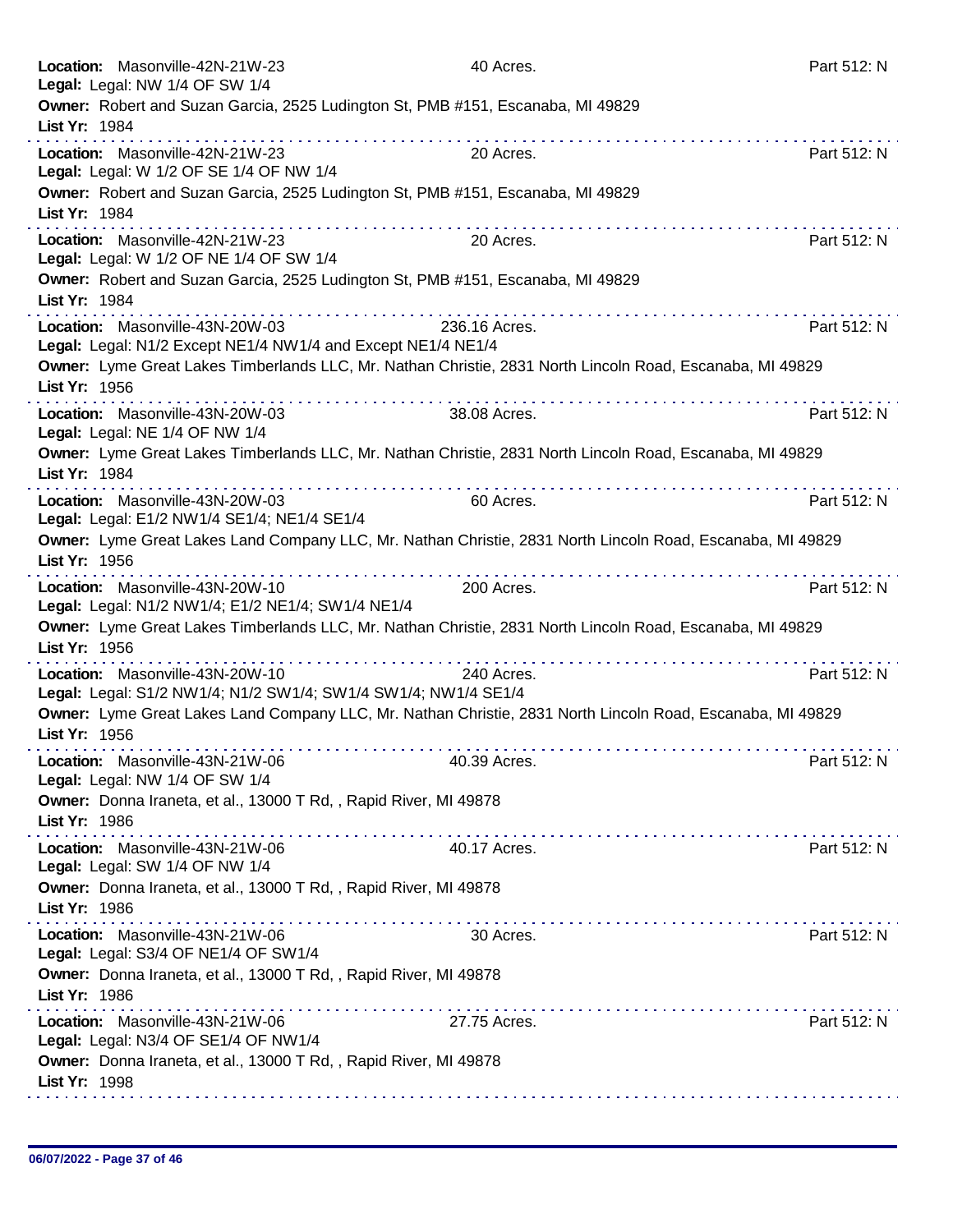| Location: Masonville-43N-21W-08<br>Legal: Legal: SE1/4 OF SW1/4                                              | 40 Acres.                                                                                                                                | Part 512: N |
|--------------------------------------------------------------------------------------------------------------|------------------------------------------------------------------------------------------------------------------------------------------|-------------|
| List Yr: 1967                                                                                                | Owner: Lyme Great Lakes Timberlands LLC, Mr. Nathan Christie, 2831 North Lincoln Road, Escanaba, MI 49829                                |             |
| Location: Masonville-43N-21W-08<br>Legal: Legal: S1/2 OF SE1/4                                               | 80 Acres.                                                                                                                                | Part 512: N |
| List Yr: 1959                                                                                                | Owner: Lyme Great Lakes Timberlands LLC, Mr. Nathan Christie, 2831 North Lincoln Road, Escanaba, MI 49829                                |             |
| Location: Masonville-43N-21W-08<br>Legal: Legal: 100' RAILROAD RIGHT OF WAY IN THE W 1/2 OF SW 1/4           | 6.06 Acres.                                                                                                                              | Part 512: N |
| List Yr: 1990                                                                                                | Owner: Lyme Great Lakes Timberlands LLC, Mr. Nathan Christie, 2831 North Lincoln Road, Escanaba, MI 49829<br><u>a dia ana ana ana an</u> |             |
| Location: Masonville-43N-21W-15<br>Legal: Legal: SW1/4 OF SW1/4                                              | 40 Acres.                                                                                                                                | Part 512: N |
| Owner: Robert and Victoria Mclean, 601 W Bear Lake Rd,, Kalkaska, MI 49646<br>List Yr: 2009                  |                                                                                                                                          |             |
| Location: Masonville-43N-21W-15<br>Legal: Legal: SE1/4 OF SW1/4                                              | 40 Acres.                                                                                                                                | Part 512: N |
| List Yr: 1959                                                                                                | Owner: Lyme Great Lakes Timberlands LLC, Mr. Nathan Christie, 2831 North Lincoln Road, Escanaba, MI 49829                                |             |
| Location: Masonville-43N-21W-16<br>Legal: Legal: W 1/2 OF NW 1/4                                             | 80 Acres.                                                                                                                                | Part 512: N |
| List Yr: 1982                                                                                                | Owner: Lyme Great Lakes Timberlands LLC, Mr. Nathan Christie, 2831 North Lincoln Road, Escanaba, MI 49829                                |             |
| Location: Masonville-43N-21W-16<br>Legal: Legal: SE 1/4 OF NW 1/4                                            | 40 Acres.                                                                                                                                | Part 512: N |
| List Yr: 1982                                                                                                | Owner: Lyme Great Lakes Timberlands LLC, Mr. Nathan Christie, 2831 North Lincoln Road, Escanaba, MI 49829<br>.                           |             |
| Location: Masonville-43N-21W-16<br>Legal: Legal: W 1/2 OF SW 1/4                                             | 80 Acres.                                                                                                                                | Part 512: N |
| List Yr: 1982                                                                                                | Owner: Lyme Great Lakes Timberlands LLC, Mr. Nathan Christie, 2831 North Lincoln Road, Escanaba, MI 49829                                |             |
| Location: Masonville-43N-21W-16<br>Legal: Legal: E1/4                                                        | 160 Acres.                                                                                                                               | Part 512: N |
| List Yr: 1959                                                                                                | Owner: Lyme Great Lakes Timberlands LLC, Mr. Nathan Christie, 2831 North Lincoln Road, Escanaba, MI 49829                                |             |
| Location: Masonville-43N-21W-16<br>Legal: Legal: W1/2 OF NE1/4, NE1/4 OF NW1/4, E1/2 OF SW1/4, W1/2 OF SE1/4 | 280 Acres.                                                                                                                               | Part 512: N |
| List Yr: 1969                                                                                                | Owner: Lyme Great Lakes Timberlands LLC, Mr. Nathan Christie, 2831 North Lincoln Road, Escanaba, MI 49829                                |             |
| Location: Masonville-43N-21W-17 470.79 Acres.<br>RAILROAD RIGHT OF WAY                                       | Legal: Legal: ENTIRE EXC. E1/2 OF NE1/4 AND EXC SE1/4 OF NW1/4 AND EXC NW1/4 OF NW1/4 AND EXC                                            | Part 512: N |
| List Yr: 1959                                                                                                | Owner: Lyme Great Lakes Timberlands LLC, Mr. Nathan Christie, 2831 North Lincoln Road, Escanaba, MI 49829                                |             |
| Location: Masonville-43N-21W-17<br>Legal: Legal: SE 1/4 OF NE 1/4                                            | 40 Acres.                                                                                                                                | Part 512: N |
| List Yr: 1982                                                                                                | Owner: Lyme Great Lakes Timberlands LLC, Mr. Nathan Christie, 2831 North Lincoln Road, Escanaba, MI 49829                                |             |
|                                                                                                              |                                                                                                                                          |             |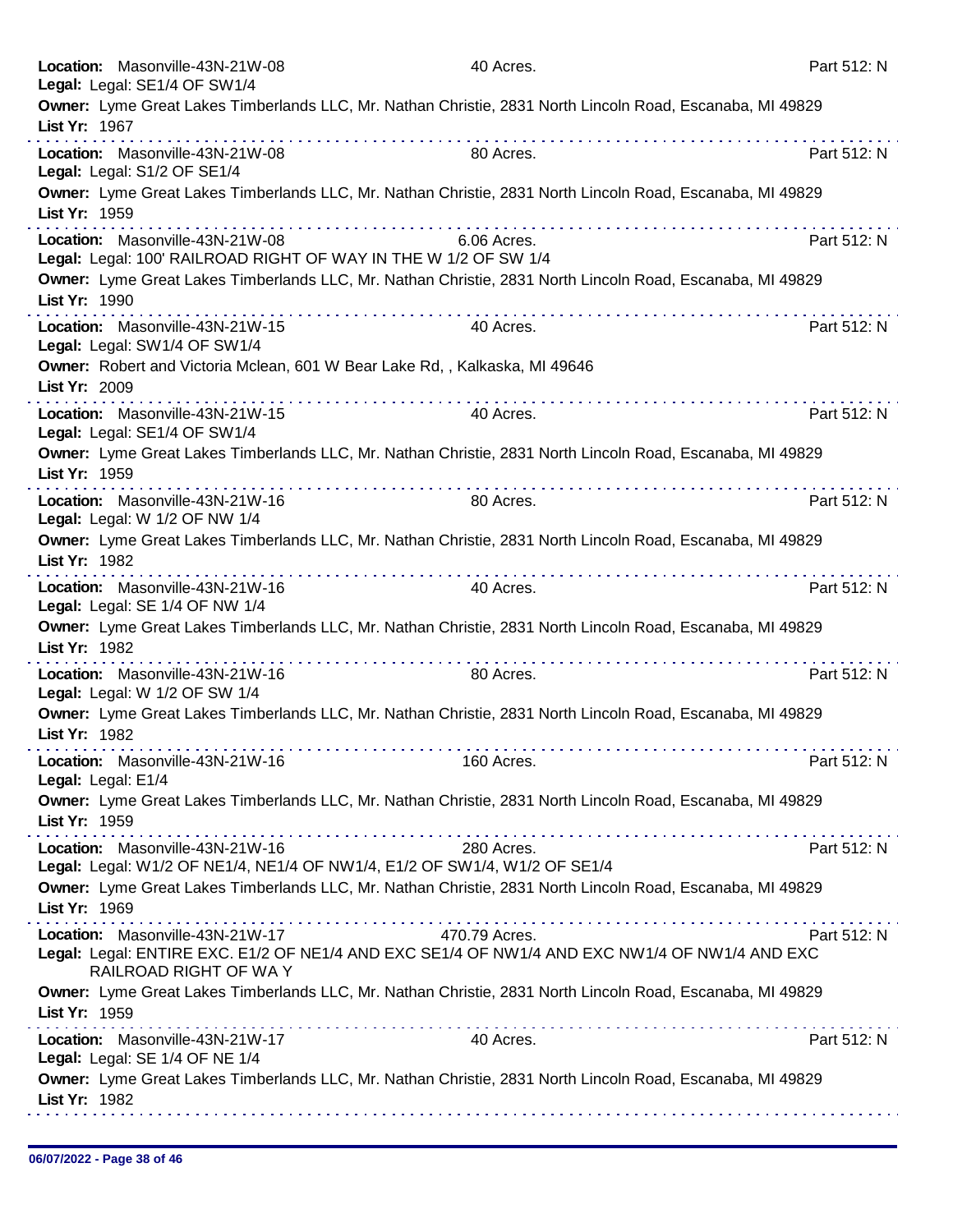|               | Location: Masonville-43N-21W-17<br>Legal: Legal: NE1/4 OF NE1/4                             | 40 Acres.                                                                                                    | Part 512: N |
|---------------|---------------------------------------------------------------------------------------------|--------------------------------------------------------------------------------------------------------------|-------------|
| List Yr: 1969 |                                                                                             | Owner: Lyme Great Lakes Timberlands LLC, Mr. Nathan Christie, 2831 North Lincoln Road, Escanaba, MI 49829    |             |
|               | Location: Masonville-43N-21W-17<br>Legal: Legal: SE1/4 OF NW1/4                             | 40 Acres.                                                                                                    | Part 512: N |
| List Yr: 1961 |                                                                                             | Owner: Lyme Great Lakes Timberlands LLC, Mr. Nathan Christie, 2831 North Lincoln Road, Escanaba, MI 49829    |             |
|               | Location: Masonville-43N-21W-17                                                             | 9.12 Acres.<br>Legal: Legal: 100' RAILROAD RIGHT OF WAY IN THE SW1/4 AND IN S1/2 OF NW1/4                    | Part 512: N |
| List Yr: 1990 |                                                                                             | Owner: Lyme Great Lakes Timberlands LLC, Mr. Nathan Christie, 2831 North Lincoln Road, Escanaba, MI 49829    |             |
|               | Location: Masonville-43N-21W-18<br>Legal: Legal: SE 1/4 OF NE 1/4                           | 40 Acres.                                                                                                    | Part 512: N |
| List Yr: 1989 | Owner: Pauline Brown, 13876 S 15 Rd, , Rapid River, MI 49878                                |                                                                                                              |             |
|               | Location: Masonville-43N-21W-18<br>Legal: Legal: NE1/4 OF SE/14                             | 40 Acres.                                                                                                    | Part 512: N |
| List Yr: 1999 |                                                                                             | Owner: Lyme Great Lakes Timberlands LLC, Mr. Nathan Christie, 2831 North Lincoln Road, Escanaba, MI 49829    |             |
|               | Location: Masonville-43N-21W-19<br>Legal: Legal: E1/4; SW1/4 SE1/4 Except West 100' thereof | 196.96 Acres.                                                                                                | Part 512: N |
| List Yr: 1969 |                                                                                             | Owner: Lyme Great Lakes Timberlands LLC, Mr. Nathan Christie, 2831 North Lincoln Road, Escanaba, MI 49829    |             |
|               | Location: Masonville-43N-21W-20                                                             | 510.91 Acres.<br>Legal: Legal: N1/2, NW1/4 OF SW1/4, SE1/4 OF SW1/4, NE1/4 OF SE1/4, S1/2 OF SE1/4 EX RR R/W | Part 512: N |
| List Yr: 1969 |                                                                                             | Owner: Lyme Great Lakes Timberlands LLC, Mr. Nathan Christie, 2831 North Lincoln Road, Escanaba, MI 49829    |             |
|               | Location: Masonville-43N-21W-20<br>Legal: Legal: SW1/4 OF SW1/4                             | 40 Acres.                                                                                                    | Part 512: N |
| List Yr: 1980 |                                                                                             | Owner: Lyme Great Lakes Timberlands LLC, Mr. Nathan Christie, 2831 North Lincoln Road, Escanaba, MI 49829    |             |
|               | Location: Masonville-43N-21W-20<br>Legal: Legal: 100' RAILROAD RIGHT OF WAY IN THE W 1/2    | 12.12 Acres.                                                                                                 | Part 512: N |
| List Yr: 1990 |                                                                                             | Owner: Lyme Great Lakes Timberlands LLC, Mr. Nathan Christie, 2831 North Lincoln Road, Escanaba, MI 49829    |             |
|               | Location: Masonville-43N-21W-21<br>Legal: Legal: W1/2 OF SE1/4;                             | 80 Acres.                                                                                                    | Part 512: N |
| List Yr: 2011 | Owner: Samuel Luedtke, et al., 1978 W Stewart Rd, , Midland, MI 48640                       |                                                                                                              |             |
|               | Location: Masonville-43N-21W-21<br>Legal: Legal: SE1/4 OF SW1/4                             | 40 Acres.                                                                                                    | Part 512: N |
| List Yr: 2011 | Owner: Samuel Luedtke, et al., 1978 W Stewart Rd, , Midland, MI 48640                       |                                                                                                              |             |
|               | Location: Masonville-43N-21W-21                                                             | 320 Acres.<br>Legal: Legal: NE1/4, NW1/4 OF NW1/4, SW1/4 OF SW1/4, E1/2 OF SE1/4                             | Part 512: N |
| List Yr: 1969 |                                                                                             | Owner: Lyme Great Lakes Timberlands LLC, Mr. Nathan Christie, 2831 North Lincoln Road, Escanaba, MI 49829    |             |
|               |                                                                                             |                                                                                                              |             |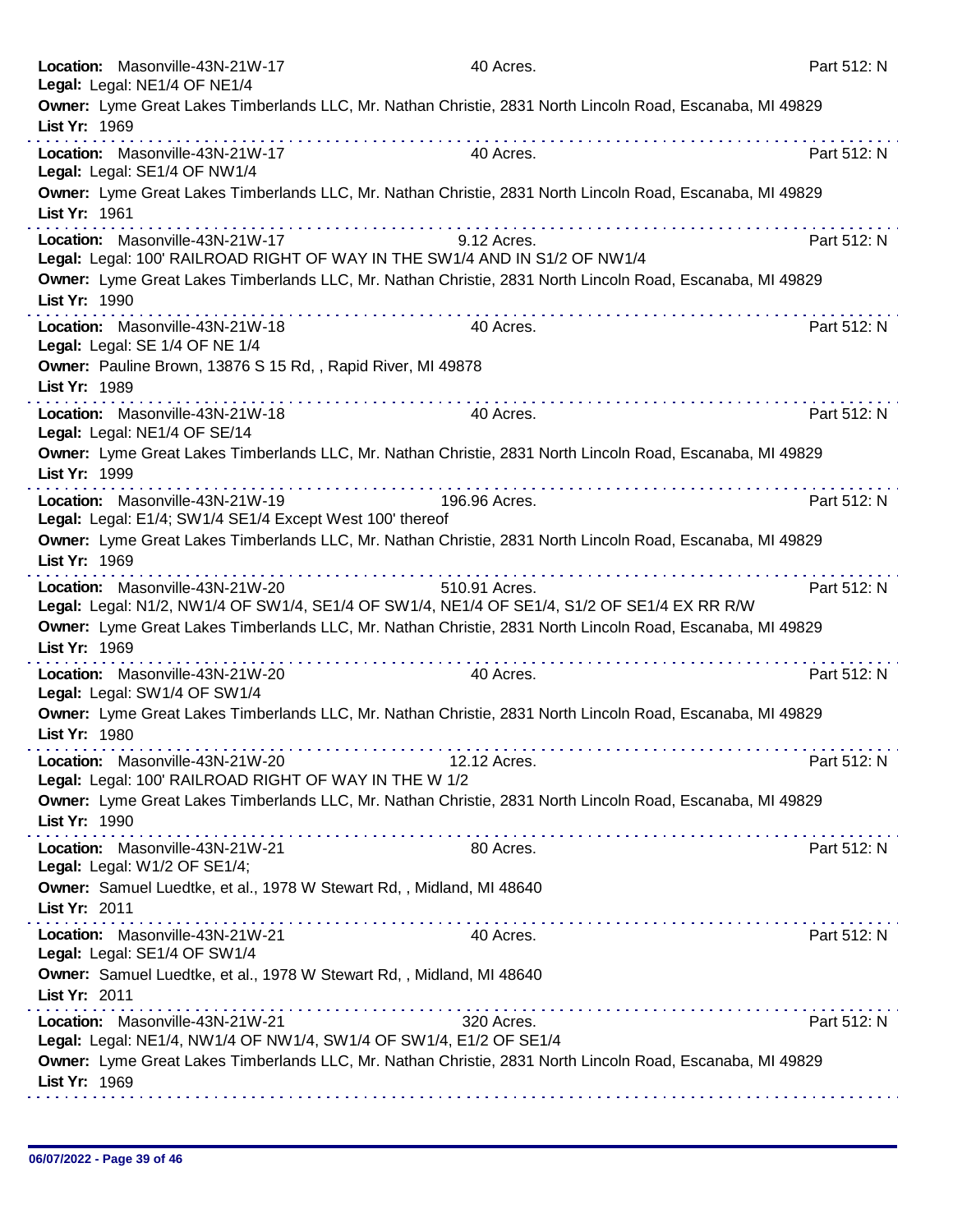| Location: Masonville-43N-21W-21<br>39.54 Acres.<br>Legal: Legal: NE1/4 OF NW1/4 EXC. THE EAST 200 FT. OF THE SOUTH 100 FT.                   | Part 512: N |
|----------------------------------------------------------------------------------------------------------------------------------------------|-------------|
| Owner: Lyme Great Lakes Timberlands LLC, Mr. Nathan Christie, 2831 North Lincoln Road, Escanaba, MI 49829<br>List Yr: 1970                   |             |
| Location: Masonville-43N-21W-22<br>280 Acres.<br>Legal: Legal: NW1/4 OF NE1/4, S1/2 OF NE1/4, SE1/4 OF NW1/4, NE1/4 OF SE1/4, S1/2 OF SE1/4  | Part 512: N |
| Owner: Lyme Great Lakes Timberlands LLC, Mr. Nathan Christie, 2831 North Lincoln Road, Escanaba, MI 49829<br>List Yr: 1959                   |             |
| and a series and a series of<br>Location: Masonville-43N-21W-22<br>200 Acres.<br>Legal: Legal: NE1/4 OF NW1/4, W1/4                          | Part 512: N |
| Owner: Lyme Great Lakes Timberlands LLC, Mr. Nathan Christie, 2831 North Lincoln Road, Escanaba, MI 49829<br>List Yr: 1969                   |             |
| Location: Masonville-43N-21W-22<br>40 Acres.<br>Legal: Legal: SE 1/4 OF SW 1/4                                                               | Part 512: N |
| Owner: Lyme Great Lakes Timberlands LLC, Mr. Nathan Christie, 2831 North Lincoln Road, Escanaba, MI 49829<br>List Yr: 1990<br>.              |             |
| Location: Masonville-43N-21W-22<br>40 Acres.<br>Legal: Legal: NE 1/4 OF NE 1/4                                                               | Part 512: N |
| Owner: Lyme Great Lakes Timberlands LLC, Mr. Nathan Christie, 2831 North Lincoln Road, Escanaba, MI 49829<br>List Yr: 1987                   |             |
| Location: Masonville-43N-21W-23<br>170 Acres.<br>Legal: Legal: S1/2 OF NW1/4, NW1/4 OF SW1/4, W1/2 OF W1/2 OF NE1/4 OF SW1/4, SW1/4 OF SW1/4 | Part 512: N |
| Owner: Lyme Great Lakes Timberlands LLC, Mr. Nathan Christie, 2831 North Lincoln Road, Escanaba, MI 49829<br>List Yr: 1969                   |             |
| Location: Masonville-43N-21W-29<br>193.94 Acres.<br>Legal: Legal: NW1/4 OF NE1/4, NW1/4 EXC RAILROAD ROW                                     | Part 512: N |
| Owner: Lyme Great Lakes Timberlands LLC, Mr. Nathan Christie, 2831 North Lincoln Road, Escanaba, MI 49829<br>List Yr: 1969                   |             |
| Location: Masonville-43N-21W-29<br>12.12 Acres.<br>Legal: Legal: 100' RAILROAD RIGHT OF WAY IN THE W 1/2                                     | Part 512: N |
| Owner: Lyme Great Lakes Timberlands LLC, Mr. Nathan Christie, 2831 North Lincoln Road, Escanaba, MI 49829<br>List Yr: 1990                   |             |
| Location: Masonville-43N-21W-30<br>40 Acres.<br>Legal: Legal: SE 1/4 OF NE 1/4                                                               | Part 512: N |
| Owner: Lyme Great Lakes Timberlands LLC, Mr. Nathan Christie, 2831 North Lincoln Road, Escanaba, MI 49829<br>List Yr: 1982                   |             |
| Location: Masonville-43N-21W-30<br>40 Acres.<br>Legal: Legal: NE1/4 OF NE1/4                                                                 | Part 512: N |
| Owner: Lyme Great Lakes Timberlands LLC, Mr. Nathan Christie, 2831 North Lincoln Road, Escanaba, MI 49829<br>List Yr: 1969                   |             |
| Location: Nahma-40N-19W-15<br>80 Acres.<br>Legal: Legal: S 1/2 OF NW 1/4                                                                     | Part 512: N |
| Owner: George McClinchy, 8786 LL Road, Rapid River, MI 49878<br>List Yr: 1983                                                                |             |
| Location: Nahma-40N-20W-03<br>80 Acres.<br>Legal: Legal: S1/2 OF SE1/4                                                                       | Part 512: N |
| Owner: Lyme Great Lakes Land Company LLC, Mr. Nathan Christie, 2831 North Lincoln Road, Escanaba, MI 49829<br>List Yr: 1956                  |             |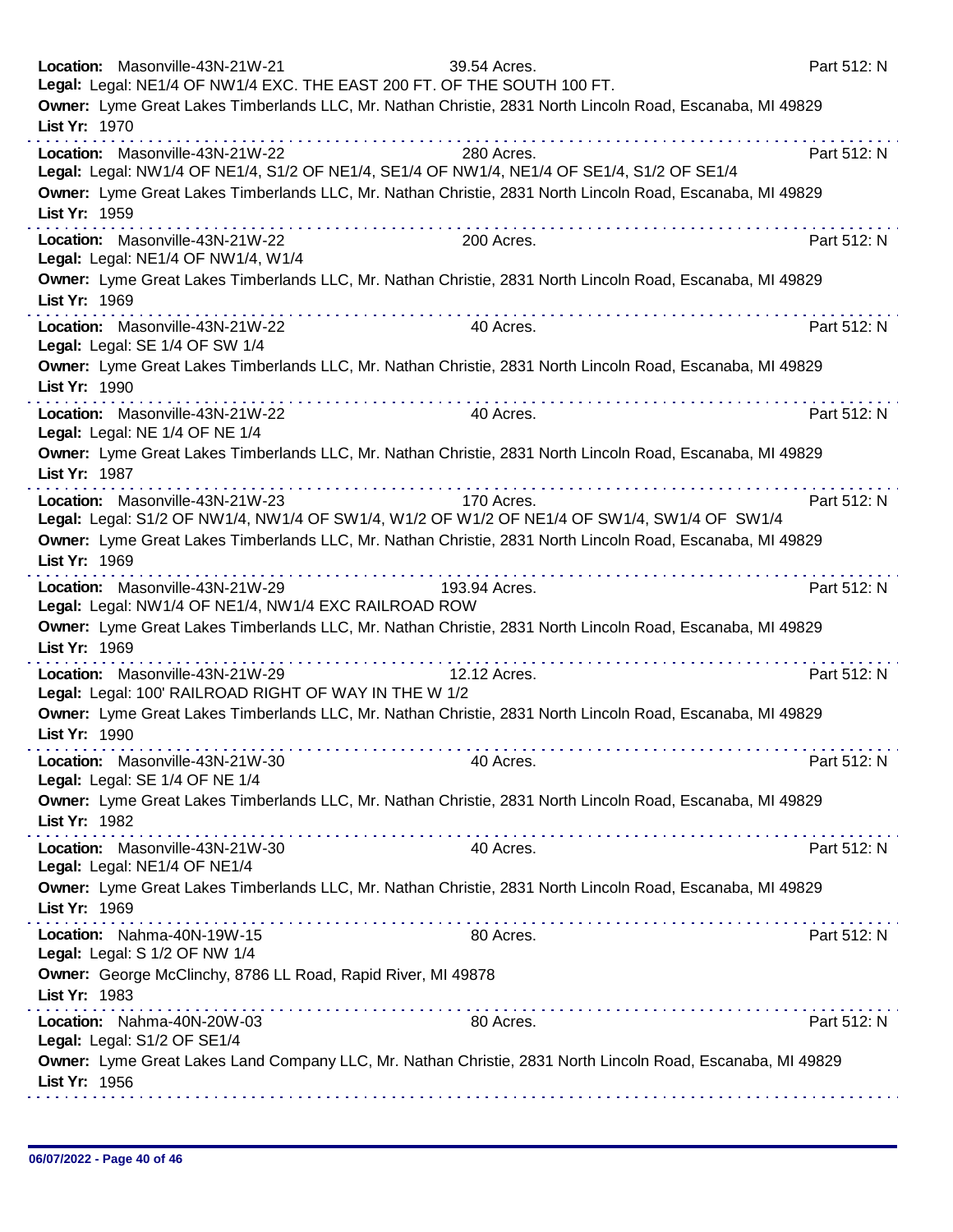| Location: Nahma-40N-20W-10<br>Legal: Legal: N1/2 OF NE1/4                               | 80 Acres.                                                                                                  | Part 512: N |
|-----------------------------------------------------------------------------------------|------------------------------------------------------------------------------------------------------------|-------------|
| List Yr: 1956                                                                           | Owner: Lyme Great Lakes Land Company LLC, Mr. Nathan Christie, 2831 North Lincoln Road, Escanaba, MI 49829 |             |
| Location: Nahma-43N-19W-04                                                              | 444.62 Acres.                                                                                              | Part 512: N |
| Legal: Legal: W 1/2, W1/2 OF SE1/4, SE1/4 OF SE1/4                                      |                                                                                                            |             |
| List Yr: 1956                                                                           | Owner: Lyme Great Lakes Timberlands LLC, Mr. Nathan Christie, 2831 North Lincoln Road, Escanaba, MI 49829  |             |
| Location: Nahma-43N-19W-05<br>Legal: Legal: SW1/4 SW1/4                                 | 40 Acres.                                                                                                  | Part 512: N |
| List Yr: 1956                                                                           | Owner: Mr. and Mrs. Bryan D. Bivins, Trustees, 17 Hunters Ridge Drive, , Saginaw, MI 48609                 |             |
| Location: Nahma-43N-19W-05<br>Legal: Legal: ENTIRE, EXCEPT SW1/4 SW1/4                  | <u>. </u><br>605.12 Acres.                                                                                 | Part 512: N |
| List Yr: 1956                                                                           | Owner: Lyme Great Lakes Timberlands LLC, Mr. Nathan Christie, 2831 North Lincoln Road, Escanaba, MI 49829  |             |
| Location: Nahma-43N-19W-06<br>Legal: Legal: SE1/4 SE1/4                                 | 40 Acres.                                                                                                  | Part 512: N |
| List Yr: 1956                                                                           | Owner: Mr. and Mrs. Bryan D. Bivins, Trustees, 17 Hunters Ridge Drive, , Saginaw, MI 48609                 |             |
| Location: Nahma-43N-19W-06                                                              | 241.68 Acres.                                                                                              | Part 512: N |
| Legal: Legal: E1/2 EXCEPT SW1/4 OF SE1/4 AND EXCEPT SE1/4 SE1/4                         |                                                                                                            |             |
| List Yr: 1956                                                                           | Owner: Lyme Great Lakes Timberlands LLC, Mr. Nathan Christie, 2831 North Lincoln Road, Escanaba, MI 49829  |             |
| Location: Nahma-43N-19W-08<br>Legal: Legal: NE1/4 OF NW1/4                              | 40 Acres.                                                                                                  | Part 512: N |
| List Yr: 1956                                                                           | Owner: Mr. and Mrs. Bryan D. Bivins, Trustees, 17 Hunters Ridge Drive, , Saginaw, MI 48609                 |             |
| Location: Nahma-43N-19W-08<br>Legal: Legal: E1/2 OF E1/2, NW1/4 OF NE1/4                | 200 Acres.                                                                                                 | Part 512: N |
| List Yr: 1956                                                                           | Owner: Lyme Great Lakes Timberlands LLC, Mr. Nathan Christie, 2831 North Lincoln Road, Escanaba, MI 49829  |             |
| Location: Nahma-43N-19W-09<br>Legal: Legal: ENTIRE                                      | 640 Acres.                                                                                                 | Part 512: N |
| List Yr: 1956                                                                           | Owner: Lyme Great Lakes Timberlands LLC, Mr. Nathan Christie, 2831 North Lincoln Road, Escanaba, MI 49829  |             |
| Location: Nahma-43N-19W-10<br>Legal: Legal: N1/2 OF NW1/4                               | 80 Acres.                                                                                                  | Part 512: N |
| List Yr: 1956                                                                           | Owner: Lyme Great Lakes Timberlands LLC, Mr. Nathan Christie, 2831 North Lincoln Road, Escanaba, MI 49829  |             |
| Location: Nahma-43N-19W-16<br>Legal: Legal: W1/2 OF NE1/4, NW1/4                        | 240 Acres.                                                                                                 | Part 512: N |
| List Yr: 1956                                                                           | Owner: Lyme Great Lakes Timberlands LLC, Mr. Nathan Christie, 2831 North Lincoln Road, Escanaba, MI 49829  |             |
| Location: Nahma-43N-19W-16<br>Legal: Legal: SW 1/4 OF SW 1/4                            | 40 Acres.                                                                                                  | Part 512: N |
| Owner: Scott Lamberg, N161 W20201 Riverview Drive, , Jackson, WI 53037<br>List Yr: 1985 |                                                                                                            |             |
|                                                                                         |                                                                                                            |             |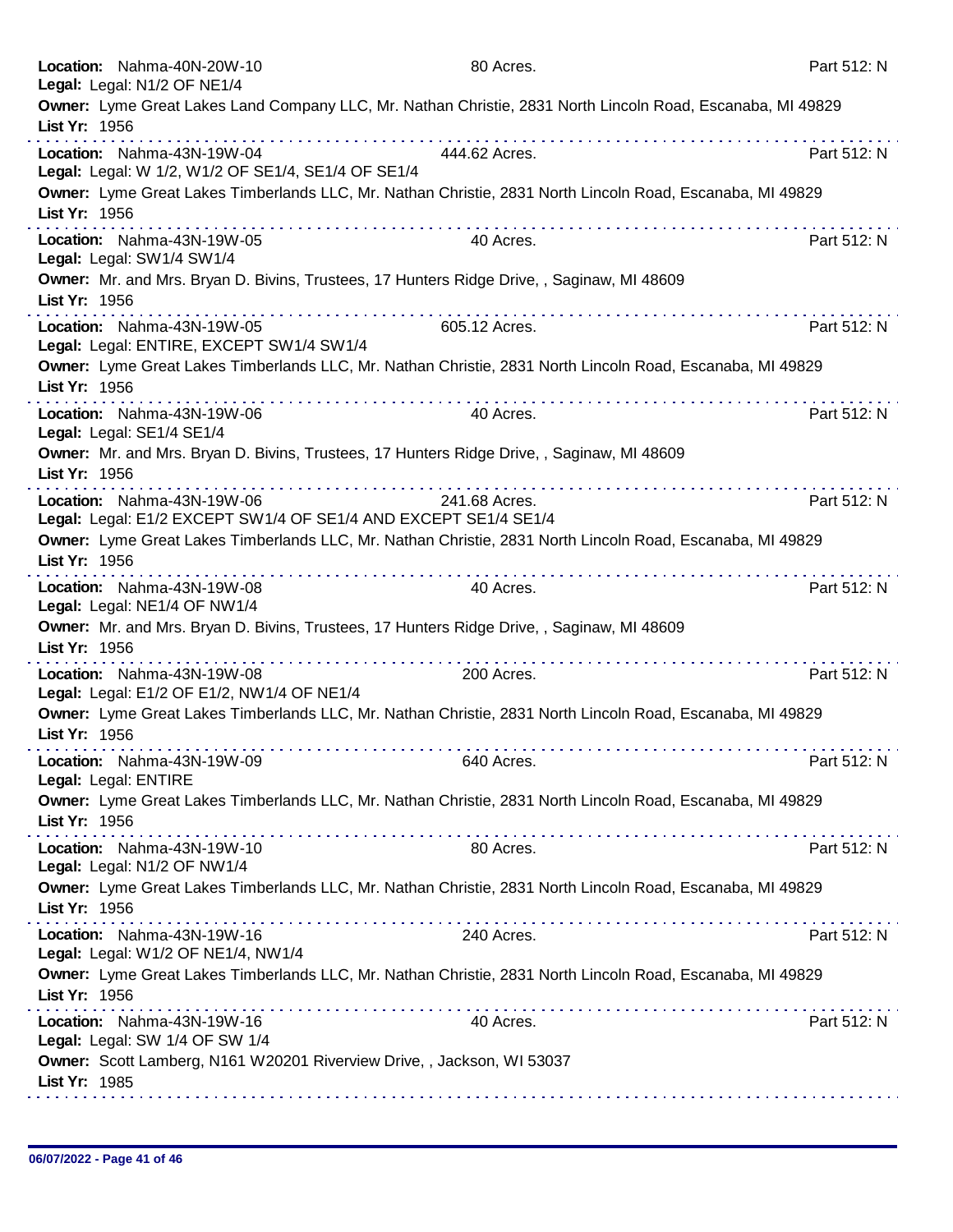|               | Location: Nahma-43N-19W-17<br>Legal: Legal: NE1/4 OF NE1/4, S1/2 OF NE1/4, SW1/4 OF NW1/4, SW1/4 | 320 Acres.                                                                                                 | Part 512: N |
|---------------|--------------------------------------------------------------------------------------------------|------------------------------------------------------------------------------------------------------------|-------------|
| List Yr: 1956 |                                                                                                  | Owner: Lyme Great Lakes Timberlands LLC, Mr. Nathan Christie, 2831 North Lincoln Road, Escanaba, MI 49829  |             |
|               | Location: Nahma-43N-19W-18<br>Legal: Legal: SW1/4 OF NE1/4                                       | .<br>40 Acres.                                                                                             | Part 512: N |
| List Yr: 1956 | Owner: Mr. Michael T. Peterson, 1223 North Lincoln Road, , Escanaba, MI 49829                    |                                                                                                            |             |
|               | Location: Nahma-43N-19W-18<br>Legal: Legal: Frl SW1/4, Except NW1/4 SW1/4; N1/2 SE1/4            | 199.29 Acres.                                                                                              | Part 512: N |
| List Yr: 1956 |                                                                                                  | Owner: Lyme Great Lakes Timberlands LLC, Mr. Nathan Christie, 2831 North Lincoln Road, Escanaba, MI 49829  |             |
|               | Location: Nahma-43N-19W-18<br>Legal: Legal: Frl S1/2 NW1/4; Frl NW1/4 SW1/4                      | 118.32 Acres.                                                                                              | Part 512: N |
| List Yr: 1956 |                                                                                                  | Owner: Lyme Great Lakes Land Company LLC, Mr. Nathan Christie, 2831 North Lincoln Road, Escanaba, MI 49829 |             |
|               | Location: Nahma-43N-19W-19<br>Legal: Legal: N3/4, SE1/4 OF SE1/4                                 | .<br>518.41 Acres.                                                                                         | Part 512: N |
| List Yr: 1956 |                                                                                                  | Owner: Lyme Great Lakes Timberlands LLC, Mr. Nathan Christie, 2831 North Lincoln Road, Escanaba, MI 49829  |             |
|               | Location: Nahma-43N-19W-20<br>Legal: Legal: NW1/4 OF NE1/4                                       | 40 Acres.                                                                                                  | Part 512: N |
| List Yr: 1988 | Owner: Mr. Roger L. Lamberg, N171 W20254 Northview Drive, , Jackson, WI 53037                    |                                                                                                            |             |
|               | Location: Nahma-43N-19W-20<br>Legal: Legal: SW1/4 OF NE1/4, W1/2, NW1/4 OF SE1/4                 | 400 Acres.                                                                                                 | Part 512: N |
| List Yr: 1956 |                                                                                                  | Owner: Lyme Great Lakes Timberlands LLC, Mr. Nathan Christie, 2831 North Lincoln Road, Escanaba, MI 49829  |             |
|               | Location: Nahma-43N-19W-21<br>Legal: Legal: SE1/4 NW1/4                                          | 40 Acres.                                                                                                  | Part 512: N |
| List Yr: 2021 | Owner: Mr. Michael T. Peterson, 1223 North Lincoln Road, , Escanaba, MI 49829                    |                                                                                                            |             |
|               | Location: Nahma-43N-19W-21<br>Legal: Legal: NE1/4 SW1/4                                          | 40 Acres.                                                                                                  | Part 512: N |
| List Yr: 2021 | Owner: Mr. Michael T. Peterson, 1223 North Lincoln Road, , Escanaba, MI 49829                    |                                                                                                            |             |
|               | Location: Nahma-43N-19W-21<br>Legal: Legal: NW1/4 OF NE1/4; S1/2 OF NE1/4                        | 120 Acres.                                                                                                 | Part 512: N |
| List Yr: 1956 |                                                                                                  | Owner: Lyme Great Lakes Timberlands LLC, Mr. Nathan Christie, 2831 North Lincoln Road, Escanaba, MI 49829  |             |
|               | Location: Nahma-43N-19W-21<br>Legal: Legal: SW1/4 OF SW1/4                                       | .<br>40 Acres.                                                                                             | Part 512: N |
| List Yr: 1985 | Owner: Gregory L. Lamberg, 508 South Silverbrook Drive,, West Bend, WI 53095                     |                                                                                                            |             |
|               | Location: Nahma-43N-19W-22<br>Legal: Legal: S1/2 OF NW1/4, SW1/4, SW1/4 OF SE1/4                 | 280 Acres.                                                                                                 | Part 512: N |
| List Yr: 1956 |                                                                                                  | Owner: Lyme Great Lakes Timberlands LLC, Mr. Nathan Christie, 2831 North Lincoln Road, Escanaba, MI 49829  |             |
|               |                                                                                                  |                                                                                                            |             |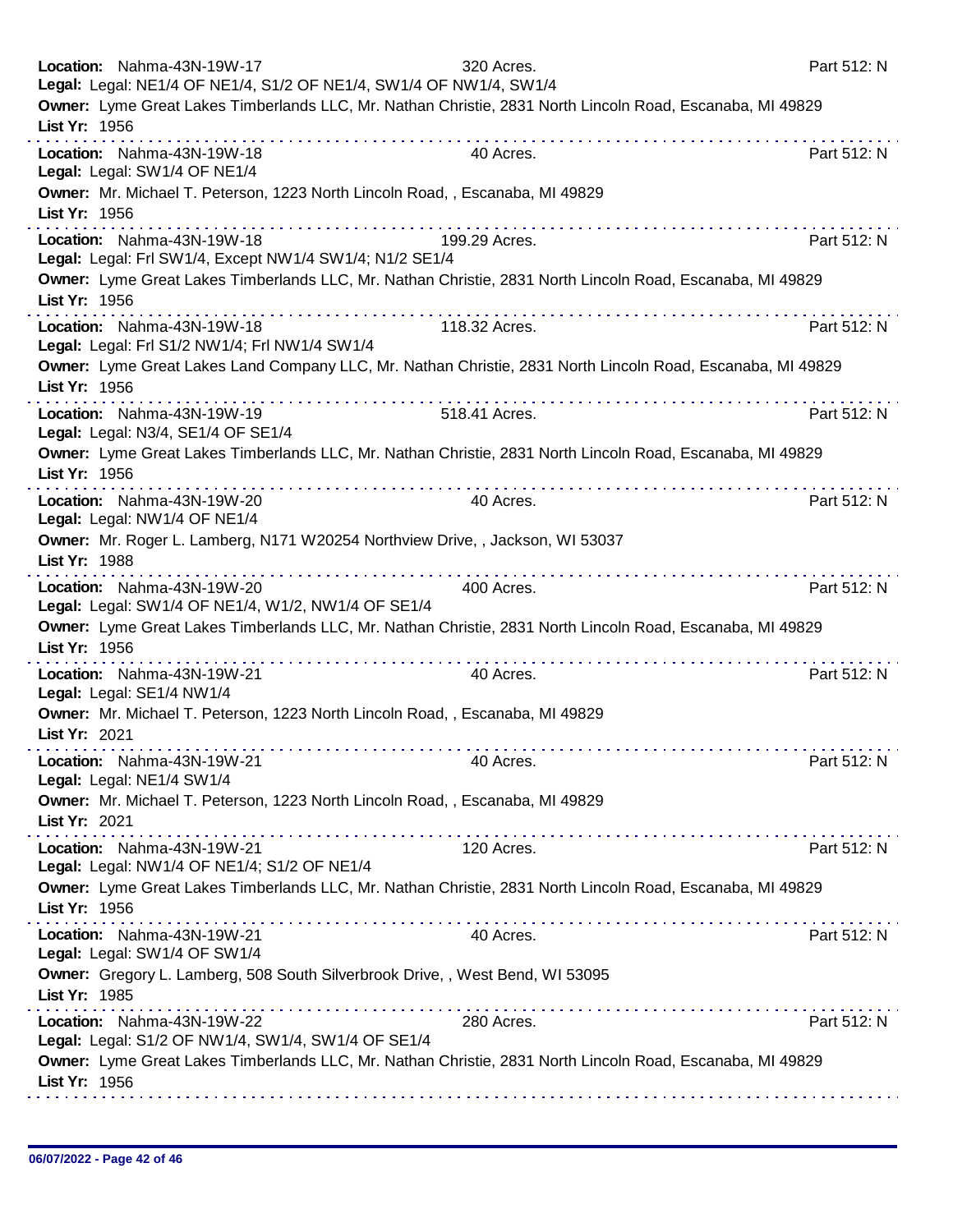| Location: Nahma-43N-19W-27                                                                                                                                       | 520 Acres.    | Part 512: N |
|------------------------------------------------------------------------------------------------------------------------------------------------------------------|---------------|-------------|
| Legal: Legal: N1/2 EXC NW1/4 OF NE1/4, W3/4 OF S1/2<br>Owner: Lyme Great Lakes Timberlands LLC, Mr. Nathan Christie, 2831 North Lincoln Road, Escanaba, MI 49829 |               |             |
| List Yr: 1956                                                                                                                                                    |               |             |
| Location: Nahma-43N-19W-28                                                                                                                                       | 560 Acres.    | Part 512: N |
| Legal: Legal: ENTIRE EXC. NW1/4 OF NW1/4 & EXC. SE1/4 OF SW1/4                                                                                                   |               |             |
| Owner: Lyme Great Lakes Timberlands LLC, Mr. Nathan Christie, 2831 North Lincoln Road, Escanaba, MI 49829                                                        |               |             |
| List Yr: 1956                                                                                                                                                    |               |             |
| Location: Nahma-43N-19W-29<br>Legal: Legal: W1/2 OF SE1/4                                                                                                        | 80 Acres.     | Part 512: N |
| Owner: David and Marie Brock, 2327 Duffy St,, San Bernadino, CA 92407                                                                                            |               |             |
| List Yr: 1956                                                                                                                                                    |               |             |
| Location: Nahma-43N-19W-29<br>Legal: Legal: NE1/4, AND THE S1/2 EXCEPT THE W1/2 OF SE1/4 AND EXCEPT THE S1/2 OF SE1/4 OF SW1/4.                                  | 380 Acres.    | Part 512: N |
| Owner: Lyme Great Lakes Timberlands LLC, Mr. Nathan Christie, 2831 North Lincoln Road, Escanaba, MI 49829<br>List Yr: 1956                                       |               |             |
| Location: Nahma-43N-19W-30<br>Legal: Legal: S3/4 EXC. SE1/4 OF NE1/4 AND EXC W1/2 OF SW1/4                                                                       | 359.66 Acres. | Part 512: N |
| Owner: Lyme Great Lakes Timberlands LLC, Mr. Nathan Christie, 2831 North Lincoln Road, Escanaba, MI 49829<br>List Yr: 1956                                       |               |             |
| Location: Nahma-43N-19W-31<br>Legal: Legal: E1/2 NE1/4                                                                                                           | 80 Acres.     | Part 512: N |
| Owner: Lyme Great Lakes Timberlands LLC, Mr. Nathan Christie, 2831 North Lincoln Road, Escanaba, MI 49829<br>List Yr: 1956                                       |               |             |
| . <b>.</b><br>Location: Nahma-43N-19W-31<br>Legal: Legal: W1/2 NE1/4; NE1/4 NW1/4                                                                                | 120 Acres.    | Part 512: N |
| Owner: Lyme Great Lakes Land Company LLC, Mr. Nathan Christie, 2831 North Lincoln Road, Escanaba, MI 49829<br>List Yr: 1956                                      |               |             |
| Location: Nahma-43N-19W-32<br>Legal: Legal: NE1/4 OF NW1/4, AND NW1/4 OF NE1/4                                                                                   | 80 Acres.     | Part 512: N |
| Owner: David and Marie Brock, 2327 Duffy St,, San Bernadino, CA 92407<br>List Yr: 1956                                                                           |               |             |
| Location: Nahma-43N-19W-32<br>Legal: Legal: E1/4, AND SW1/4 OF SE1/4                                                                                             | 200 Acres.    | Part 512: N |
| Owner: Lyme Great Lakes Timberlands LLC, Mr. Nathan Christie, 2831 North Lincoln Road, Escanaba, MI 49829<br>List Yr: 1956                                       |               |             |
| Location: Nahma-43N-19W-32<br>Legal: Legal: NW1/4 OF NW1/4                                                                                                       | 40 Acres.     | Part 512: N |
| Owner: Lyme Great Lakes Timberlands LLC, Mr. Nathan Christie, 2831 North Lincoln Road, Escanaba, MI 49829<br>List Yr: 1956                                       |               |             |
| Location: Nahma-43N-19W-33<br>Legal: Legal: N1/2 SW1/4; SW1/4 SW1/4; NW1/4; N1/2 NE1/4; SW1/4 NE1/4                                                              | 400 Acres.    | Part 512: N |
| Owner: Lyme Great Lakes Timberlands LLC, Mr. Nathan Christie, 2831 North Lincoln Road, Escanaba, MI 49829<br>List Yr: 1956                                       |               |             |
| Location: Nahma-43N-19W-33<br>Legal: Legal: SE1/4 NE1/4                                                                                                          | 40 Acres.     | Part 512: N |
| Owner: H. Jeanne Le Captain-Pearson, 523 Ogden Avenue, Escanaba, MI 49829<br>List Yr: 1956                                                                       |               |             |
|                                                                                                                                                                  |               |             |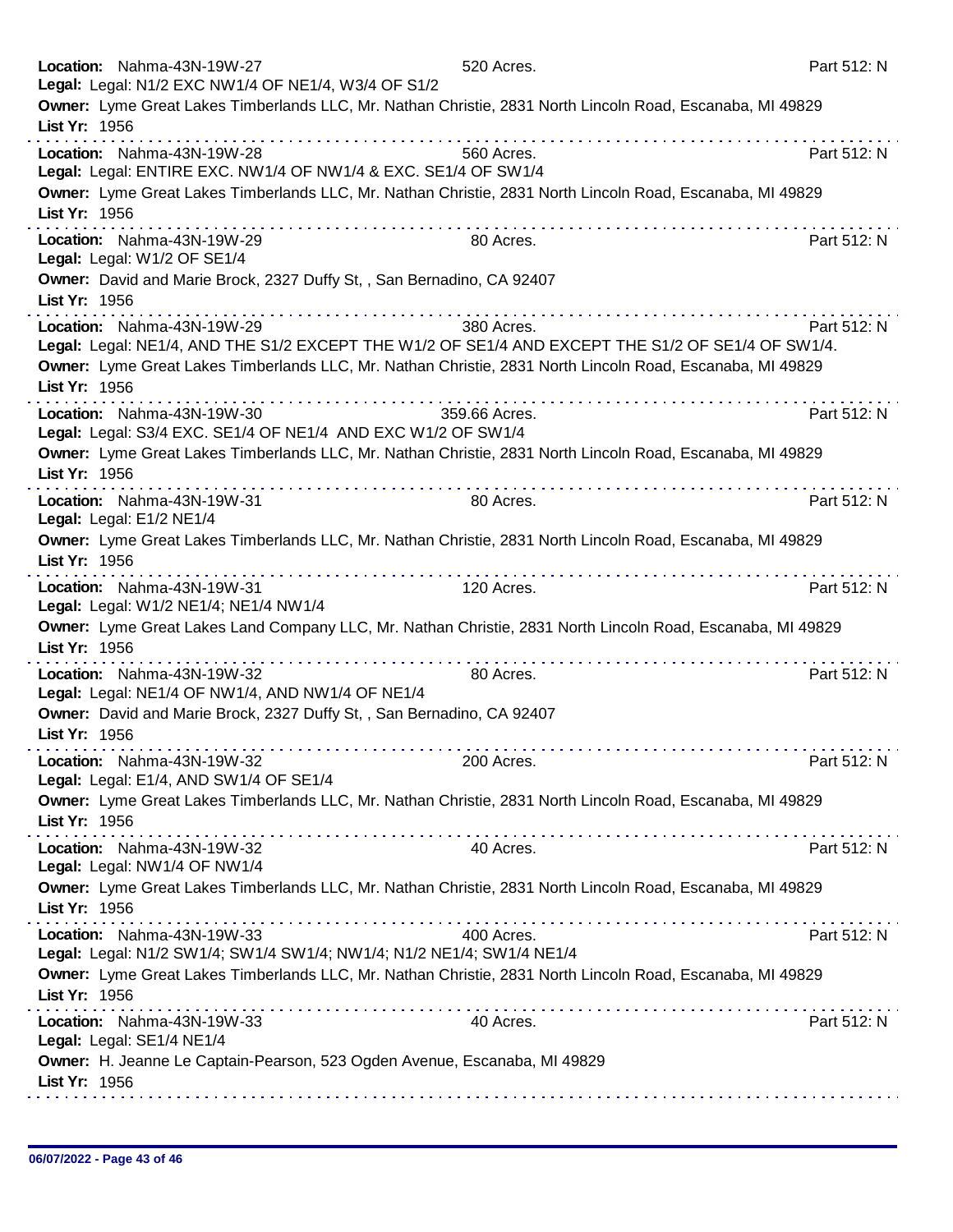| 40 Acres.                                                        | Part 512: N                                                                                                                                                                                                                                                                                                                                                                                                                                                                                                                                                                                                                                                                                                                                                                                                                                                                                                                                                                                                                                                                                                                                                                                                                                                                                                                                                                                                                                                                                                                                                                                                                                                                                                                                                                                                                                                                                                                                                                                                                                                                                       |
|------------------------------------------------------------------|---------------------------------------------------------------------------------------------------------------------------------------------------------------------------------------------------------------------------------------------------------------------------------------------------------------------------------------------------------------------------------------------------------------------------------------------------------------------------------------------------------------------------------------------------------------------------------------------------------------------------------------------------------------------------------------------------------------------------------------------------------------------------------------------------------------------------------------------------------------------------------------------------------------------------------------------------------------------------------------------------------------------------------------------------------------------------------------------------------------------------------------------------------------------------------------------------------------------------------------------------------------------------------------------------------------------------------------------------------------------------------------------------------------------------------------------------------------------------------------------------------------------------------------------------------------------------------------------------------------------------------------------------------------------------------------------------------------------------------------------------------------------------------------------------------------------------------------------------------------------------------------------------------------------------------------------------------------------------------------------------------------------------------------------------------------------------------------------------|
|                                                                  |                                                                                                                                                                                                                                                                                                                                                                                                                                                                                                                                                                                                                                                                                                                                                                                                                                                                                                                                                                                                                                                                                                                                                                                                                                                                                                                                                                                                                                                                                                                                                                                                                                                                                                                                                                                                                                                                                                                                                                                                                                                                                                   |
|                                                                  | Part 512: N                                                                                                                                                                                                                                                                                                                                                                                                                                                                                                                                                                                                                                                                                                                                                                                                                                                                                                                                                                                                                                                                                                                                                                                                                                                                                                                                                                                                                                                                                                                                                                                                                                                                                                                                                                                                                                                                                                                                                                                                                                                                                       |
|                                                                  |                                                                                                                                                                                                                                                                                                                                                                                                                                                                                                                                                                                                                                                                                                                                                                                                                                                                                                                                                                                                                                                                                                                                                                                                                                                                                                                                                                                                                                                                                                                                                                                                                                                                                                                                                                                                                                                                                                                                                                                                                                                                                                   |
|                                                                  | Part 512: N                                                                                                                                                                                                                                                                                                                                                                                                                                                                                                                                                                                                                                                                                                                                                                                                                                                                                                                                                                                                                                                                                                                                                                                                                                                                                                                                                                                                                                                                                                                                                                                                                                                                                                                                                                                                                                                                                                                                                                                                                                                                                       |
|                                                                  |                                                                                                                                                                                                                                                                                                                                                                                                                                                                                                                                                                                                                                                                                                                                                                                                                                                                                                                                                                                                                                                                                                                                                                                                                                                                                                                                                                                                                                                                                                                                                                                                                                                                                                                                                                                                                                                                                                                                                                                                                                                                                                   |
| 80 Acres.                                                        | Part 512: N                                                                                                                                                                                                                                                                                                                                                                                                                                                                                                                                                                                                                                                                                                                                                                                                                                                                                                                                                                                                                                                                                                                                                                                                                                                                                                                                                                                                                                                                                                                                                                                                                                                                                                                                                                                                                                                                                                                                                                                                                                                                                       |
|                                                                  |                                                                                                                                                                                                                                                                                                                                                                                                                                                                                                                                                                                                                                                                                                                                                                                                                                                                                                                                                                                                                                                                                                                                                                                                                                                                                                                                                                                                                                                                                                                                                                                                                                                                                                                                                                                                                                                                                                                                                                                                                                                                                                   |
| 87 Acres.                                                        | Part 512: N                                                                                                                                                                                                                                                                                                                                                                                                                                                                                                                                                                                                                                                                                                                                                                                                                                                                                                                                                                                                                                                                                                                                                                                                                                                                                                                                                                                                                                                                                                                                                                                                                                                                                                                                                                                                                                                                                                                                                                                                                                                                                       |
| 60 Acres.                                                        | Part 512: N                                                                                                                                                                                                                                                                                                                                                                                                                                                                                                                                                                                                                                                                                                                                                                                                                                                                                                                                                                                                                                                                                                                                                                                                                                                                                                                                                                                                                                                                                                                                                                                                                                                                                                                                                                                                                                                                                                                                                                                                                                                                                       |
| 240 Acres.                                                       | Part 512: N                                                                                                                                                                                                                                                                                                                                                                                                                                                                                                                                                                                                                                                                                                                                                                                                                                                                                                                                                                                                                                                                                                                                                                                                                                                                                                                                                                                                                                                                                                                                                                                                                                                                                                                                                                                                                                                                                                                                                                                                                                                                                       |
|                                                                  | Part 512: N                                                                                                                                                                                                                                                                                                                                                                                                                                                                                                                                                                                                                                                                                                                                                                                                                                                                                                                                                                                                                                                                                                                                                                                                                                                                                                                                                                                                                                                                                                                                                                                                                                                                                                                                                                                                                                                                                                                                                                                                                                                                                       |
|                                                                  |                                                                                                                                                                                                                                                                                                                                                                                                                                                                                                                                                                                                                                                                                                                                                                                                                                                                                                                                                                                                                                                                                                                                                                                                                                                                                                                                                                                                                                                                                                                                                                                                                                                                                                                                                                                                                                                                                                                                                                                                                                                                                                   |
| 480 Acres.                                                       | Part 512: N                                                                                                                                                                                                                                                                                                                                                                                                                                                                                                                                                                                                                                                                                                                                                                                                                                                                                                                                                                                                                                                                                                                                                                                                                                                                                                                                                                                                                                                                                                                                                                                                                                                                                                                                                                                                                                                                                                                                                                                                                                                                                       |
| the second complete service in the second complete<br>160 Acres. | Part 512: N                                                                                                                                                                                                                                                                                                                                                                                                                                                                                                                                                                                                                                                                                                                                                                                                                                                                                                                                                                                                                                                                                                                                                                                                                                                                                                                                                                                                                                                                                                                                                                                                                                                                                                                                                                                                                                                                                                                                                                                                                                                                                       |
|                                                                  |                                                                                                                                                                                                                                                                                                                                                                                                                                                                                                                                                                                                                                                                                                                                                                                                                                                                                                                                                                                                                                                                                                                                                                                                                                                                                                                                                                                                                                                                                                                                                                                                                                                                                                                                                                                                                                                                                                                                                                                                                                                                                                   |
|                                                                  | Owner: Lyme Great Lakes Timberlands LLC, Mr. Nathan Christie, 2831 North Lincoln Road, Escanaba, MI 49829<br>225.77 Acres.<br>Legal: Legal: NW1/4, W1/2 OF NE1/4 EXC. BEGINNING AT POINT ON NORTH BOUNDARY OF SECTION, 360 FT<br>W'LY OF 1/8 POST O N SHORE OF STONER LAKE, THENCE S 2 DEG 30' W 1447 FT, THENCE S 88 DEG 30'<br>Owner: Lyme Great Lakes Timberlands LLC, Mr. Nathan Christie, 2831 North Lincoln Road, Escanaba, MI 49829<br>180.28 Acres.<br>Legal: Legal: NE1/4 OF SW1/4, W1/2 SE1/4, SW1/4 OF NE1/4 EXC. 1 ACRE IN NW CORNER; LOT 2 EXC. PARCEL<br>OF LAND IN N1/2 CONTAINING 31.52 ACRES M/L, DESCRIBED AS FOLLOWS: BEGINNING AT A POINT<br>WHERE THE WEST BOUNDARYLINE OF SAID DESC. INTERSECTS THE SHORE OF POLE LK, RUNNING<br>THENCE S'LY ALONG SAID WEST BOUNDARY 1020 FT. RUNNING THENCE S 63 DEG E 582 FT, RUNNING<br>THENCE E 580 FT. RUNNING THENCE N 37 DEG EAST 385 FTM/L TO EAST SIDE OF SAID DESC, RUN<br>THENCE N'LY ALONG E BOUNDARY OF SAID DESC. 1000 FT M/L TO THE SHORE OF POLE LK, RUNNING<br>Owner: Lyme Great Lakes Timberlands LLC, Mr. Nathan Christie, 2831 North Lincoln Road, Escanaba, MI 49829<br>.<br>Owner: Lyme Great Lakes Timberlands LLC, Mr. Nathan Christie, 2831 North Lincoln Road, Escanaba, MI 49829<br>Legal: Legal: S1/2 SW1/4 lying East of Dd Rd; SW1/4 SE1/4<br>Owner: Lyme Great Lakes Land Company LLC, Mr. Nathan Christie, 2831 North Lincoln Road, Escanaba, MI 49829<br>Legal: Legal: SW1/4 OF NE1/4; AND N1/2 OF SE1/4 OF NW1/4<br>Owner: Jeffrey and Laurie Parks, N3336 16 Mile Lake Road, , Munising, MI 49862<br>Owner: Jeffrey and Laurie Parks, N3336 16 Mile Lake Road, , Munising, MI 49862<br>160 Acres.<br>Owner: Arrigo Edilizio Company, Mr. H. David Fee, P.O. Box 250720, Franklin, MI 48025<br>Legal: Legal: Entire Except the following: N1/2 NW1/4, SE1/4 NW1/4, NW1/4 SW1/4<br>Owner: Lyme Great Lakes Timberlands LLC, Mr. Nathan Christie, 2831 North Lincoln Road, Escanaba, MI 49829<br>Owner: Lyme Great Lakes Timberlands LLC, Mr. Nathan Christie, 2831 North Lincoln Road, Escanaba, MI 49829 |